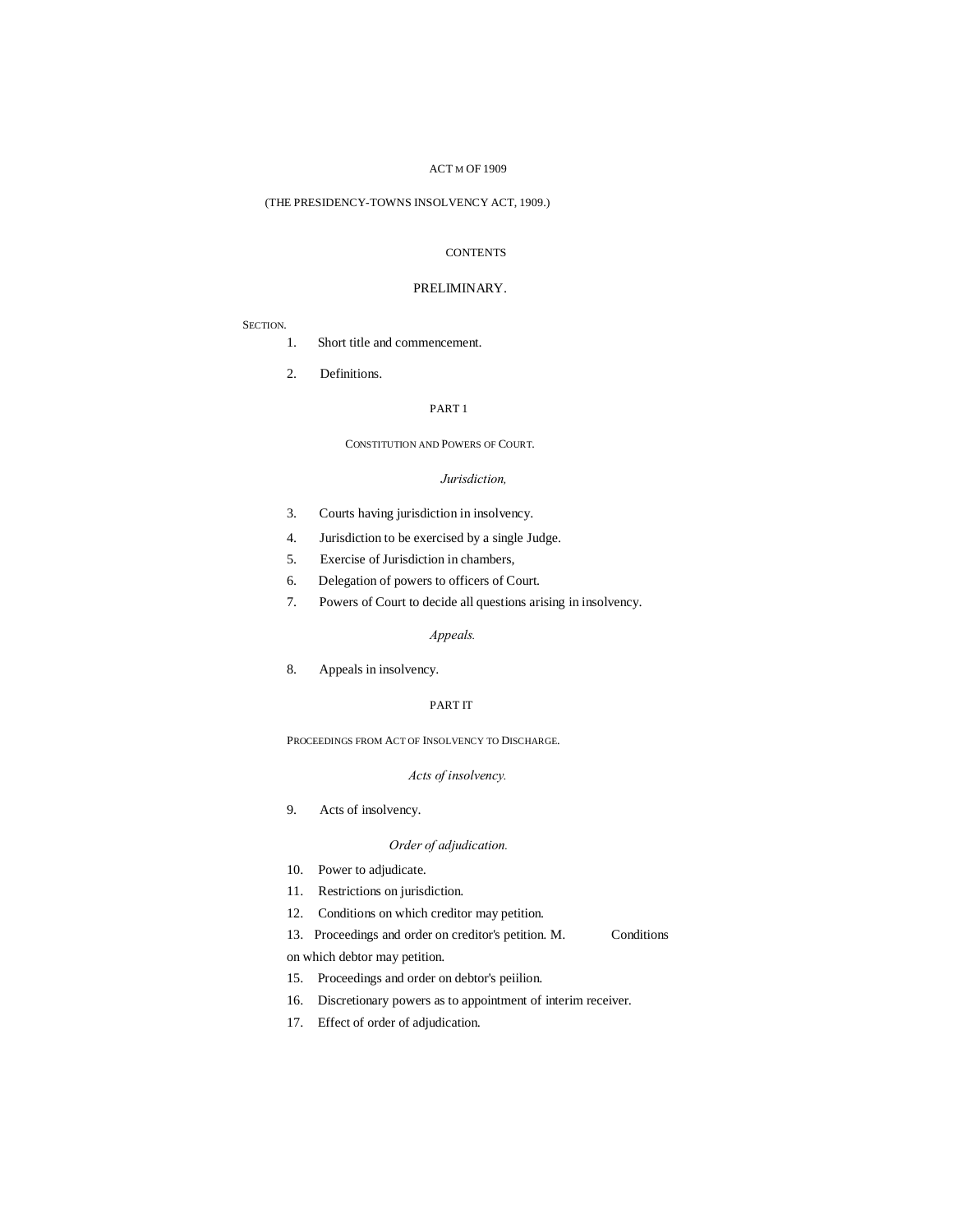#### 576 *The Presidency-towns Insolvency Act, 1909.* SEGRON.

[Act in 8. Slay of proceedings.

18A. Control over insolvency proceedings in subordinate Courts' 19. Power

to appoint special manager,

20. Advertisement of order of adjudication. *Annulment of adjudication.*

- 21. Power for Court to annul adjudication in certain cases.
- 22. Concurrent proceedings in Courts in India.
- 23. Proceedings on annulment.
	- *Proceedings consequent on order of adjudication.*
- 24. Insolvent's schedule.
- 25. Protection order.
- 26. Meetings of creditors.
- 27. Public examination of the insolvent.
	- *Composition and schemes of arrangement.*
- 28. Submission of proposal and acceptance by creditors.
- 29. Approval of proposal by Court,
- 30. Order on approval.
- 31. Power to re-adjudge debtor insolvent,
- 32. Limitation of effect of composition or scheme. *Control over person and property of insolvent.*
- 33. Duties of insolvent as to discovery and realization of property.
- 34. Arrest of insolvent.
- 35. Redirection of letters.
- 36. Discovery of insolvent's property.
- 37. Power to issue commissions.

#### *Discharge of insolvent.*

- 38. Discharge of insolvent,
- 39. Cases in which the Court must refuse an absolute discharge.
- 40. Hearing of application for discharge.
- 41. Power to annul adjudication on failure to apply for discharge.<br>42. Renewal of application and variation of terms of order.
- Renewal of application and variation of terms of order.
- 43. DuLy of discharged insolvent to assist in realization of property.<br>44. Fraudulent settlements.
- 44. Fraudulent settlements.<br>45. EffecL of order of disch
- EffecL of order of discharge.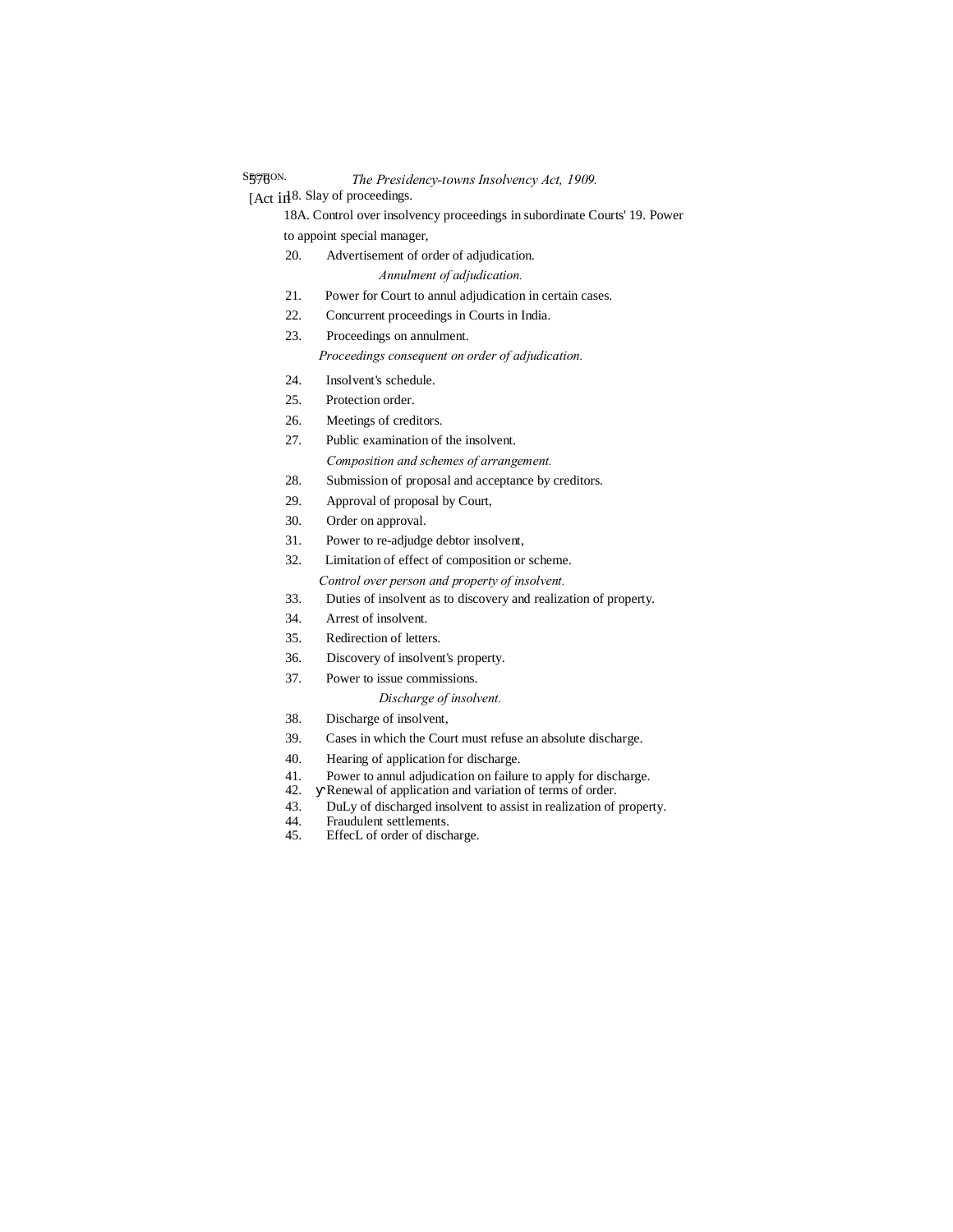# PART III

# ADMINISTRATION OF PROPERTY. *Proof of debts.*

#### SUCTION,

46- Debts provable in insolvency.

- 47. Muiual dealings and sct-orf.
- 48. Rules as to proof of debts.
- 49. Priority of debts.
- 50. Rent due before adjudication.
	- *Property available for payment of debts.*
- 51. Relation of assignee's title.
- 52. Description of insolvent's property divisible amongst creditors. *Effect of insolvency on antecedent transactions.*
- 53. Restriction of rights of creditor under execution.
- 54. Duties of Court executing dccree as to property taken in execution.
- 55. Avoidance of voluntary transfer,
- 56. Avoidance of preference in certain cases.
- 57. Protection of *bona fide* transactions.

## *Realization of property.*

- 58. Possession of propeny by official assignee.
- 59. Seizure of property of insolvent.
- 60. **Appropriation of portion** of pay or **other income tocrcdi tors.**
- 61. Vesting and transfer of property.
- 62. Disclaimer of onerous properly,
- 63. Disclaimer of leaseholds,
- 64. Power to call on official assignee to disclaim.
- 65. Power for Court to rescind contract.
- 66. Power for Court to make vesting order in respect of disclaimed property.
- 67. Persons injured by disclaimer may prove.
- 68. Duty and powers of official assignee as to realization. *Distribution of property.*
- 69. Declaration and distribution of dividends.
- 70. Joint and separate properties.
- 71. Calculation of dividends.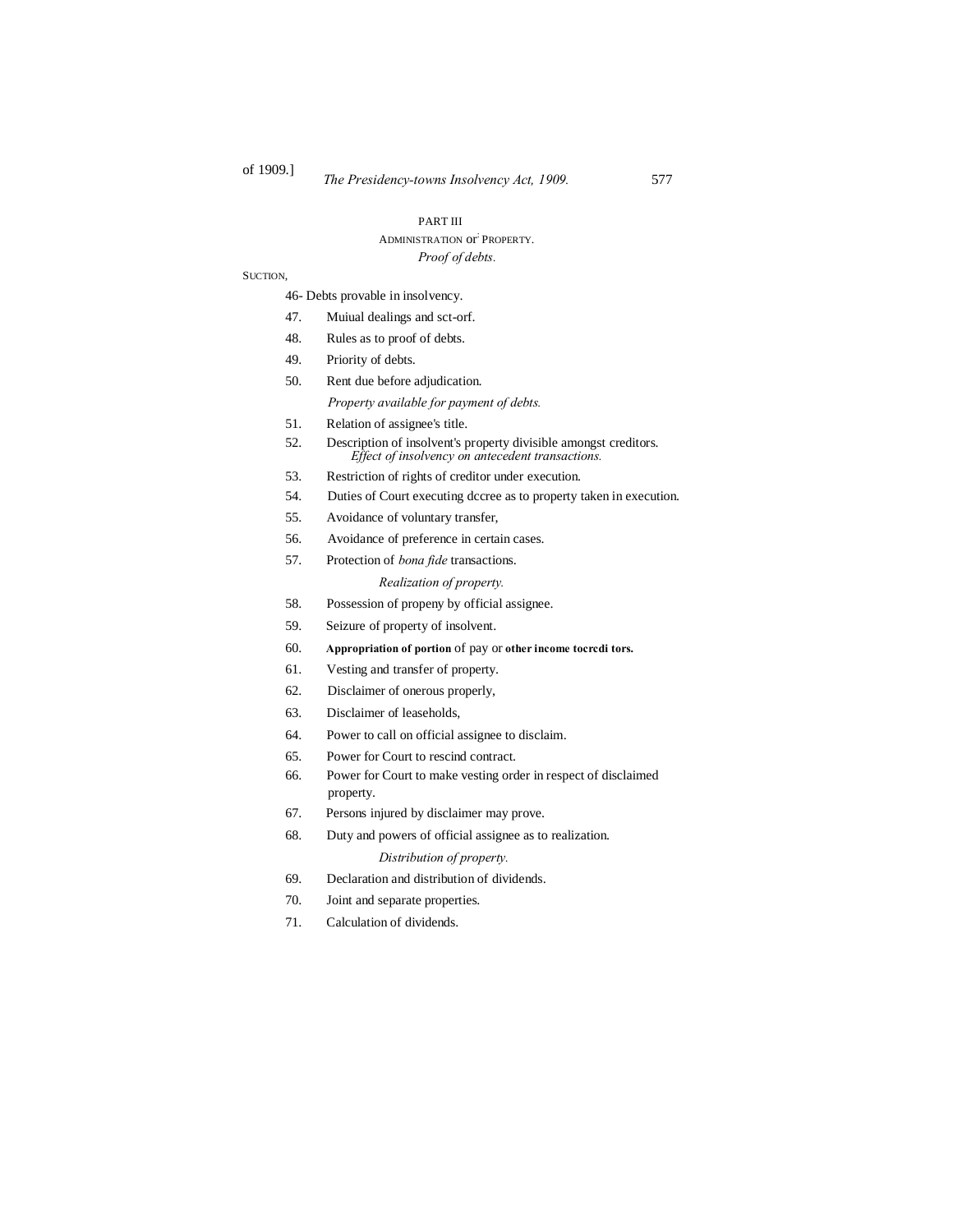$\frac{378}{1}$ [Act in<sup>72.</sup> SECTION.

# 578 *The Presidency-towns Insolvency Act, 1909.* 72. Right of creditor who has not proved debt before declaration of

- dividend.
	- 73. Final dividend.
	- 74. No suit for dividend.
	- 75. Power to allow insolvent to manage property, and allowance to insolvent for maintenance or service.
	- 76. Right of insolvent to surplus.
		- PART IV

## OFFICIAL ASSIGNEES.

- 77. Appointment and removal of official assignees of insolvent's estate.
- 78. Power to administer oath.
- 79. Duties as regards the insolvent's conduct.
- 80. Duty to furnish list of creditors,
- 8.1. Administrative control over official assignee and deputy
	- official assignee,
- 81A. Salary, allowances, pension and conditions of servicc of official assignee and deputy official assignee. 8IB.
- Establishment of official assignee.
- 82. Misfeasance.
- 82A. Liability of Slate Government for cosls in legal proceedings, etc.
- 82B. Certain liabilities not to be incurred without the express direction of the Court.
- 82C. Sums paid under section &2A or scction 82B to be realised from the estate of the insolvent.
- 83. Name under which lo sue or be sued.
- 84. Office vacatcd by insolvency.
- 84A. Account of official assignee, investments and proceeds of investments.
- 85. Discretionary powers and control thereof.
- 86. Appeals lo Court.
- 87. Control of Court.

#### PART V COMMITTEE OF

## INSPECTION.

- 88. Committee of inspection.
- 89. Control of Committee of inspection over official assignee.

## PART VI

## PROCEDURE.

- 90. Powers of the Court.
- 91. Consolidation of petitions.
- 92. Power lo change carriage of petition,
- 93. Continuance of proceedings on death of debtor.
- 94. Power to slay proceedings.<br>95. Power to present petition as
- Power to present petition against a partner.
- 96. Power lo dismiss petition against some respondents only.<br>97. Separate insolvency pelitions against partners.
- Separate insolvency pelitions against partners.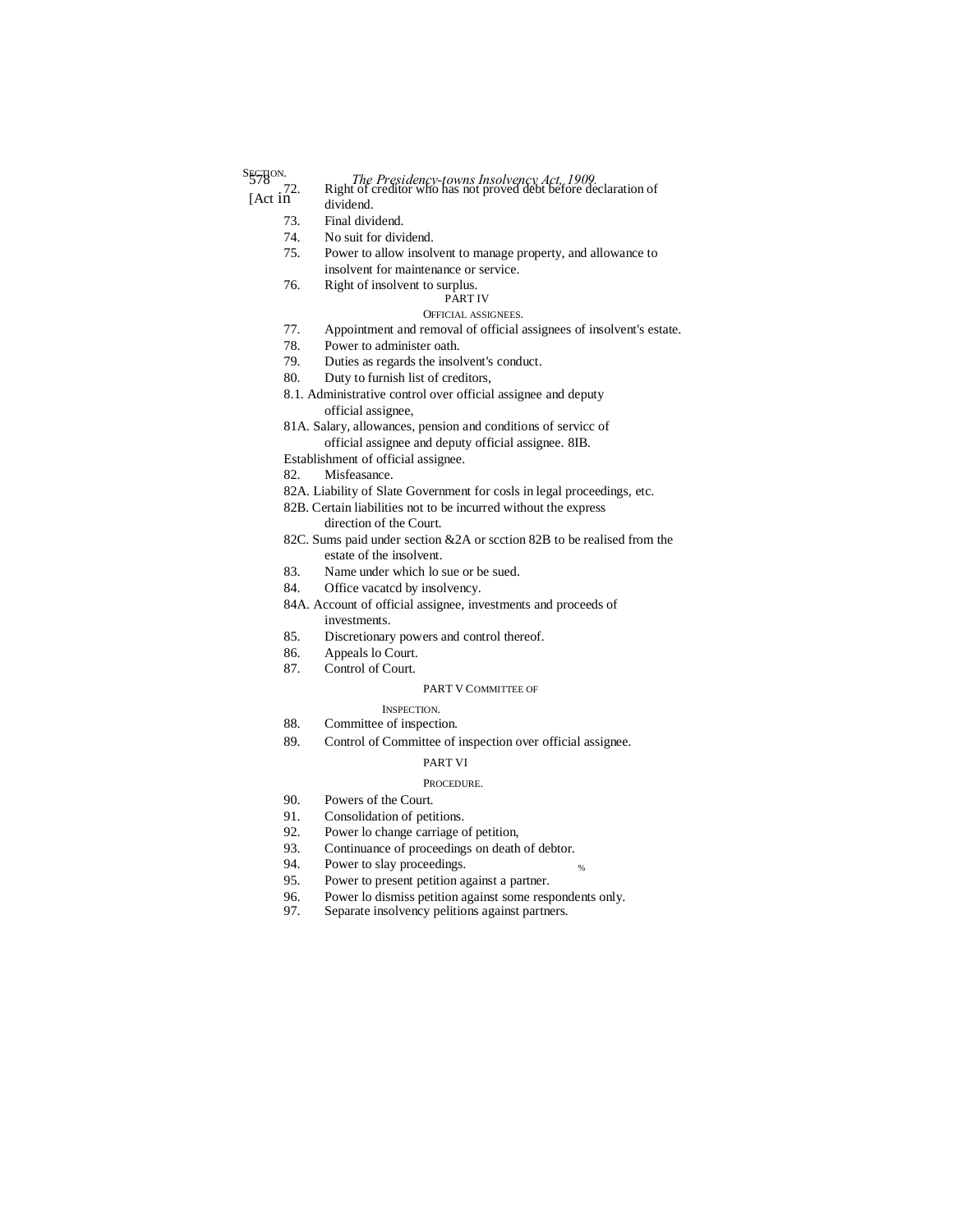## of 1909.] SECTION.

#### The Presidencs thow by difficial assignet dubbavolvenl's partne<sup>53.9</sup>

- 99. Proceedings in partnership name,
- 100. Warrants of Insolvency Courts.

## **PART** vn

## **Li** M [TAT [ON.

- 101. Limitation of appeals,
- i 01 A. Exclusion of lime in compulation of period of limitation in certain eases,

## **PART VIII**

#### PENALTIES.

- 102. Undischarged insolvent obtaining credit. .
- 103. Punishment of insolvent for certain offences. 103A.

Disqualifications of insolvent.

- 104. Procedure on charge under section 103.
- [05. Criminal liability after discharge or composition.

# **PART IX**

## SMALL INSOLVENCIES.

106. Summary administration in small cases.

## **PART X**

## SPECIAL PROVISIONS.

Exemption of corporation, etc., from insolvency proceedings.

Administration in insolvency of estate of person dying insolvent.

Vesting of estate and mode of administration. Payments or transfer by legal representatives.

Saving of jurisdiction of Administrator-General.

| 107. | <b>PART XI</b> |
|------|----------------|

### RULES.

108. Rules.

109. 107. Power of State Government to make rules. Sanction to rules.

- 1 1 1 . Publication of rules.
- 112. 112
- A.
- 113.
	- 114.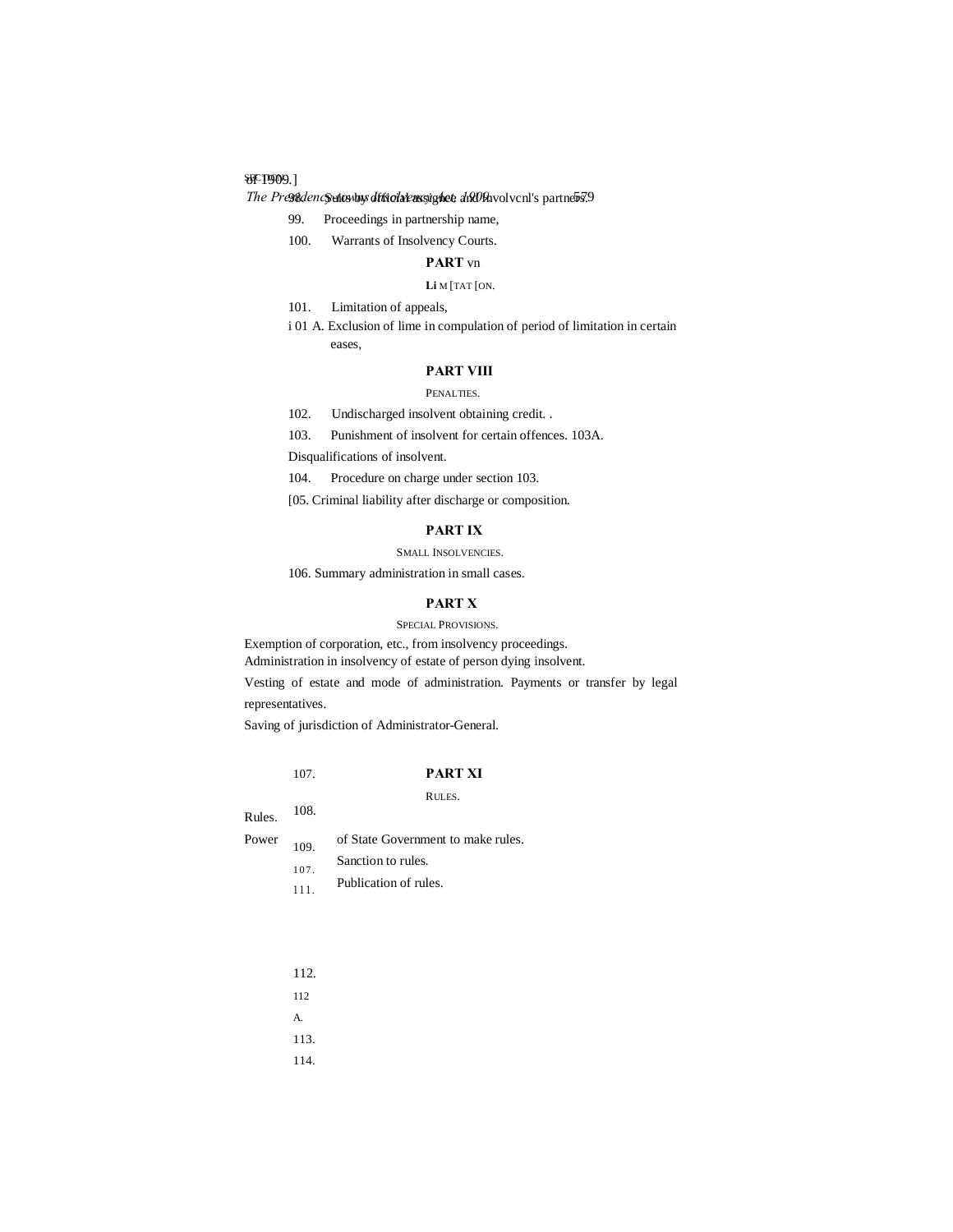The Presidency-towns Insolvency Act, 1909. [Act m of 1909.]<sub>580</sub>

# PART **xn**

# SUPPLEMENTAL.

SECTION.

- ] 15. Exemption from duty of transfers, clc., under this Acl.
- 116. The Gazelle lo be evidence.
- 117. Swearing of affidavits.
- 118. Formal defect not to invalidate proceedings.
- 119- Application of Trustee Act to insolvency of trustee. [20. Certain

provisions to bind the Government,

- 121. Saving for existing rights of audience.
- 122. Lapse and credit to Government of unclaimed dividends.
- 123. Claims to monies crcdiled to Government under section **122,**
- 124. Acccss to involvent's books.
- 125. Fees and percentages.
- 126. Couns to be auxiliary to each other.
- 127. Saving.

THE FIRST SCHEDULE.  $\hat{o}$  MEETINGS OF CREDITORS. THE SECOND SCHEDULE.

 $ô$  Proof of Debts.

THE THIRD SCHEDULE.  $\delta$  [Repealed.]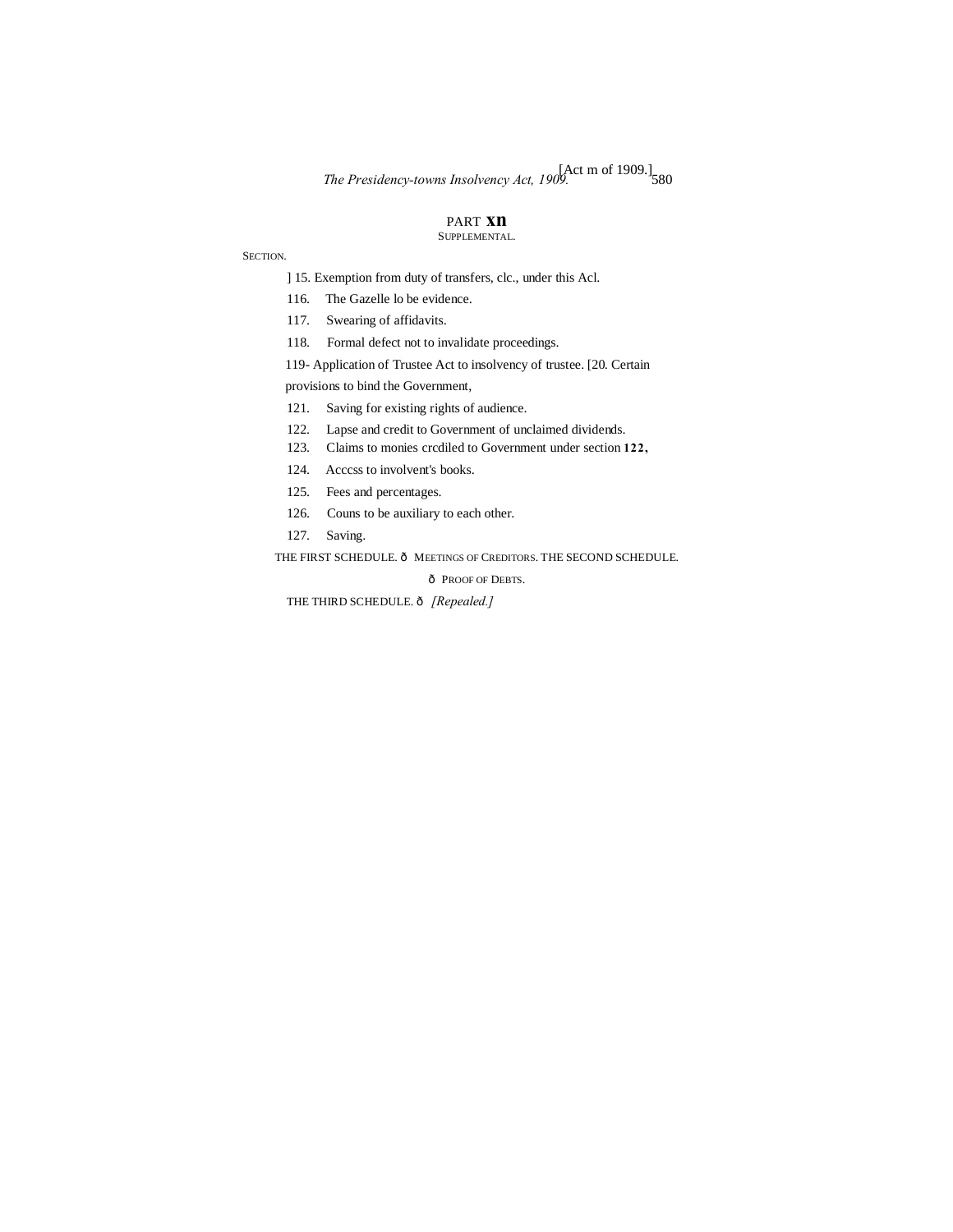# **Act III of 1909.**

(The Presidency-Towns Insolvency Act, 1909.)'

|                         | Act XI of $1920$ .                                                                 |
|-------------------------|------------------------------------------------------------------------------------|
|                         | Act IX of $1926$ . Act                                                             |
|                         | XXXIV of 1926. Acl                                                                 |
|                         | XI of 1927.                                                                        |
| <b>AMENDED</b>          |                                                                                    |
|                         | Act III of 1929.                                                                   |
|                         | Acl X of $1930$ .                                                                  |
|                         | Ac I III of $1950$ .                                                               |
|                         | Act LVin of 1960. Ben. Act                                                         |
|                         | XVIH of 1936. Acl 28 of                                                            |
|                         | 1978.                                                                              |
| <b>REPEALED IN PART</b> | Act $X$ of 1914.                                                                   |
|                         | (a)<br>T                                                                           |
|                         | he Government of India                                                             |
|                         | (Adaptation of Indian                                                              |
|                         | Laws) Order, 1937.                                                                 |
|                         | Government<br><b>The</b><br>(b)<br>of                                              |
|                         | India (Adaptation<br>οf                                                            |
|                         | Indian Laws) Supple                                                                |
|                         | mentary Order, 1937.                                                               |
| <b>ADAPTED</b>          | $\ldots$ $\ldots$ $\ldots$ $\ldots$ (c) The Indian Indepen                         |
|                         | dence (Adaptation of Central Acts and Ordinances) Order, 1948. ( <j)< td=""></j)<> |
|                         | The Adaptation of                                                                  |
|                         | Laws Order, 1950. (e)                                                              |
|                         | The Adaptation of Laws (No.                                                        |
|                         | 2) Order, 1956.                                                                    |
|                         | [12th March, 1909.]                                                                |
|                         | An Act to amend the Law of hi solvency in the P reside ncy- $Iowhs^{1***}$         |
| *.                      |                                                                                    |

WHEREAS it is expedient to amend the law relating to insolvency in the Prcsidency-towns<sup>3</sup> ' '"; it is hereby cnacted as follows: $\hat{o}$ 

PRELIMINARY.

1. (7) This Act may be called the Presidency-towns Insolvency Act, 1909.

(2) It shall come into force on the first day of January, 1910. 2. In this Acl, unless there is anything repugnant in the subject or context, $\hat{o}$ 

(A) "creditor" includes a dccree-holdcr;

*lb*) "debt" includes a judgment-debt, and "debtor" includes a judgmentdebtor;

' For S lawmen I of Objects and Reason, *see* [he *Gazette of India.* 1908. PI. V. page 275; for Repon of Select Comminc, *see ibid..* 1909, Pi, V, page 3: and for Proceedings in Council, *see ibid..* 1908, Pi. VI pages 41 and 182, and *ibid,* 1909, PL VI, pages 12 and *22.*

The Acl has been amended in Bombay by Bom. Acis 20 or 1933 and 15 of 1939; and in Madras by Mod. Act 5 of 1943.

<sup>J</sup>The words "and the [own or Rangoon" were o mined by para. 3 and ihc First Schedule of the Cove mine lit of India (Adaptation of Indian Laws) Order. 1937.

5 The words "(owns of Rangoon and Karachi" were first sutjslilulcd for [he words "Town of Ragoon" by s. 2 of ihc Insolvency (Amendment) Act, 1926 (IX of 1926) and [hereafter the woids "towns of were substituted for the words "[own of Rangoon and" by para. 3 anil Ihc First Schedule to (he Govern merit of India (Adaptation of Indian Laws) Order, 1937. Then again the words "and (he town of Karachi" were omiued, by para. 3 and [he Firs! Schedule lo the Indian Independence (Adaptation of Central Acts and Ordinance si. Order. 1948.

Shon tide and coin- m en cement. Definitions,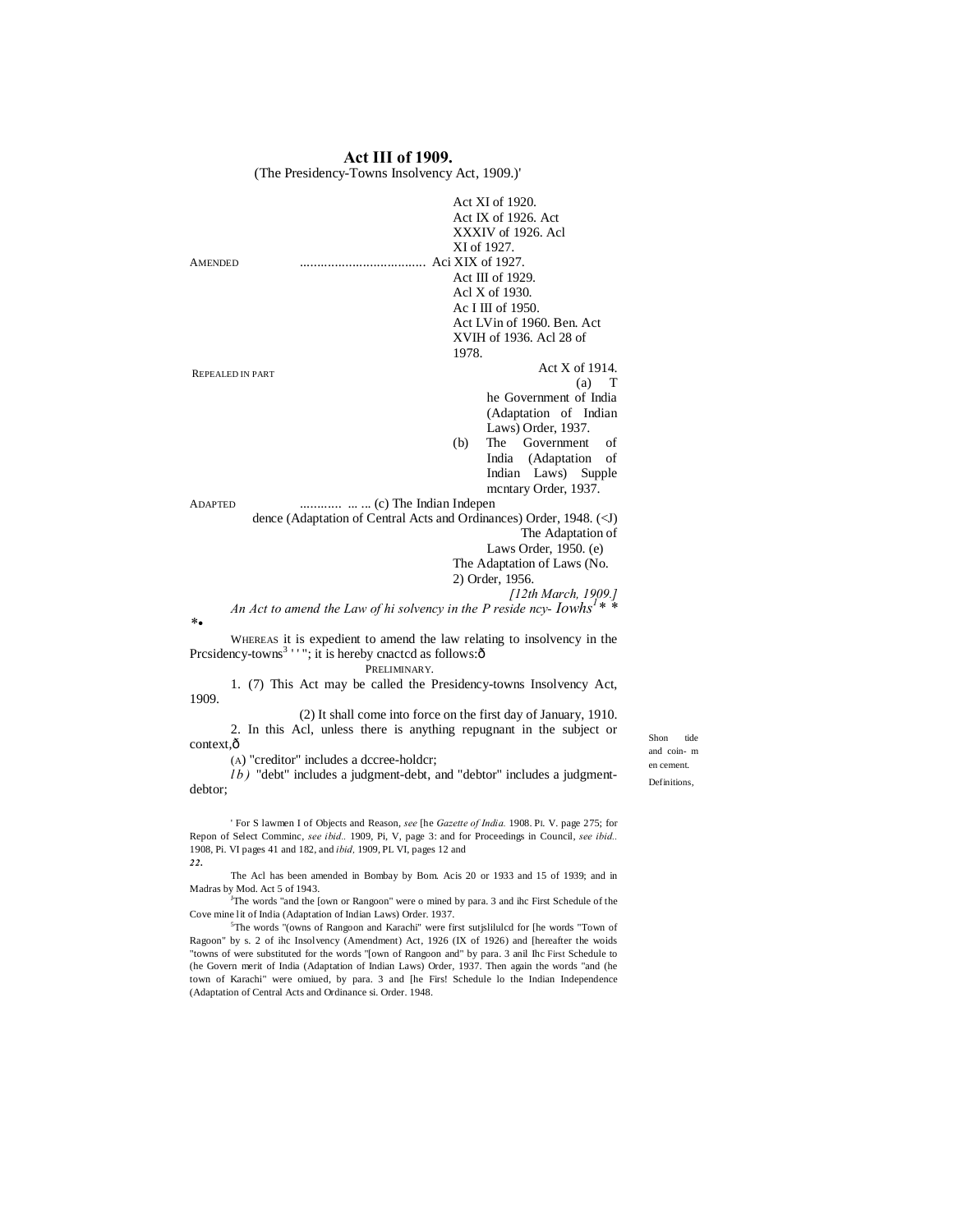*(Preliminary.—Part 1.—Constitution and powers of Court.— Sections 3—5.)*

582 *The Presidency-towns Insolvency Act, 1909.*

- $(c)$  [" $\delta$ Cficial assignee" includes an acting official assignee" [and a deputy official assignee, whether permanent or acting];
- (idJ "prescribed" means prescribed by rules;
- (e) "properly" includes any properly over which or the profits of which any person has a disposing power which he may exercise for his own benefit;
- (/) "rules" means rules made under this Act;
- *( g )* "secured creditor" includes a landlord who under any enactment for the time being in force has a charge on land for the rent of lhal land;
- (/i) "the Court" means the Court exercising jurisdiction under this Aci:<sup>D""\*</sup>

#### (0 **"transfer of properLy" includes a transfer of any interest**

therein and any charge crcaled thereon;

"[(/) "Slates" means all the territories, \*(which, immediately before the 1st November, 1956, were comprised) within Part A Stales and Part C States.]

#### PART I

CONST **mm** ON AND COWERS OF COURT.

#### *Jurisdiction.*

3. The Courts having jurisdiction in insolvency under this Act shall be '[the High Courts at Calcutta, Madras and Bombay],

4. All matters in rcspcct of which jurisdiction is given by this Act shall be ordinarily transacted and disposed of by or under the direction of one of the Judges of the Court, and the Chief Justice<sup>7\*</sup> \*\* shall, from lime to lime, assign a Judge for that purpose.

| $3 \, \text{arc}$ . The contract parageter $\theta$      |                                                                                                                                                                                                                                                     |  |
|----------------------------------------------------------|-----------------------------------------------------------------------------------------------------------------------------------------------------------------------------------------------------------------------------------------------------|--|
| Conns having<br>jurisdiction in<br>insolvency.           | 5. Subject to the provisions of this Act and or rules, the<br>Judge of a Court exorcising jurisdiction in insolvency may<br>exercise in chambers the whole or any part or his jurisdiction.                                                         |  |
| Jurisdiciion Lo<br>be exercised<br>by a single<br>Judge. | Clauses and $(bbb)$ , which were inserted by s, 3 of the Insolvency<br>(Amend- mcm) Acl, 1926 (IX or 1926), were omitted by pan. 3 and Ihe First<br>Schedule < the Indian Independence {Adaptation of Conlroi] Acts and<br>Ordinances) Order, 1 'M8 |  |
| Exercise<br>$\alpha$<br>jurisdiction in<br>chambers.     | 'Added by s. 2 or the insolvency Lnw (Amendment) Acl, 1930 (X of<br>1930). Thic word "and" was omived by s. 3 and the Second Schedule or the<br>Repealing and Amending Acl, 1960 (LVI11 of 1960).                                                   |  |
|                                                          | Clause (i) was inserted by para. 3 and the First Schedule of ihe<br>Adaptation or Laws Order, 1950,                                                                                                                                                 |  |

<sup>1</sup> Substituted for (he words 'Tor the lime being comprised" by pant. 3 and the Schedule of ihe Adaptation of Laws (No. 2) Order, 1956.

'Substituted by para. 3 and the First Schedule of the Indian Independence (Adaptation of Central Acis and Ordinances) Order, 1948, as amended by s. *4* of the Insolvency (Amendment) Acl. 1926 (IX of 1926) and para. 3 and ihe First Schedule of the Government of India (Adapiaiion of Indian Laws) Order, 1937,

'The words "Judicial Commissioner" were frrsJ subslitutcd for the words "Chief Judge" in ss. 4 and 6 (/) by ss. 5 and 6, respectively, of ihe Insolvency (Amendment) Ad, 1926 (IX of 1926). Thereafter the words "or Judicial Commissioner" were omitted by para. 3 and the First Schedule of ihe Indian Independence (Adaptation of Central Acts and Ordinances) Order, 1948.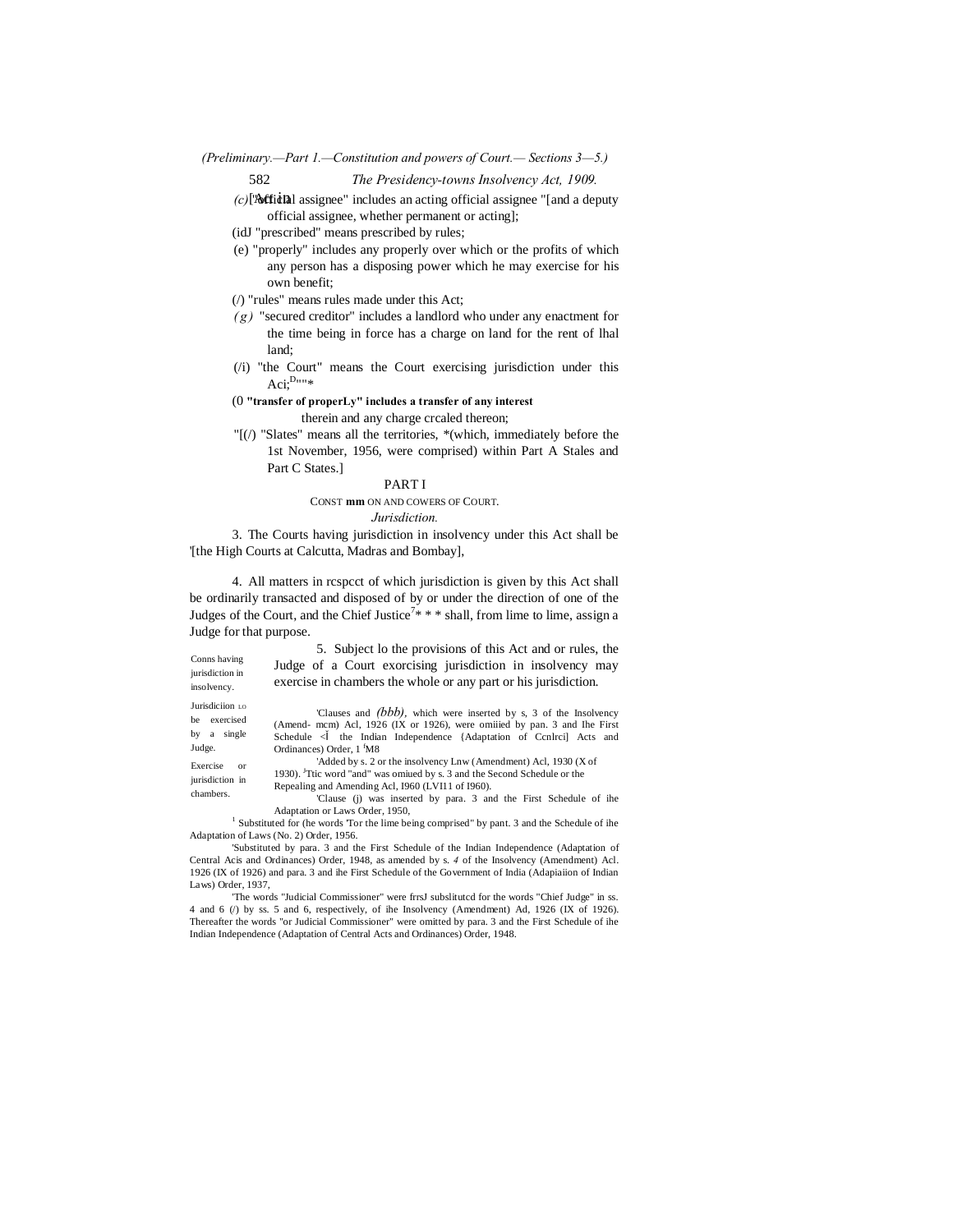#### *(Parr I.—Constitution and Powers of Court—Sections 6—8.)*

6.  $\oint$  1500. Thief Justice<sup>1</sup><sup>\*\*\*</sup> "may, from time to time, direct thai, in any mauers in *The PP-lesta enery-towns direston encept year*, to the Court by (his 58gt, an officcr of (he Court appointed by him in this behalf shall have all or any of the powers in this section mentioned; and any order made or act done by such officcr in the exercisc of the said powers shall be deemed the order or act of the Court.

- (2) The powers referred to in sub-section  $\binom{7}{2}$  arc the following, namely: $\hat{o}$
- (a) to hear insolvency petitions presented by debtors, and to make orders of adjudication thereon;
- (ib) to hold the public examination of insolvents;
- (c) to make any order or exercise any jurisdiction which is prescribed as proper to be mode or exerciscd in chambers;
- (d) to hear and determine any unopposed or *ex parte* application;
- (e) to examine any person summoned by Ihc Court under section 36.
- (J) An officer appointed under this section shall not have

#### power to commit far contempt of Court.

7. Subject to the provisions of this Act, the Court shall have full power to decide all questions or priorities, and all other questions whatsoever, whether of law or fact, which may arise in any case of insolvency coming within the cognizancc of the Court, or which the Court may deem it expedient or necessary to decide for the purpose of doing complete justice or making a complete distribution of property in any such case :

- Provided that, unless all the parties otherwise agree, the power hereby given shall, for the purpose of deciding any matter arising under section 36, be exerciscd only in the manner and to the extent provided in that section.

# *Appeals.*

S. (7) The Court may review, rescind or vary any order made by it under its insolvency jurisdiction.

(2) Orders in insolvency matters shall, at the instance of any person aggrieved, be subject to appeal as follows, namely; $\hat{o}$ 

- {a) an appeal from an order made by an officer of the Court empowered under section 6 shall lie to the Judge assigned under section 4 for the transaction and disposal of matters in insolvency and no further appeal shall lie except by leave of such Judge;
- (b) save as otherwise provided in clause(a), an appeal from an order made by a Judge in the exercise of the jurisdiction conferred by this Act shall lie in the same way and be subjcct to the same provisions as an appeal

'The words "Judicial Commissioner" were firsl substituted for Ihc words "Chief Judge" in ss. 4 and 6(/) by *ss. 5* and 6, respectively, of the Insolvency (Amend men I) Act. 1926 (IX of 1926). Thereafter the words "or Judicial Commissioner'' were omitted by para. 3 and the First Schedule of the Indian Independence (Adaptation of Central Acts and Ordinances) Order, 1948,

: Added by s. 2 of ihc Presidency-[owns Insolvency (Amendment) Act, 1927 (XIX of 1927).

Delegation **or** powers **10**  officers of Court,

Powers of Court to dccide all questions arising in insolvency.

Appeals in insolvency.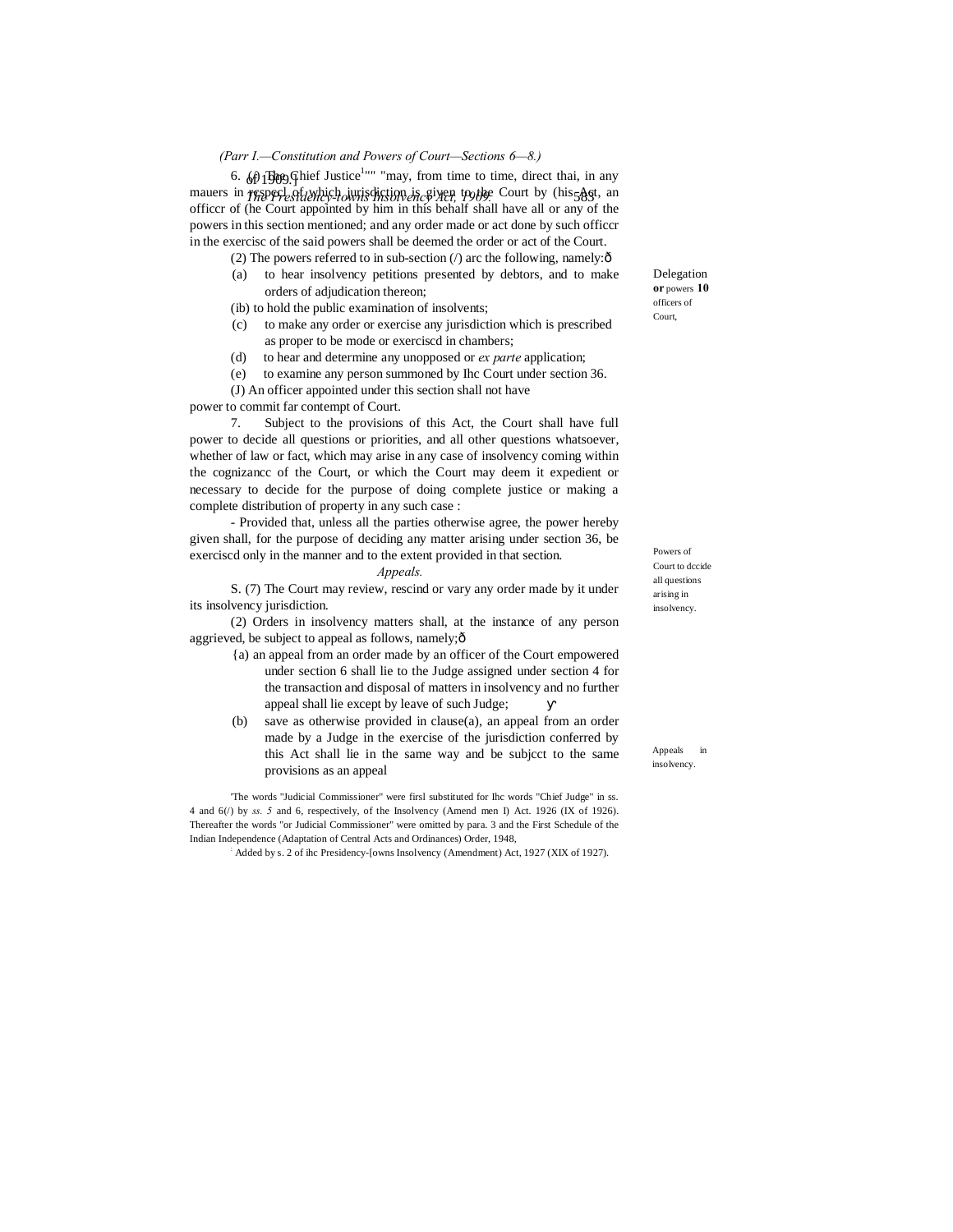[Act **in**

*(Par! I!.—Proceedings from acl of Insolvency 10 Discharge,— Section 9.)*

from an order made by a Judge in the exercise or (he ordinary original civii jurisdiction of Lhe Court.

#### PART II

PROCEEDINGS PROM ACT OF INSOLVENCY TO DISCHARGI:.

#### *Acts of insolvency.*

insolvency.

Ac,s of 9. '(7) A debtor commits an aci of insolvency in each of the

#### following eases, namely: $\hat{o}$

- («) if, in  $1$  [the States] or elsewhere, he makes a transfer of all of substantially all his property lo a third person for the benefit of his creditors generally;
- (f>) if,  $5$  [the Slates] or elsewhere, he makes a transfer of his properly or of any pari thereof with intent to defeat or deJay his creditors;
- (c) if, [the Slates] or eisewhere, he makes any transfer of his property or of any pari thereof, which would, under this or any other enactment for the time being in force, be void as a fradulent preference if he were adjudged an insolvent;
- (id) if, with intent to defeat or delay his creditors, ô
	- CO he departs or remains out of [the States], (i"0 he departs from his dwelling-house or usual place of
		- business or otherwise absents himself,

*{Hi)* he secludes himself so as lo deprive his creditors of the means of communicating with him;

(e) if any of his property has been sold or attached for a period of not less than twenty-one days in execution of the decree of any Court for the

- payment of money; (/) if he petitions lo be adjudged an insolvent;
	- if he gives noiice to any of his creditors that he has suspended, or that he is about to suspend, payment of his debls;
- (/i) if he is imprisoned in execution of the decree of any Court for the payment of money.

 $\overline{\phantom{a}}$ 

<sup>&</sup>lt;sup>1</sup> Section 9 was renumbered as sub-sec lion  $\{$  of that section by s. 2(a) of [he Insolvency Laws (A men dm cm) Act. 1973 (Acl XXVI11 of 1978) which was thereafter repealed by s. 2 and Sch, 1 or ihe Repealing and Amending Acl, I9S8 {Act XIX of 1988).

<sup>:</sup> TJic words "lhe Provinces" were first subsliluied for ihe words "British India" by para. 3 (2) of the Indiw Independence (Adaptation<sup>^</sup> Central Acls and Ordinances) Order. 1948, Thereafter ihe word "States" was substituted for ihe word "Provincus" by pain. A (!) of (he Adaptation of Laws Order, 1950.

<sup>&#</sup>x27;Sub-sections (2), (J), (J) and (J) wen; inserted by s. 2 (o) of the Insolvency Laws (Amendment) Acl, 197S (Acl XXVIII of 1978) which were thereafter repeated by s. 2. Sell.I of ihc Repealing and Amending Act, 1988 (Act XIX of 1988).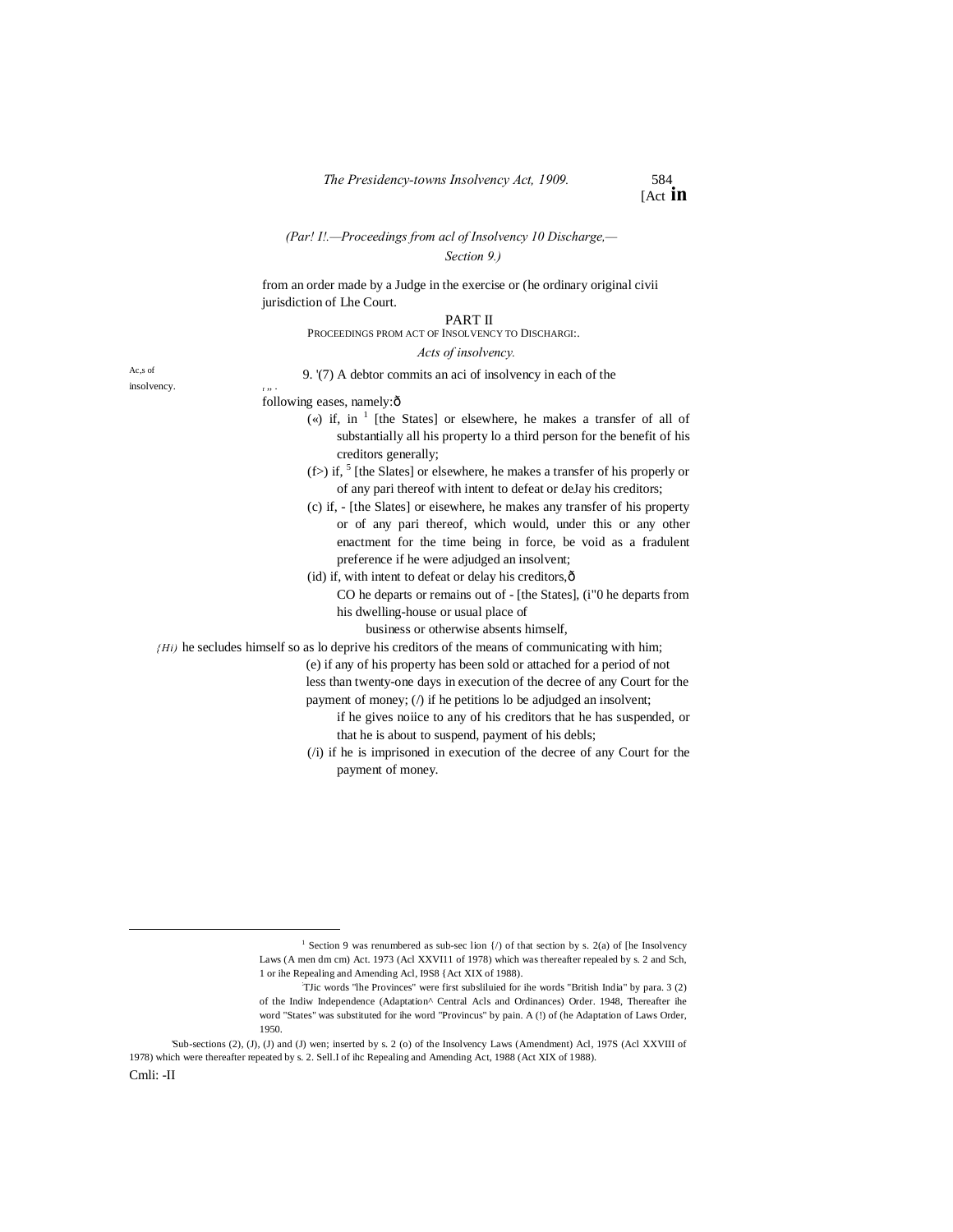## of 1909.]

#### *(Part 11— Proceedings from act of Insolvency to Discharge-*

### *Section 9.)*

 $1$  (2) Without prejudice to [he provisions of sub-section (7), a debtor commits an act of insolvency if a creditor, who has obtained a decree or order against him for the payment of money (being a decree or order which has bccomc final and the execution whereof has not been stayed), has served on him a notice (hereafter in this section referred to as the insolvency notice) as provided in sub-section (J) and the debtor docs not comply with thai notice within the period specified (herein:

Provided that where a debtor makes an application under subsection (5) for setting aside an insolvency noticeô

- (a) in a case where such application is allowed by the Court, he shall not he deemed to have committed an act of insolvency under Ihis sub-section; and
- (b) in a case where such application is rejected by the Court, he shall be deemed to have committed an act of insolvency under this sub-section on Ihe date of rejection of the application or the expiry of the period specified in the insolvency notice for its compliance, whichever is later:

Provided further thai no insolvency notice shall be served on a debtor residing, whether permanently or temporarily, outside India, unless the creditor obtains the leave of the Court therefor.

'(.?) An insolvency notice under sub-section (2) shall—

- (a) be in the prescribed form;
- (b) be served in the prescribed manner;
- (c) specify the amount due under the decree or order and require the debtor to pay the same or to furnish security for the payment of such amount to the satisfaction of the creditor or his agent;
- (cl) specify for its compliance a period of not less than one month after iLs service on the debtor or, iT it is to be served on a debtor residing, whether permanently or temporarily, outside India, such period (being not less than one month) as may be specified by the order of the Courl granting leave for the service of such noLice; (e) stale ihe consequences of non-compliance with the notice.

*\4)* No insolvency notice shall be deemed to be invalid by reason only that the sum specified therein as the amount due under the decree or order exceeds the amount actually due, unless the debtor, within the period specified in the insolvency notice for its compliancc, gives notice to the creditor thai the sum specified in the insolvency notice does not coneclly represent the amount due under the decree or order:

Provided that if ihe debtor does not give any such notice as aforesaid, he shall be deemed to have complied with the insolvency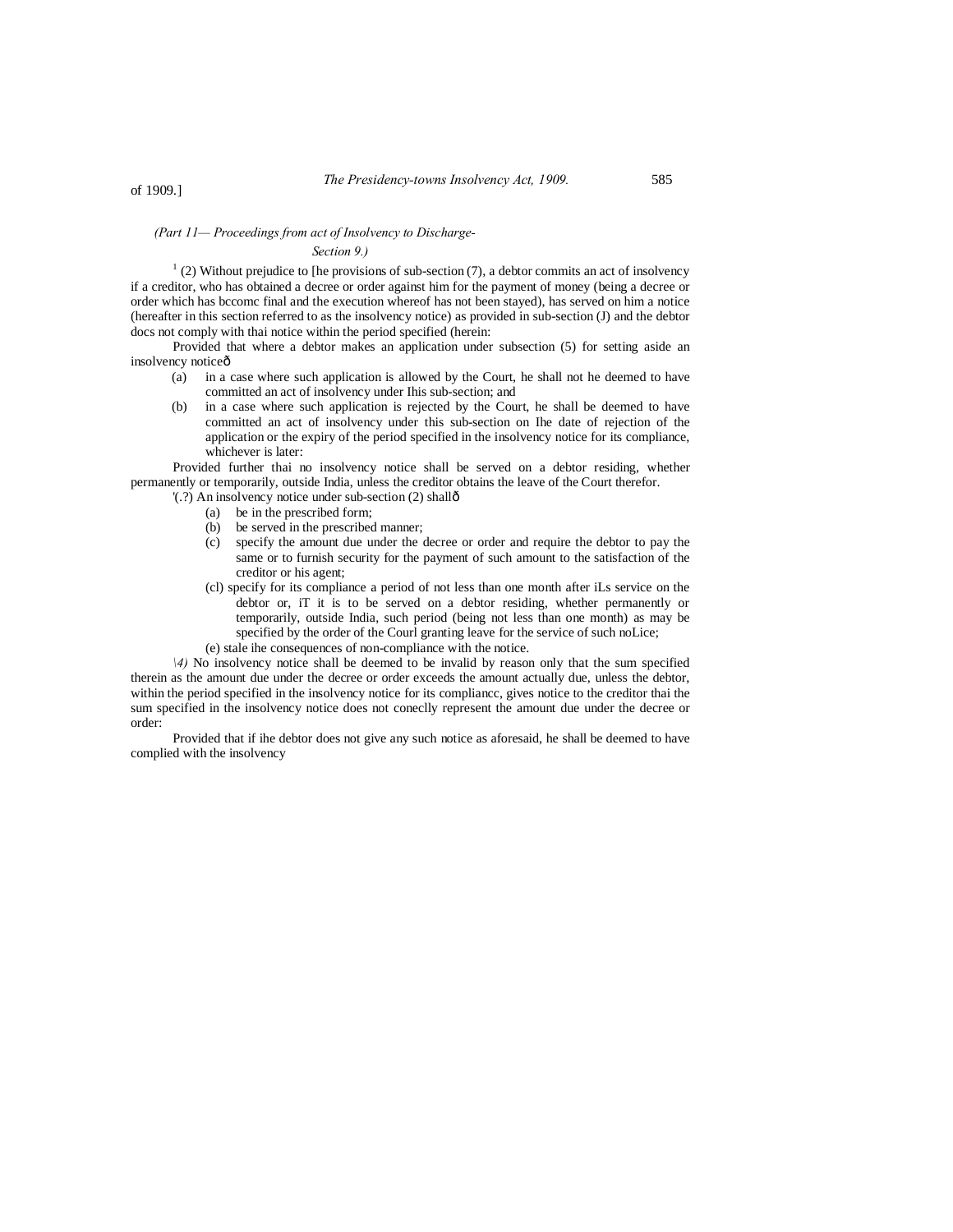[Act III

*(Pari I!.—Proceedings from act of Insolvency so Discharge- Section 10.)*

notice if, wilhin ihe period specified therein for its compliance, he lakes such steps as would have constituted a compliance with the insolvency notice had the actual due been correctly specified therein,

"(5) Any person served wilh an insolvency noticc may, within the period specified therein for its compliance, apply to the Court to set aside the insolvency notice on any of the following ground, namely; $\delta$ 

- ( ) that he has a counter-claim or set off against the creditor which is equal to or is in excess of the amount due under the decree or order and which he could not, under any law for the time being in forcc, prefer in the suit or proceeding in which the decree or order was passed;
- ( ) that he is entitled to have the dccrce or order sel aside under any law providing for the relief of indebtedness and Thatô
	- (0 he has made an application before the competent authority under such law for the setting aside of the decree or order; or
	- (I'O the lime allowed for the making of such application has not expired;
- *( c )* that the decree or order is not executable under the provisions of any law referred to in clause (b) on the the dale of the application.

*Explanation -* For the purposes of this section, the act of an agent may be ihe act of the principal, even ihough the agent have no specific authority lo commit the act.

#### *Order of adjudication.*

**p<sub>0Vbcr</sub> t**<sub>0</sub> 10. Subject to the conditions specified in this Acl, if a debtor odjudicaic. commits an act of insolvency, an insolvency petition may be present ed either by a creditor or by ihe debtor, and the Court may on such petition make an order (hereinafter called an order of adjudication) adjudging him an insolvent.

> *Explanation.-Tbe* presentation of a petition by the debtor shall be deemed an act of insolvency within the meaning of this section, and on such petition the Court may make an order of adjudication.

*'See* foot-note 1 on page 585. *ante.*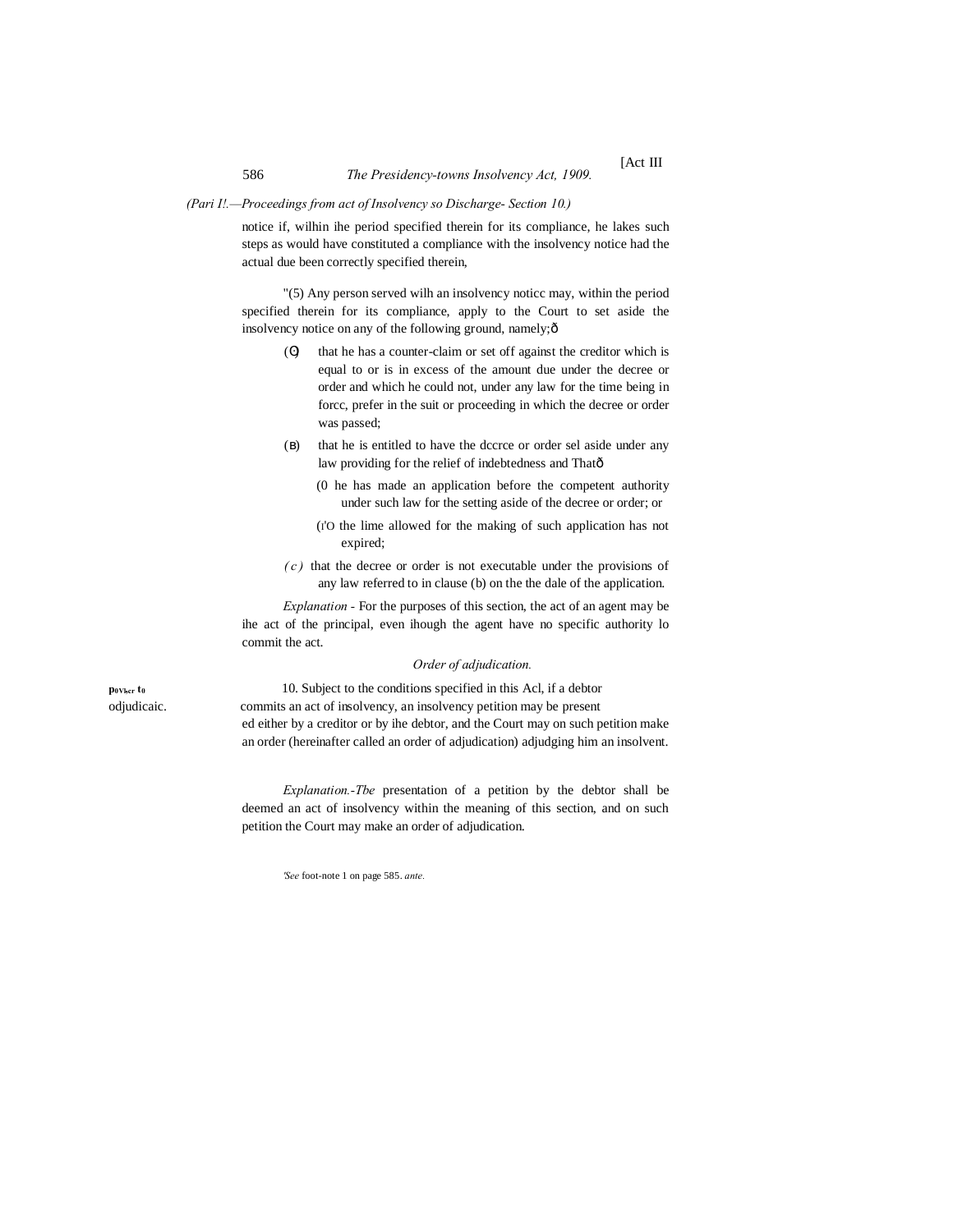## *(Part II— Proceedings from act of Insolvency to Discharge- Sections 11—13.)*

- 11. The Court shall Hole have jurisdiction lo make an order of adjudication, unless
- (n) ihe debtor is,<sup>Th</sup>a Riesidency<sup>+</sup> (New Haselvancy de<sup>t</sup> the msolvency petition<sup>87</sup> imprisoned in cxccution of ihe decrcc of a Court for the payment of money in any prison to which debtors arc ordinarilycommilted by the Court in the exercise of its ordinary original jurisdiction; or
- **Restrictions** on jurisdiction. (h) the debtor, within a year before the dale of the presentation of the insolvency petition, has ordinarily resided or had a dwelling-house or has carried on business either in person or through an agent wilhin the limits of ihe ordinary original civil jurisdiction of the Courl; or
- **(c) the debtor personally works for gain within** those **limiLs; or**
- *( d )* in the ease of a petition by or against a firm of debtors the firm has carried on business wilhin a year before ihe date of the presentation of the insolvency petition wilhin those limits.
- 12.  $\left(\frac{1}{2}\right)$  A creditor shall nol be entitled to present an insolvency petition against a debtor unless
- *( a )* the debt owing by ihe debtor to the creditor, or, if two or more creditors join in the petition, the aggregate amount of debts owing lo such creditors, amounts to five hundred rupees, and
- (ib) the debt is a liquidated sum payable, either immediately or at some certain future lime, and
- (c) the acl of insolvency on which ihe petition is grounded has occurred wilhin three months before the presentation of the petition:

'Provided that where the said period of three months referred to in clause (c) expires on a day when the Court is closed, ihc insolvency petition may be presented on ihe day on which ihe Court reopens.

Conditions on which creditor may pctition. (2) If ihc petitioning creditor is a securcd creditor, he shall in his petition cither slate thai he is willing to relinquish his security for the benefit of the creditors in the event of the debtor being adjudged insolvent or give an estimate of the value of the security. In the lauer case he may be admitted as a petitioning creditor to the extent of the balance of the debt due to him after deducting the value so estimated in the same way as if he were an unsecured creditor.

13. (1) A creditor's petition shall be verified by affidavit of the creditor, or of some person on his behalf having knowledge of the facts.

Procce dings and order on creditor's pctilion.

'Aildtsd by s. 2 of the Insolvency Law (Amendment) Acl, 1950 (III of 1950).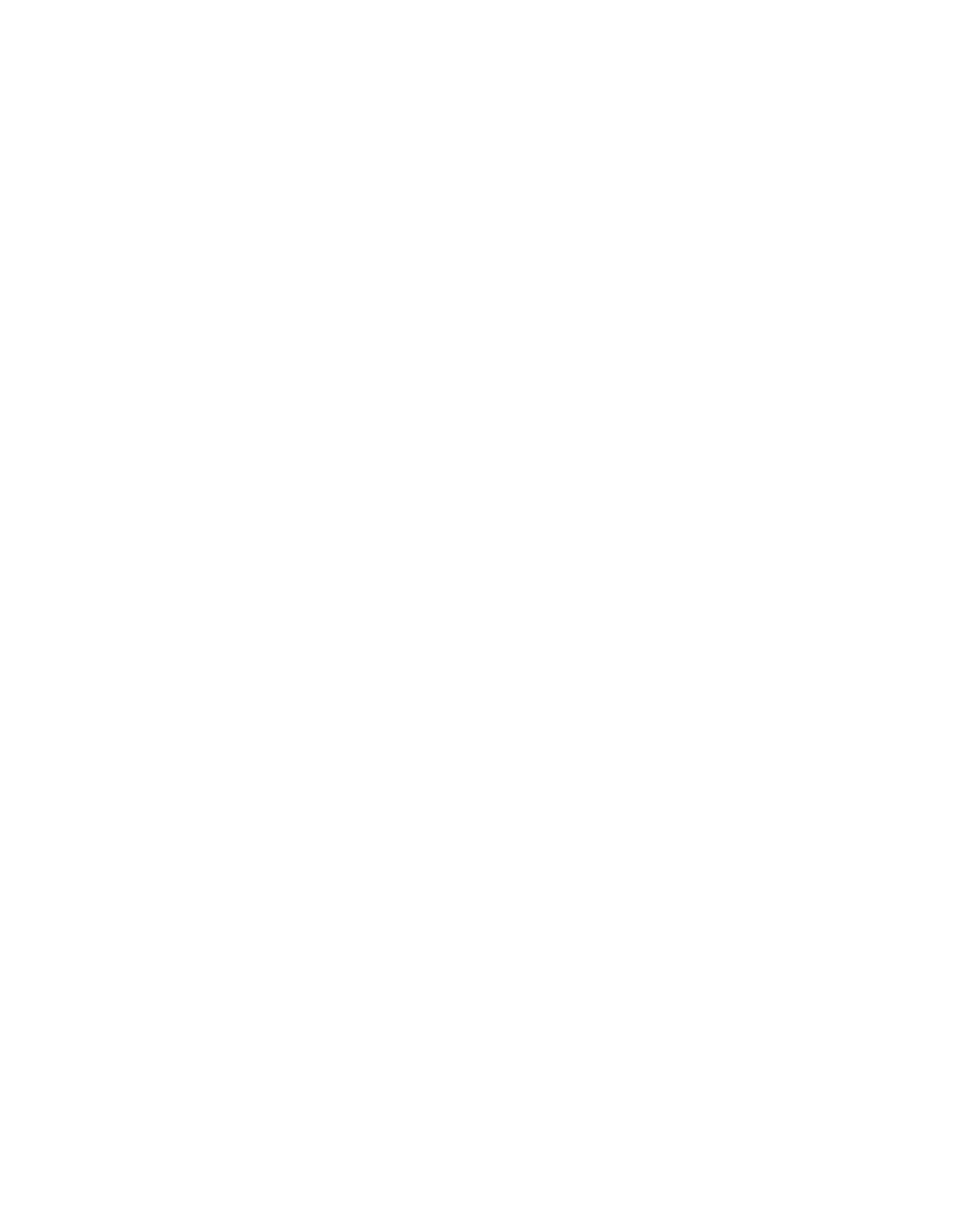#### [Act III

#### *(Pan II.-Proceedings from act of Insolvency to Discharge.- Section 14.)*

 $(2)$  Al ihe hearing the Court shall require proof of $\delta$ 

- *( a )* ihe debt of ihe petitioning creditor, and
- *( b )* the act of insolvency, or, if more than one act of insolvency is alleged in the petition, some one of the alleged acts of insolvency.
- (J) The Courl may adjourn the hearing of the petition and order service **ihercor** on the debtor.
- (4) The Court **shall dismiss** the **peLilion—**
- (a) if it is not satisfied with the proof of the facts referred to in sub-section (2); or
- (fc) if the debtor appears and satisfies the Court that he is able (o pay his debts, or that he has not committed an act of insolvency or that for other sufficient cause no order ought to be made.

(5) The Court may make an order of adjudication if it is satisfied with the proof above referred to, or if on a hearing adjourned under sub-section (J) the debtor does not appear and scrvicc of the petition on him is proved, unless in its opinion ihe petition ought to have been presented before some other Courl having insolvency jurisdiction.

(d) Where **Lhe** debtor appears on the petition and denies that he is indebted to the petitioner, or that he is indebted lo such an amount as would justify the petitioner in presenting a petition against him, the Courl, on such security (if any) being given as the Court may require for payment to the petitioner of any debt which may be established against [he debtor in due course of law, and of the costs of establishing the debt, may, instead of dismissing the petition, slay all proceedings on the petition Tor such lime as may be required for trial of the question relating lo the debt.

(7) Where proceedings are stayed, the Court may, if by reason of the delay caused by ihe slay of proceedings or for any other cause it thinks just, make an order of adjudication on the petition of some other creditor, and shall thereupon dismiss, on such terms as il thinks just, Ihe petition on which proceedings have been stayed as aforesaid.

**(5)** A **creditor's peLilion shall not, after presentation, be with**drawn **without the leave** of **lhe** Court.

- $14.$   $\left[$  ( $\right]$ ) A debtor shall not be entitled to present an insolvency petition unless
- (a) his debts amount' lo five hundred rupees, or
- (b) he has been arrested and imprisoned in execution of the decree of any Court Tor the payment of money, or
- (c) an order of attachment in execution of such a decree has been made and is subsisting against his properly.

'The original section 14 was re-numbcrcd as sub-scction (7) of Ihal seel ion by s. 2 of the Insolvency (Amendmeni) Acl. [927 (XI of 1927).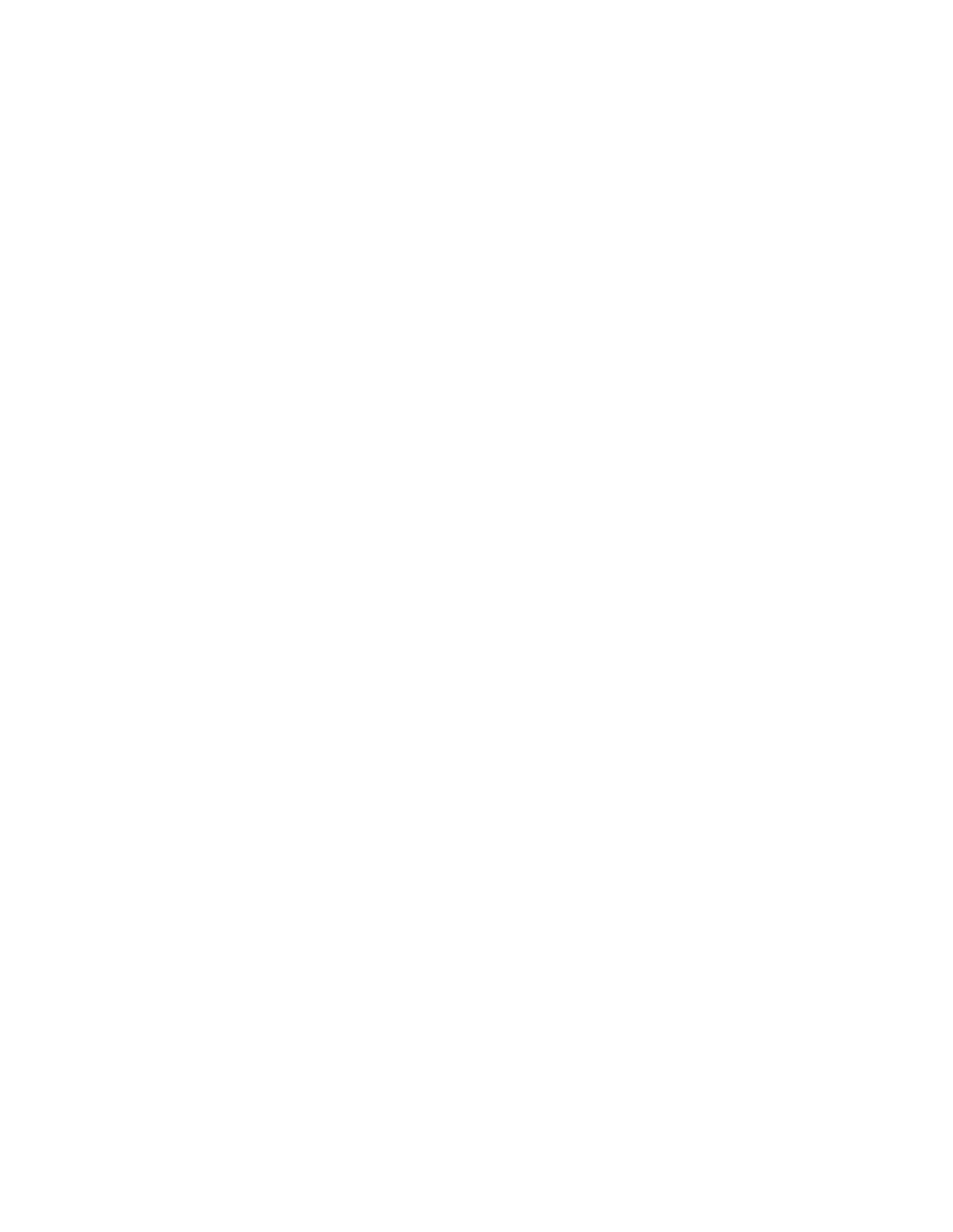of 1909.] *The Presidency-towns Insolvency Act, 1909.* 589

*(Part li—Proceedings from act of Insolvency to Discharge- Sections 15-17.)*

 $1$  [(2)] A debtor in respeel of whom an order of adjudication, v of 1920. whether made under this Act or under the Provincial Insolvency Acl, 1920, has been annulled owing to his failure to apply or Lo prosecute an application for his discharge shall not be entitled lo present an insolvency petition without the leave of ihe Court by which the order of adjudication was annulled. Such Court shall nol grant leave unless it is satisfied either that ihe debtor was prevented by any reasonable causc from presenting or prosecuting his application, as the case may be, or that the petition is founded on facts substantially diFfcrenL from those contained in the petition on which the order of adjudication was made.

*15.* (1) A debtor's petition shall allege that ihe debtor is unable lo pay his debts, and, if the debtor proves that he is entitled to present the petition, the Court may thereupon make an order adjudication, unless in its opinion ought to have been presented before some other Court having insolvency jurisdiction.

Proceed trigs and order on

debtor's petition. (2) A debtor's petition shall not, after presentation, be withdrawn without the leave of the Court.

 $3 \left[ \frac{1}{2} \right]$  On the making or ihc order admiuing his petition, a debtor shallô

- *( a )* unless ihe Court otherwise directs, producc all his books of account, and
- *( b )* file such lisls of creditors and debtors and afford such assistance to ihe Courl as may be prescribed,

failing which the Court may dismiss his petition.

Discretion-*16.* The Courl may, if it is shown lo be necessary for the protection of the estate, at any time after the presentation of an insolvency pctilion and before an order of adjudication is made, appoint the official assignee to be interim receiver of ihe property of the debtor, or of any part thereof, and direct him ID take immediate possession thereof or ar.y part thereof, and the official assignee shall thereupon have such of ihe powers conferablc on a receiver appointed

v of 1908. under the Code of Cjvil Procedure, 1908, as may be prescribed.

*17.* On the making of an order of adjudication, ihe property of the insolvent wherever situate shall vest in ihe official assignee and shall bccome divisible among his crcdilors, and thereafter, except as directed by this Act, no creditor to whom the insolvent is indebted in rcspcct of any debt provable in insolvency shall, during the pcndcncy of the insolvency proceedings, have any remedy against the property of the insolvent trt respeel of ihe debt or shall commence any suil or other legal proceeding except with the leave of ihe Court and on such terms as the Courl may impose:

ary powers as (o appointment of interim receiver.

Effcct or order of adjudication.

'Added by s. 2 of ihc Insolvency (Amendment) Acl, 1927 [XI or 1927), - Added by s. 3 of the Presidency-towns Insolvency (Amendment) Act. 1927 (XIX of 1927).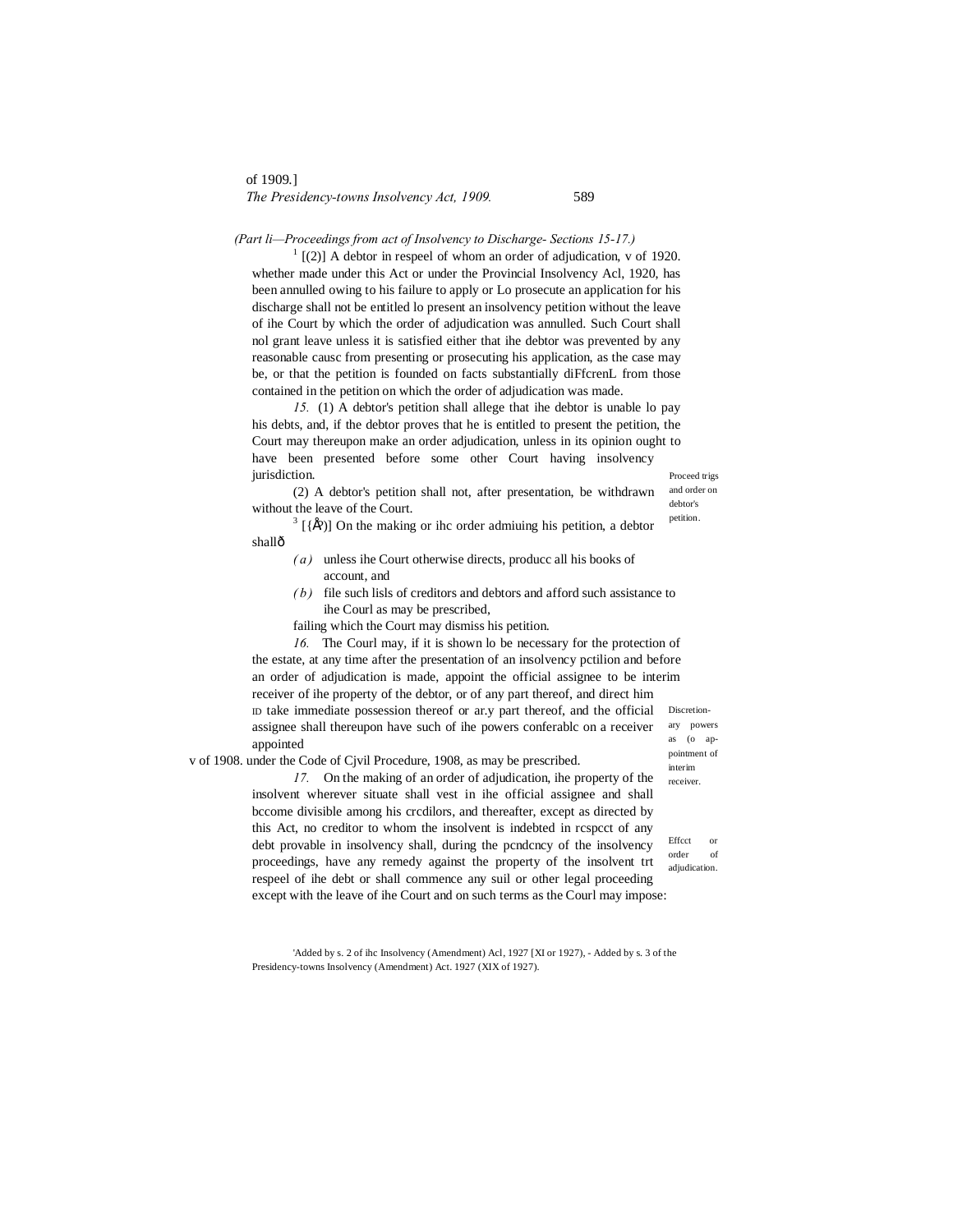## [Act in  $\frac{500}{ }$ 590 *The Presidency-towns Insolvency Act, 1909.*

## *(Part II.—Proceedings from acl of Insolvency to Discharge.- Sections 18-19.)*

Provided that this section shall nol affect lhe power of any secured creditor to realize or otherwise deal with his security in lhe same manner as he would have been entitled lo realize or deal wiih il if ihis section had not been passed.

*18.* (7) The Court may, at any time after the making of an order of adjudication, stay any suii or other proceeding pending against the insolvent before any Judge or Judges of the Court or in any other Court subject lo lhe superintendence of the Court,

Stay of proceedings,

(2) An order made under sub-section (/) may be served by sending a copy thereof, under lhe seal or lhe Court, by post to the address for service of the

plaintiff or olher party prosecuting such suit or proceeding, and notice of such order shall be scnL to the Court before which Lhe suit or proceeding is pending.

(.3) Any Court in which proceedings are pending against a debtor may, on proof (hat an order of adjudication has been made against him under this Acl, either slay the proceedings or allow them to continue on such terms as it may think jusl.

 $18A$ . (7) The Court may, at any time after the presentation of an insolvency petition, stay any insolvency proceedings pending against the debtor in any Court subject lo the superintendence of lhe Court, and may, ai any time after lhe making of an order or adjudication, annul an adjudication against the debtor made by any such Court.

Control over insolvency proceedings in subordinate Courts.

Power to appoint special manager.

(2) Where an adjudication is annulled under sub-section (/), all sales and dispositions of property and payments duly made and all acts done by the Court whose order is annulled, or by the rccciver appointed by it or other persons acting under his authority, shall be valid, but the properly vested in such Court or receiver shall vest in the official assignee, and the Courl may make such direction in regard to the custody of such properly as it ihinks fit.

(J) Notice of the order annulling an adjudication under subsection (7) shall be published in the *<sup>1</sup> [Official Gazette*] and in such other manner as may be prescribed.

*19.* (7) If in any case lhe Courl, having regard to the nature of the debtor's estate or business or to the interests of the creditors generally, is of

opinion that a special manager of the estate or business ought to be appointed to assist the official assignee, the Court may appoint a manager thereof accordingly lo act for such time as the Court may authorize, and lo have such powers of the official assignee as may be entrusted lo him by lhe official assignee or as the Court may direct.

(2) The special manager shall give security and furnish accounts in such manner as the Court may direct, and shall receive such remuneration as the Court may determine.

'Ins. b>'s. 3 of the Insolvency Law (Amendment) Act. 1930 (X of 1930). 'Substituted for the words *"(ecal official Gaicttc"* by para. A {!) of the Government of India (Adaptation *of* Indian Laws) Order, 1937.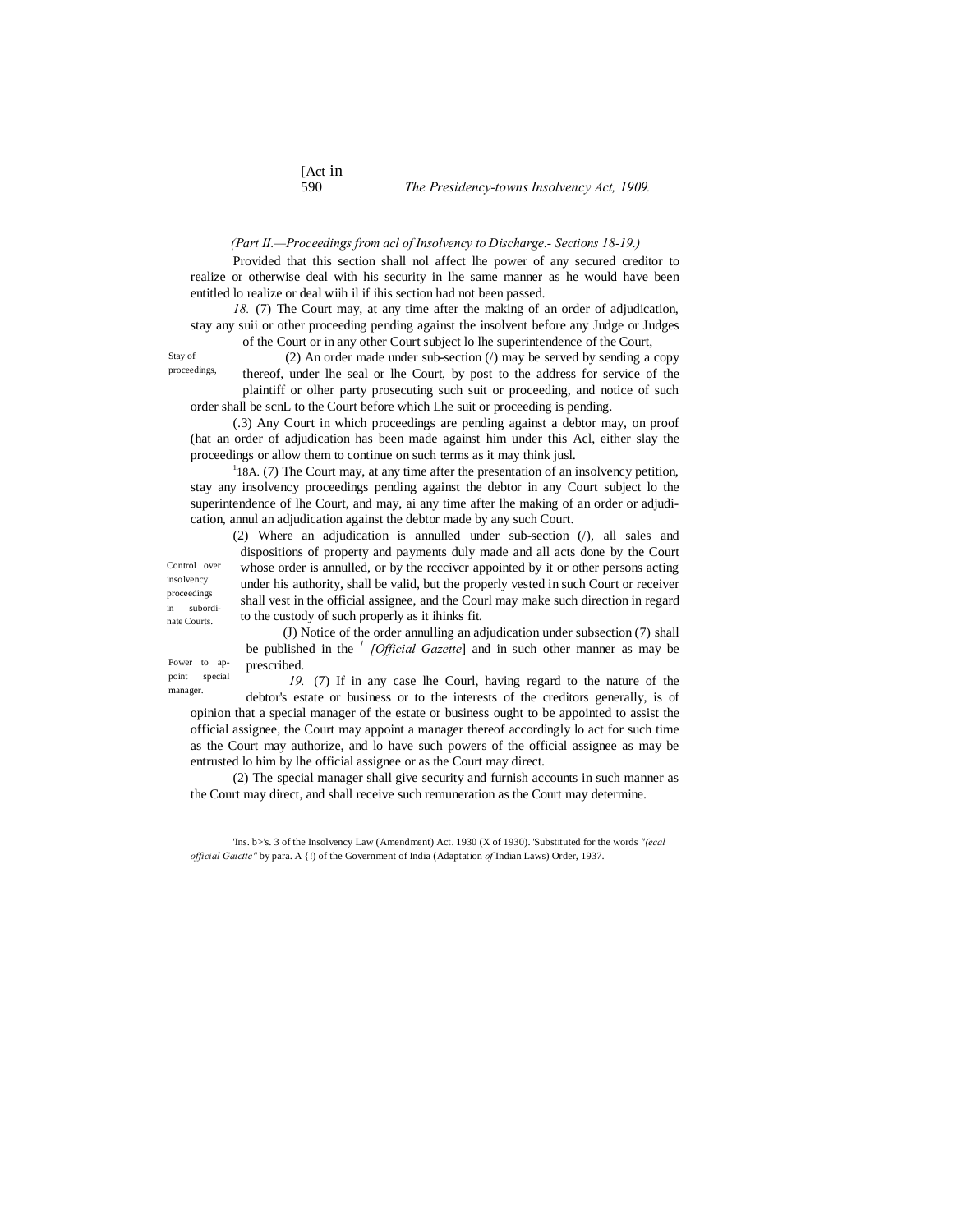## of 1909.] *The Presidency-lawns Insolvency Act, 1909.* 591

# *(Part II.-Proceedings from act of Insolvency to Discharge. - Sections 20-23.) 20.* Notice of every order of adjudication, slating the name, address and description

Advertiseof the insolvent, the dale of the adjudication, the Court by which ihc adjudication is made and the date of presentation of the pctilion, shall be published<sup>1</sup>  $* * * in$ the *<sup>2</sup> [Official Gazette]* and in such other manner as may be prescribed. *Annulment of Adjudication.*

21. (*I*) Where, in the opinion of the Court, a debtor ought not lo have been adjudged insolvent, or where it is proved to Ihc salisfac- lion of Ihe Court that the debts of the insolvent are paid in full \*[thc Court shall, on the application of any person interested,] by order annul the adjudication <sup>J</sup>[and the Court may, of its own motion or on application made by ihc official assignee or any creditor, annul any adjudication made on the petition of a debtor who was, by reason of the provisions of sub-scciion (2) of section 14, nol entitled to present such petition.]

(2) For the purposes of this section, any debt disputed by a debtor shall be considered as paid in full, if the debtor enters into a bond, in such sum and wilh such sureties as the Courl approves, to pay the amount to be recovered in any proceeding for Ihc recovery of or conccrning Ihc debt, wilh costs, and any debt due to a creditor who cannot be found or cannot be identified shall be considered as paid in full if paid into Court.

*22.* Where it is proved to the satisfaction of ihe Court that insolvency proceedings arc pending in any other  $<sup>J</sup>$  [Court in India] whether wilhin or without  $<sup>6</sup>$  [the Stales] against</sup></sup> the same debtor and that the property of the debtor can be more conveniently distributed by such other Court, the Courl may annul the adjudication or may stay ail proceedings thereon.

Cone unci) J proceedings in Courts in India. *23.* (J) Where an adjudication is annulled, all sales and dispositions of property and payments duly made, and all acts theretofore done, by ihe official assignee or other person acting under his authority, or by ihe Court, shall be valid, but the property of the debtor who was adjudged insolvent shall vest in such person as the Court may appoint, or, in default of any such appoinlment, shall revert lo the debtor to ihe extent of his right or interest therein on such lerms and subject lo such conditions (if any) as the Court may declare by order.

> Proceedings on annulment.

'The words "in Ihc *Gaze lie of India* and" were omitted by para. 3 and the First Schedule of the Government of India (Adaptation of Indian Laws) Order, 1937. *''Sec* fool-note 2 on page 590. *ante.*

'Subs, by s. 3 of Ihc Insolvency Law (Amendment) Acl. 1950 (III of 1950), s. 3, for Ihe words 'Ihe Court may. on Ihe application of any person interested.". 'Added by s. 3 of Ihc Insolvency (Amendment) Acl, 1927 (XI of 1927). 'Substituted for the words "British Coun" by para, 3 and the First Schedule of the Adaptation of Laws Order, 1950,

*\*Sec* fool-note 2 on page 584-. *anie.*

ment of order of adjudication,

Power far Court lo annul adjudication in certain cases.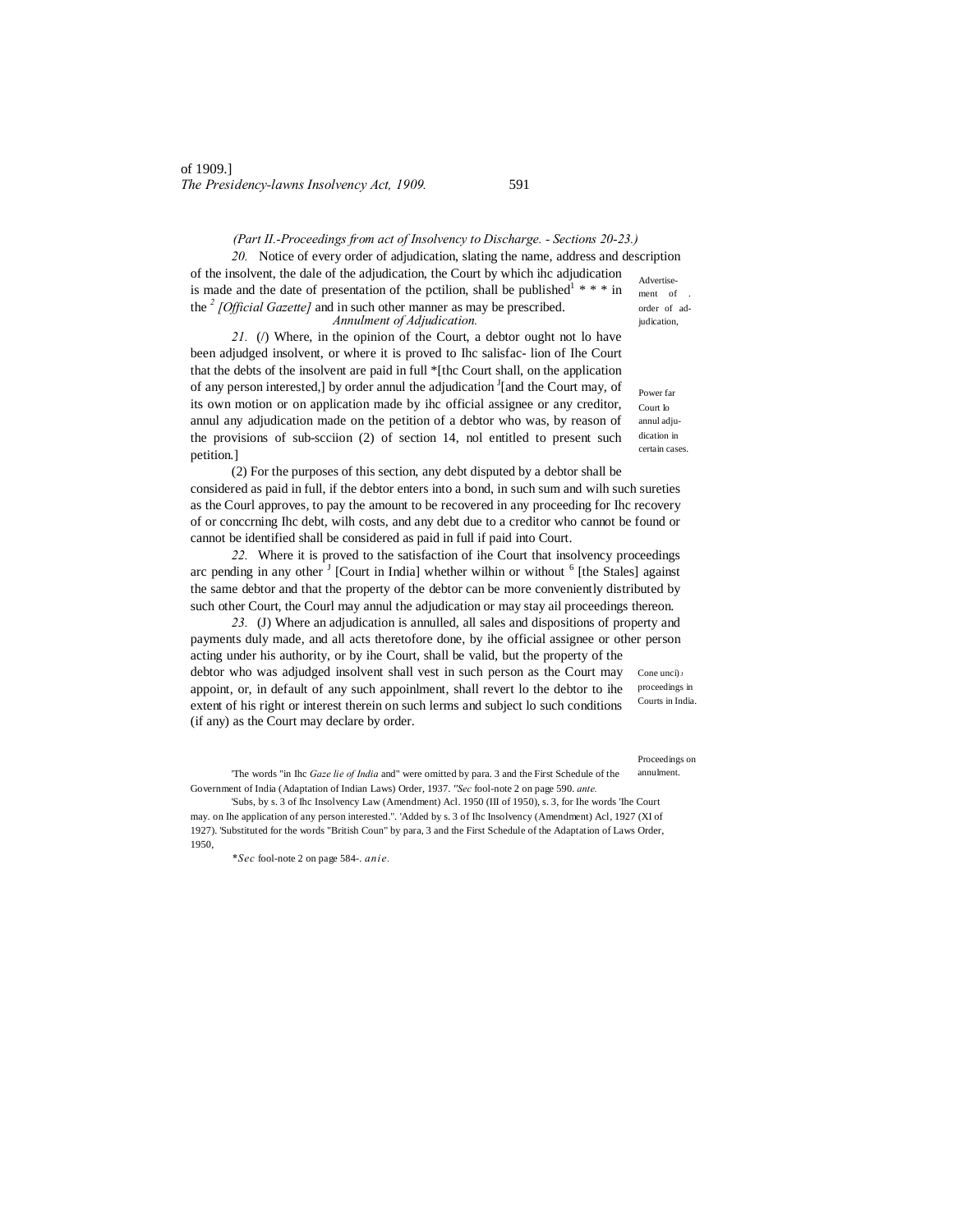[Act in  $\frac{502}{ }$ 592 *The Presidency-towns Insolvency Act, 1909.*

*(Part II— Proceedings from act of Insolvency to Discharge- Sections 24, 25.)*

(2) Where a debtor has been released from custody under lhe provisions of Ihis Acl and the order or adjudication is annulled as aforesaid,.the Court may, if it ihinks fil, recommit the debtor lo his former custody, and lhe jailor or keeper of the prison to whose custody such debtor is so recommitted shall receive such debtor into his custody according to such recommitment, and thereupon all processes which were in forcc against the person of such debtor al lhe time of such release as aforesaid shall be deemed lo be siill in forcc againsl him as if such order had not been made.

(J) Notice of the order annulling an adjudication shall be published  $1$  \* \* \* in Lhe -*[Official Gazette]* and in such oibcr manner as may be prescribed.

*Proceedings consequent on order of adjudication.*

*24. (!)* Where an order of adjudicalion is made against a debtor, he shall prepare and submit to lhe Courl a schedule verified by affidavit, in such form and containing such particulars of and in relation to his affairs as may be prescribed.

(2) The **schedule** shall be **so** submitted within the **following Limes, namely:—**

Insolvent's *( a )* **if the order is made on lhe petition of the debtor, within thirty days from the date of lhe order,**

schedule. *( b )* **if the order is made on the petition of a creditor, within thirty days from the dale of service of Lhe order. .**

(5) If lhe insolvent fails, without reasonable excuse, lo comply with the requirements of this section, the Court may, on the application of the official assignee or of any creditor, make an order for his commilal to the civil prison.

*(4)* If the insolvent fails lo prepare and submit any such schedule as aforesaid, the official assignee may, al the expense of lhe estate, cause such a schedule to be prepared in manner prescribed.

25, (/) Any insolvent who shall have submitted his schedule as aforesaid may apply to the Court for protection, and the Court may, on such application, make an order for the protection of the insolvent from arrest or detention.

(2) A protection order may apply eilher to all the debts mentioned in the schedule or lo any of ihem as the Court may Ihink proper, and may commence and take effect al and for such lime as the Court may dircct, and may be revoked or renewed as the Court may think fit,

Protection (j) A protection order shall protect the insolvent from being arrested or detained in prison for any debt to which such order shall apply, and any insolvent arrested or detained contrary to the terms of such order shall be entiLled Lo his release:

> *'See* fool-note 1 on page 591, *ante. : See* fool-nolc 2 on page 590. *time.*

order.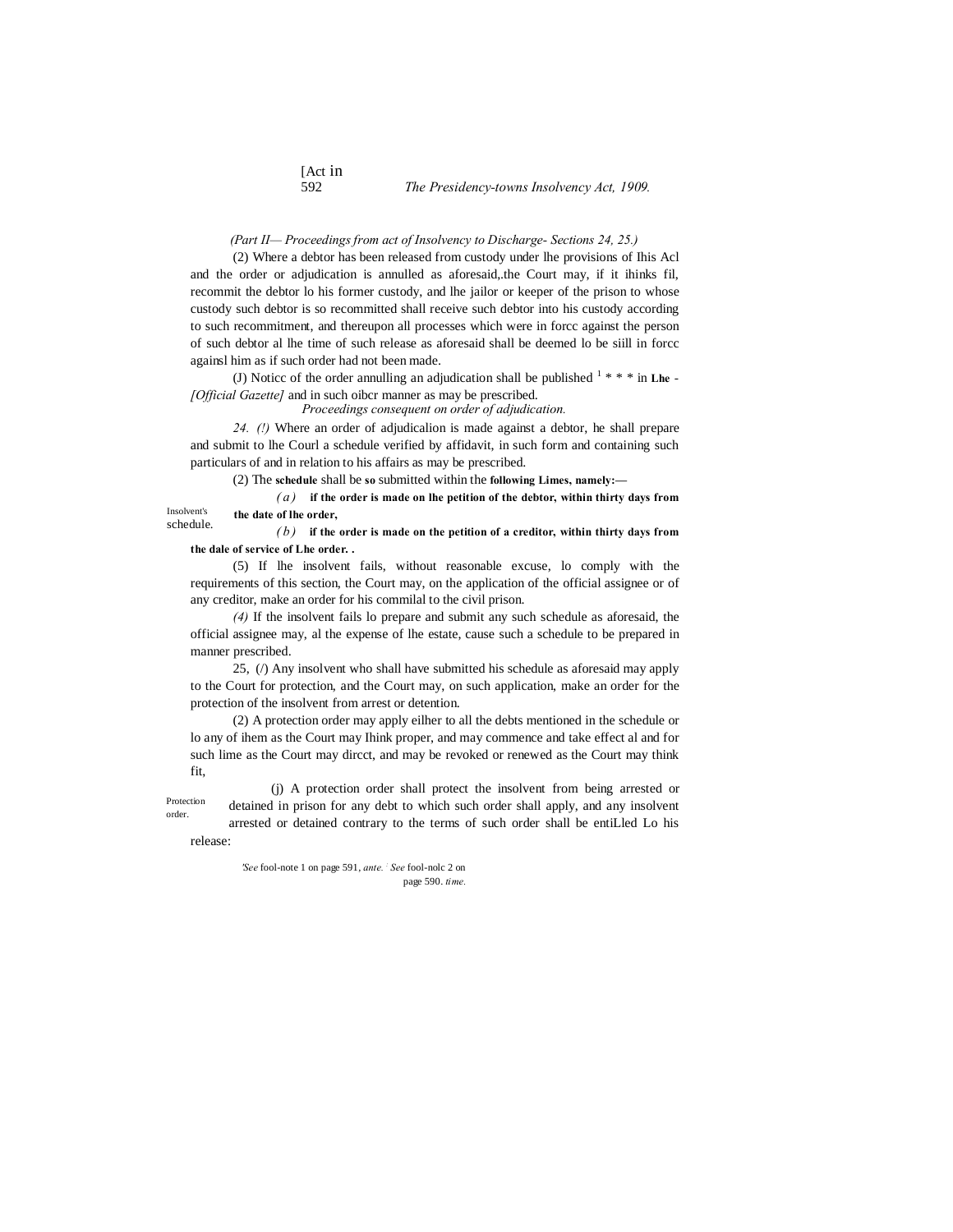of 3909.]

## *f Part II.—Proceedings from act of Insolvency to Discharge.— Sections 26, 27.)*

Provided thai no such order shall operate to prejudice the right of any creditor in Ihe cvenl of such order being revoked or the adjudication annulled.

( /) Any creditor shal] be cniiiled lo appear and oppose ihc granl of a prolcction order, bui the insolvent shall be *prima facie* entitled to such order on production of a ccrlificalc signed by ihc official assignee that he has so far conformed lo the provisions of this Act,

(J) The Courl may make a protection order before an insolvent has submiLLed his schedule if it thinks il necessary to do so in the interests of the creditors.

26. (/) At any lime after the making of an order of adjudication Meetings of against an insolvent, the Court, on ihe application of a creditor or of creditors, the official assignee, may direct thai a meeting of creditors shall be

held to consider the circumstances of the insolvency and the insolvent's schedule and his explanation thereof and generally as to the mode of dealing wilh the properly of the insolvent.

(2) With respect to the summoning of and proceedings at a meeting of creditors Ihe rules in the First Schedule shall be observed.

27. (7) Where ihe Courl makes an order of adjudication it shall Public examination hold a public silling on a day to be appointed by the Court, of which <sup>lhc insolvem</sup>- notice shall be given lo creditors in the prescribed manner, for ihe

examination of the insolvent, and the insolvent shall attend thereat,

and shall be examined as to his conduct, dealings and property.

(2) The examination shall be held as soon as conveniently may be after the expiration of the time for the filing of the insolvent's schedule,

**(J) Any creditor who has tendered a proof or a legal practitioner on his behalf may question the insolvent concerning his affairs and the causes of his failure.**

*( 4 )* The official assignee shall take part in the examination of the insolvent; and for the purpose thereof, subject to such directions as the Courl may give, may be represented by a legal practitioner.

*( 5 )* The Courl may put such questions to the insolvent as it may think expedient.

*( 6 )* The insolvent shall be examined upon oath, and il shall be his duty to answer all such questions as the Court may put or allow to be put to him. Such notes of the examination as the Court thinks proper shall be taken down in writing and shall be read over either lo or by the insolvent and signed by him, and may thereafter be used in cvidcncc against him and shall be open to the inspection of any creditor at all reasonable times.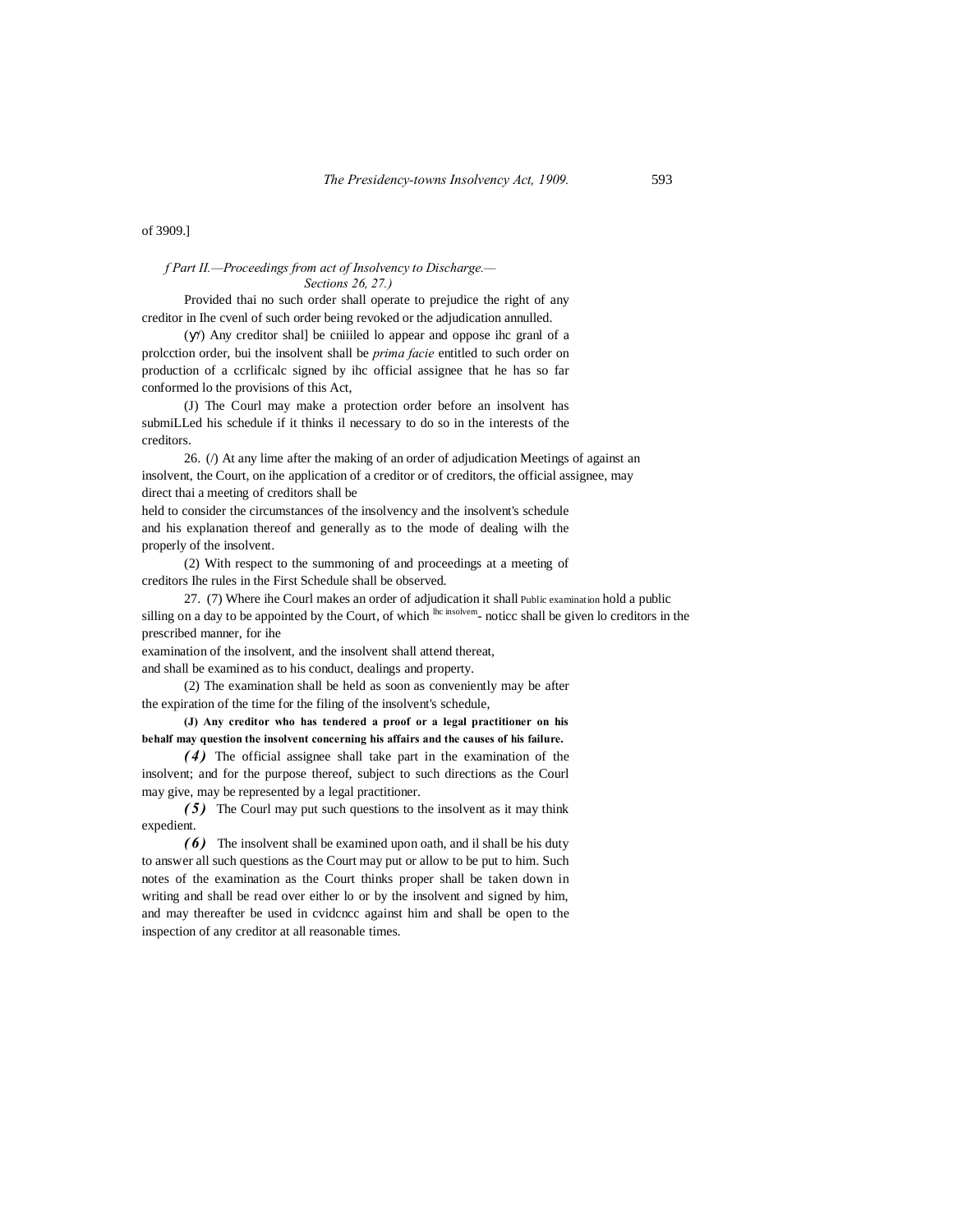## [Act in  $594$ 594 *The Presidency-towns Insolvency Act, 1909.*

#### *(Pari II—Proceedings from act of Insolvency to Discharge.— Sections 28, 29.)*

*( 7 )* When the Court is oT opinion that (he affairs of the insolvent have been sufficiently investigated, it shall, by order, declare that his examination is concluded, bui such order shall not preclude lhe Court from directing further examination of the insolvent it may deem fit to do so.

*( 8 )* Where the insolvent is a lunatic or suffers from any such mental or physical affliction or disability as in the opinion of the Court makes him unfit lo attend his public examination, or is a woman who according to the customs and manners of lhe country ought not to be compelled to appear in public, the Court may make an order dispensing with such examination, or directing lhal lhe insolvent be examined on such terms, in such manner and at such place as lo the Court seems expedient. *Composition at id schemes of arrangement.*

28. (I) An insolvent may at any lime after lhe making of an order of adjudication submit a proposal for a composition in satisfaction of his debts or a proposal for a scheme of arrangement of his affairs in the prescribed form, and such proposal shall be submitted by the official assignee lo a meeting of creditors.

*( 2 )* The official assignee shall send to cach creditor who is mentioned in the schedule, or who has tendered a proof before the meeting, a copy of lhe insolvent's proposals with a report thereon, and if on the consideration of such proposal the majority in number and three-fourths in value of all lhe creditors whose debts are proved resolve to accept the proposal, lhe same shall be deemed lo be duly acceptcd by the creditors.

*( 3 )* The insolvent may al ihe meeting amend the terms of his proposal if the amendment is in the opinion of the official assignee calculated to benefit lhe general body of creditors.

*( 4 )* Any creditor who has proved his debt may assent to or dissent from the proposal by a letter, in the prescribed form, addressed to the official assignee so as to be received by him not later than the day preceding the meeting, and any such assent or dissent shall have effect as if the creditor had been present and had voted at the meeting.

29. (/) The insolvent or the official assignee may after ihe proposal is acccplcd by the creditors apply to the Court to approve it, and notice of the time appointed for hearing the application shall be given to each creditor who has proved.

(2) Except where an estate is being summarily administered or spccial leave of the Court has **been** obtained, the application shall not **be** heard **until** after ihe conclusion of ihe public examination of the insolvent. Any creditor who **has** proved may be heard by **Lhe** Court **in** opposition lo the application notwithstanding Lhal he may at a meeting of creditor have voted for ihe acceptance of lhe proposal.

Approval of proposal by Coun.

Submission or proposal and acccplancc by creditors.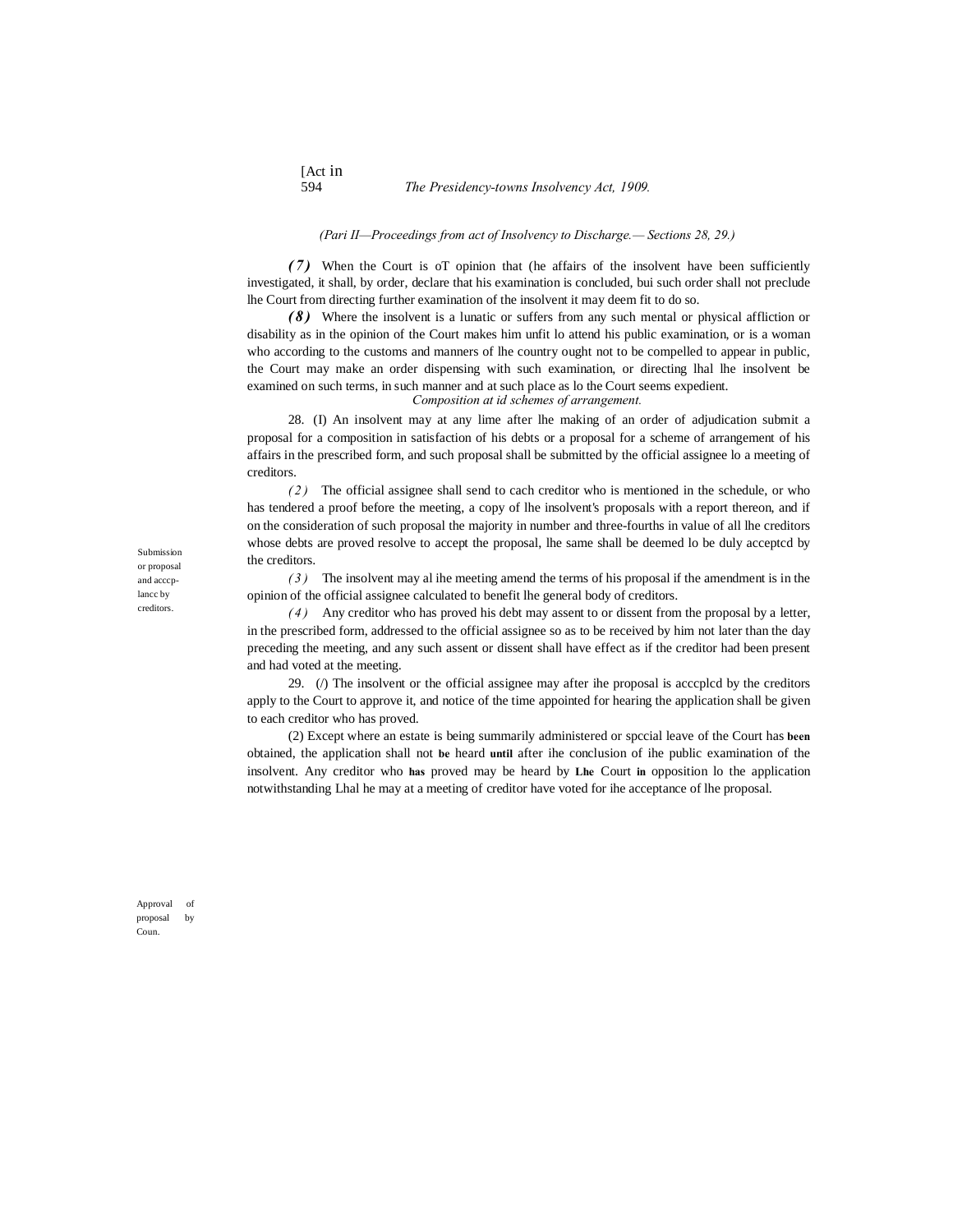*The P res id cricy-tawns Insolvency Act, 1909.* 595 of 1909.]

#### *(Part II.—Proceedings from act of Insolvency to Discharge- Sections 30, 31.)*

(3) The Court shall, before approving Ihe proposal, hear a report of ihc official assignee as to the terms thereof and as lo the conduct of the insolvent and any objections which may be made by or on behalf of any creditor.

*{4)* Where the Court is of opinion that the terms of ihe proposal arc not reasonable or are not calculated to benefit the general body of creditors or in any case in which the Court is required lo refuse the insolvent's discharge, **Lhe** Courl shall refuse to approve the proposal.

(5) Where any facts are proved on proof of which lhe Courl would be required either to refuse, suspend or attach conditions lo lhe debtors' discharge, the Court shall refuse to approve the proposal unless it provides reasonable security for payment of noi less than four *annas* in the rupee on all the unsecured debts provable against the debtor's estate.

(6) No composition or scheme shall be approved by lhe Court which docs not provide for the payment in priority lo other debts of all dcbls directed to be so paid in the distribution of the property of an insolvent.

(7) In any other case lhe Court may either approve or refuse lo approve the proposal.

30. (I) If the Court approves the proposal, the terms shall be embodied in an order of the Courl, and an order shall be made annulling ihc adjudication, and the provisions of section 23, sub-section (1) and (J), shall thereupon apply, and lhe composition or scheme shall be binding on all the creditors so far as relates lo any debt due lo Ihem from the insolvent and provable in insolvency.

(2) The provisions of fhe composition or scheme may be enforced by the Court on application by any person interested, and any disobedience of an order of the Court made on lhe application shall be deemed a contempt of Court.

scheme cannot procced without injuslice or undue delay or thai the approval of the <sub>Order on</sub> Court was obtained by fraud, the Courl may, if it thinks fit, on application by any person approval, 31. [I) If default is made in the payment of any instalment due in pursuance of any composition or scheme, approved as aforesaid, or if it appears **Lo** the Court that ihe composition or interested, re-adjudge the debtor insolvent and annul the composition or scheme, and the

properly of the debtor shall thereupon vesl in ihc official assignee but without prejudice to the validity of any transfer or payment duly made or of anything duly done under or in pursuance of lhe composition or scheme.

(2) Where a debtor is re-adjudged insolvent under sub-section (7), all dcbls provable in other respects which have been contracted before the dale of such re-adjudication shall be provable in the insolvency.

> Power IO rcadjudgc dcbior insolvent,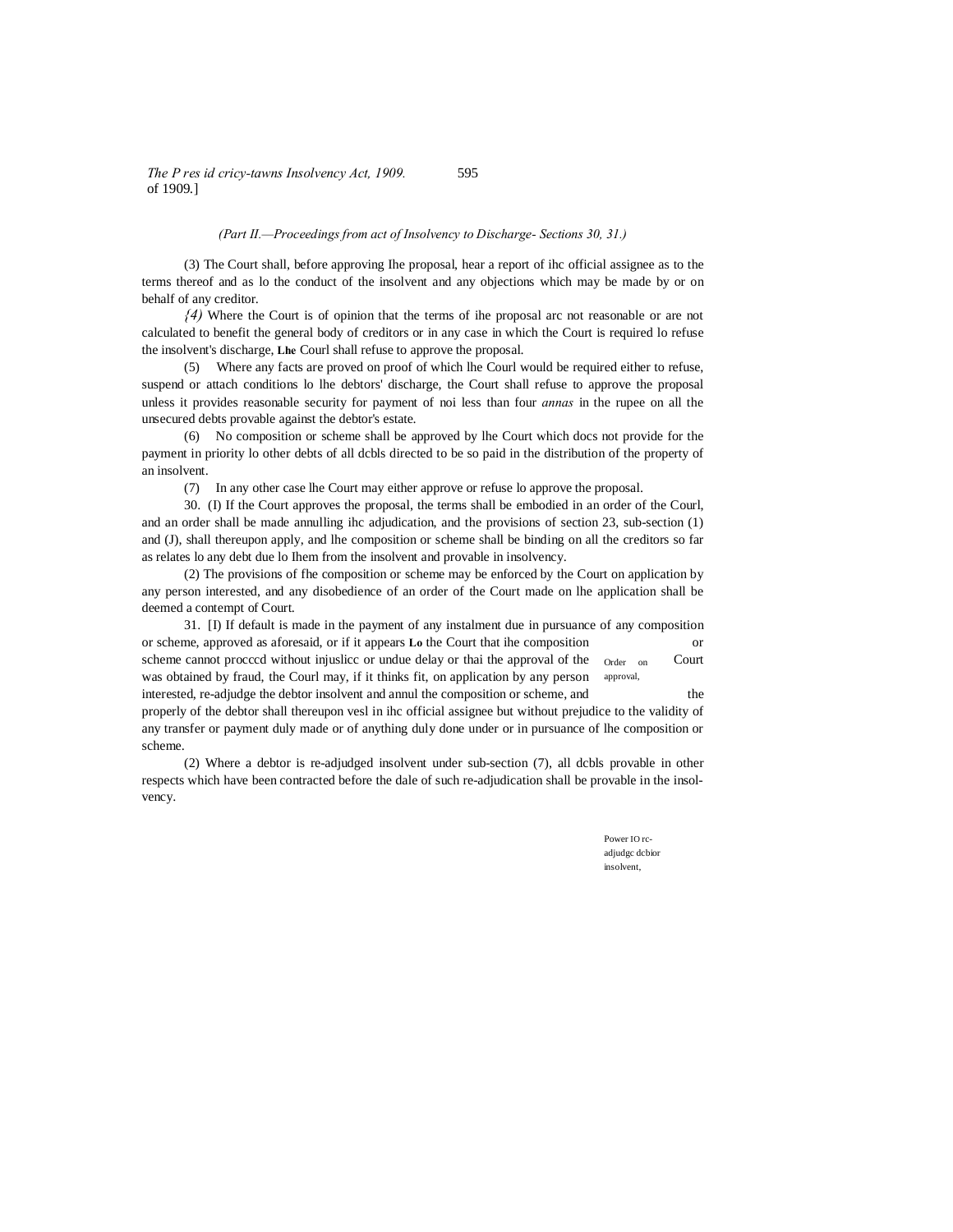## 596 *The Pre side it cy-to* 1171 j*Insolvency Act, 1909.*

[Act III

#### f *Pari I!.—Proceedings from act of Insolvency to Discharge.— Sections 32—34.)*

32. Notwithstanding the acceptance and approval of a composition or scheme, lhe composition or scheme shall not be binding on any creditor so far as regards a debt or liability from which, under the provisions of this Acl, lhe insolvent would not be discharged by an order of discharge in insolvency, unless lhe credilor assents to the composition or sheme.

## *Control over person and property of insolvent.*

33. (/) Every insolvent shall, unless prevented by sickness or other sufficient cause, attend any meetings of his creditors which Lhe official assignee may require him 10 attend, and shall submit, lo such examination and give such information as the meeting may require.

*( 2 )* The insolvent shall—

- (<i) give such inventory of his property, such list of his creditors and debiors, and of the debts due lo and from them respectively,
- (b) submit 10 such examinaiion in respeci of his properly or his creditors,

(r) wait at such times and places on lhe official assignee or special manager,

(d) execute such powers-of-atlorney, transfers and instruments, and

(e) generally do all such acts and things in relation to his property and the distribution of the proceeds amongst his creditors,

**as may be required by the official assignee or special manager or may be prescribed or be direclcd by lhe Court by any special order or orders made in reference lo any particular case, or made on the occasion of any special application by the official assignee or special manager, or any creditor or person interested.**

*( 3 )* The insolvent shall aid, io the utmost of his power, in the realisation of his property and the distribution of the proceeds among his creditors.

*( 4 )* If the insolvent wilfully fails to perform lhe duties imposed upon him by this section, or to deliver up possession to lhe official assignee of any part of his property, which is divisible amongst his creditors under this Act and which is for the time being in his possession or under his control, he shall, in addition to any other pun- ishmeni to which he may be subject, be guilty of a contempt of Courl, and may be punished accordingly.

34. (/) The Court may, either of its own motion or at the instance of the official assignee or of any creditor, by warrant addressed lo any policc-officcr or prescribed officer of the Court, causc an insolvent lo be arrested, and committed to ihe civil prison or if in prison lo be deLained until such time as the Court

Limitation of effect or composition or schcmc.

Duties of insolvent as 10 discovery and realization of property-

Arrest of insolvent.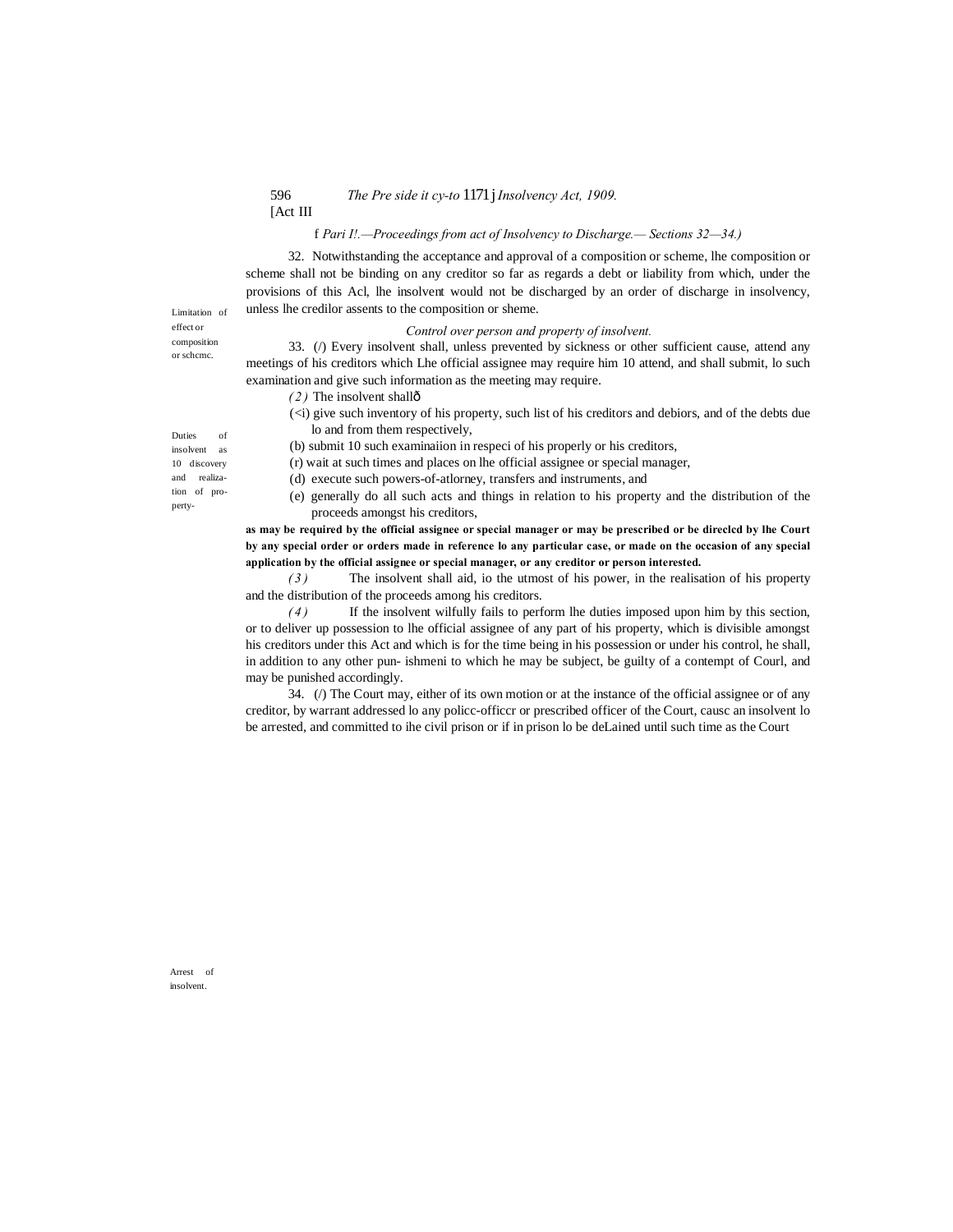of 1909.]

#### *(Part 11.—Proceedings from act of Insolvency to Discharge,— Sections 35, 36.)*

may order, under the following circumstances, namely: $\delta$ 

- (a) if il appears lo the Court that there is probable reason for believing lhai he has absconded or is about to abscond with a view of avoiding examination in respeel of his affairs, or of otherwise avoiding, delaying or embarrassing proceedings in insolvency against him; or
- (b) **if iL** appears lo Ihe Courl lhal there is probable reason **for**  believing that he is about to remove his property with a view **of** preventing or delaying possession being laken **of** il by ihc official assignee, or thai there is probable reason **for** believing that he has concealed or is aboui to conccal or destroy any of his property or any books, documents or writings which might be of use lo his creditors in ihe course of his insolvency; or
- (c) if he removes any properly in his possession above the value of fifty rupees without the leave of lhe official assignee.

(2) No payment or composition made or security given after arresi made under this section shall be exempt from the provisions or this Aci relating to fraudulent preferences.

35. Where the official assignee has been appointed interim Rcdircc- receiver or an order of adjudication is made, lhe Court, on lhe appli- lion of cation of the official assignee, may, from time to time, order thai for  $\frac{lc(krs)}{s}$  such time, not exceeding three months, as lhe Court thinks fit, all post Jettcrs, whether registered or unregistered, parcels and money orders addressed to the debtor at any place or places mentioned in the order for redirection, shall be re-direclcd, or delivered by the Postal Authorities in '[the States], to the official assignee, or otherwise as the Court directs; and the same shall be done accordingly.

36- (/) The Courl may, on **Lhe** application of the official as- Discovery signce or of any creditor who has proved his debt, al any lime afler  $\mathfrak{S}^{1,[S01]}$  an order of adjudication has been made, summon before it in such ven[s pro manner as may be prescribed lhe.insolvent or any person known or suspecLed to have in his possession any property belonging to the insolvent, or supposed to be indebted to the insolvent, or any person whom the Court may deem capable of giving information respecting the insolvent, his dealings or property; and the Court may require any such person in produce any documents in his custody or power relating to the insolvent, his dealings or property.

(2) If any person so summoned, afler having been tendered a reasonable sum, refuses lo come before the CourL al the time appointed, or refuses lo produce any such document, having no lawful impediment made known lo the Court al the time of its silling and allowed by it, the Court may, by warrant, causc him Lo be apprehended and brought up for examination.

*'See* Tool-noie 2 oil page 584, *ante.*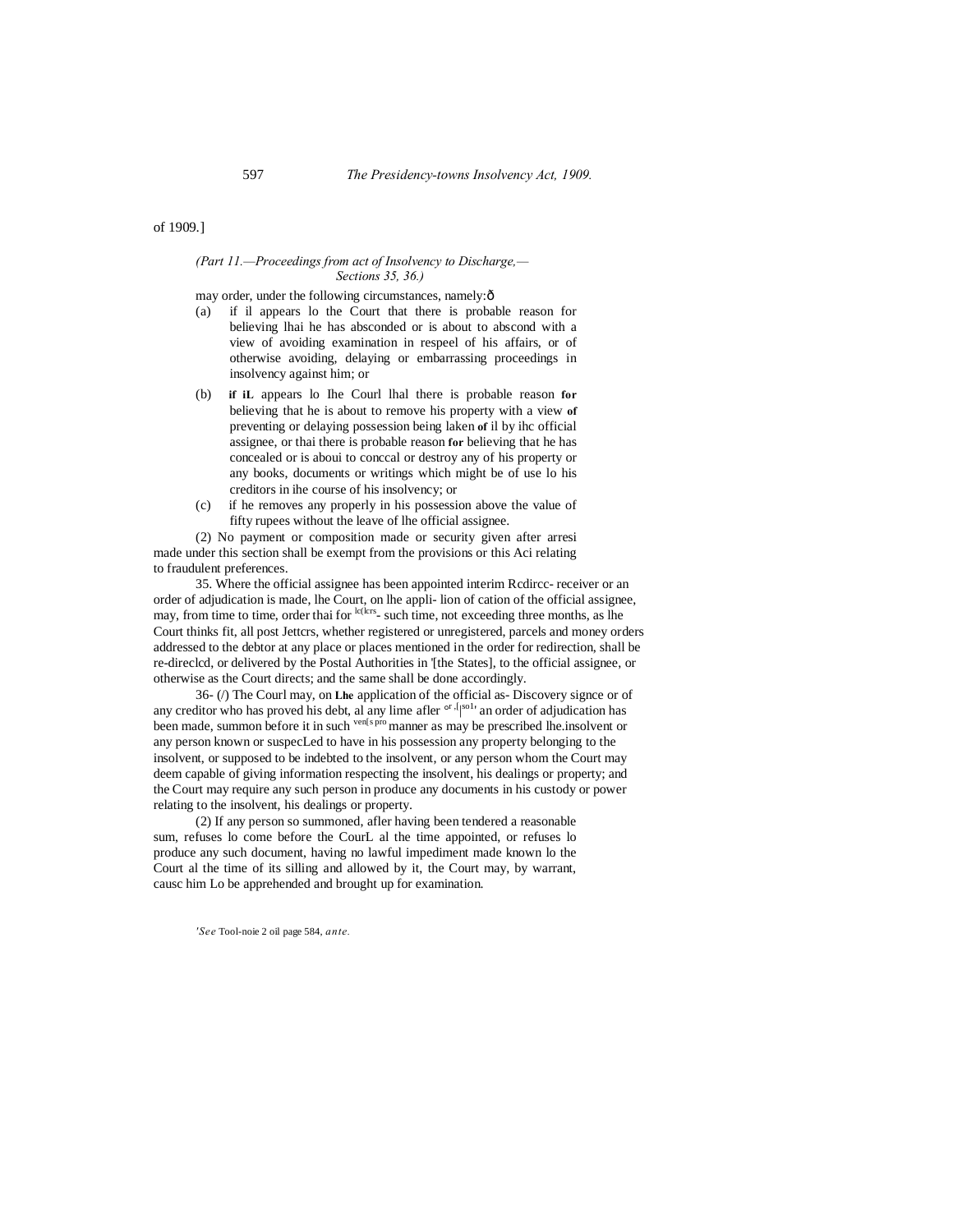## *(Part 11.—Proceedings from act of Insolvency to Discharge.— Sections 37, 38.)*

(5) The Court may examine any person so brought before ii concerning the insolvent, his dealings or property, and such person may be represented by a legal practitioner.

 $(4)$  <sup>1</sup> [If on his examination any such person admiisj that he is indebted to the insolvent, lhe Court may, on the application of the official assignee, order him to pay lo lhe official assignee, at such lime and in such manner as to the Court seems expedient, ihe amount in which he is indebted, or any pari thereof, either in 1'ulJ discharge of the whole amount or not, as the Court thinks fil, with or without costs of the examination.

(5) ' [If on his examination any such person admits] that he has in his possession any property belonging to lhe insolvent, the Court may, on the application of the official assignee, order him to deliver to liie official assignee lhal property, or any part thereof, at such lime, in such manner and on such terms as to lhe Court may seem just.

(6) Orders made under sub-scctions (4) and (J) shall be cxc- cuted in lhe same manner as dccrees for the payment of money or for the delivery of property under lhe Code of Civil Procedure, 1908, respectively,

(7) Any person making any payment or delivery in pursuance of an order made under sub-seclion {4) or sub-scction (5) shall by such payment or delivery be discharged from ali liability whatsoever in respect of such debt or property.

37. The Court shall have the same powers lo issue commissions and letters of request for lhe examination on commissions or otherwise or any person liable to examinaiion under section 36 as it has for the examination of witnesses under the Code of Civil Procedure, 1908,

# *Discharge of Insolvent.*

38, (1) An insolvent may, at any time after Ihe order of adjudication, apply lo the Court for an order of discharge, and lhe Court shall appoint a day for hearing ihe application, but, save where the public examination of the insolvent has been dispensed with under lhe provisions of this Act, lhe application shall not be heard until after such examinaiion has been concluded. The application shall be heard in open Court.

Power issui; commissi onS-(2) On the hearing of the application, lhe Court shall lake into consideration any report of the official assignee as to the insolvent's conduct and affairs, and, subject lo the provisions of section 39, mayô (a) grant or refuse an absolute order of discharge, or

Dischargc of 'Substituted by s. 4 of ihe Presidency-lowis Insolvency (Amendment) Acl. 1927 (XIX of 1927). for "IT, on the examinaiion of any such person, lhe Coun is satisfied",

insolvent

v of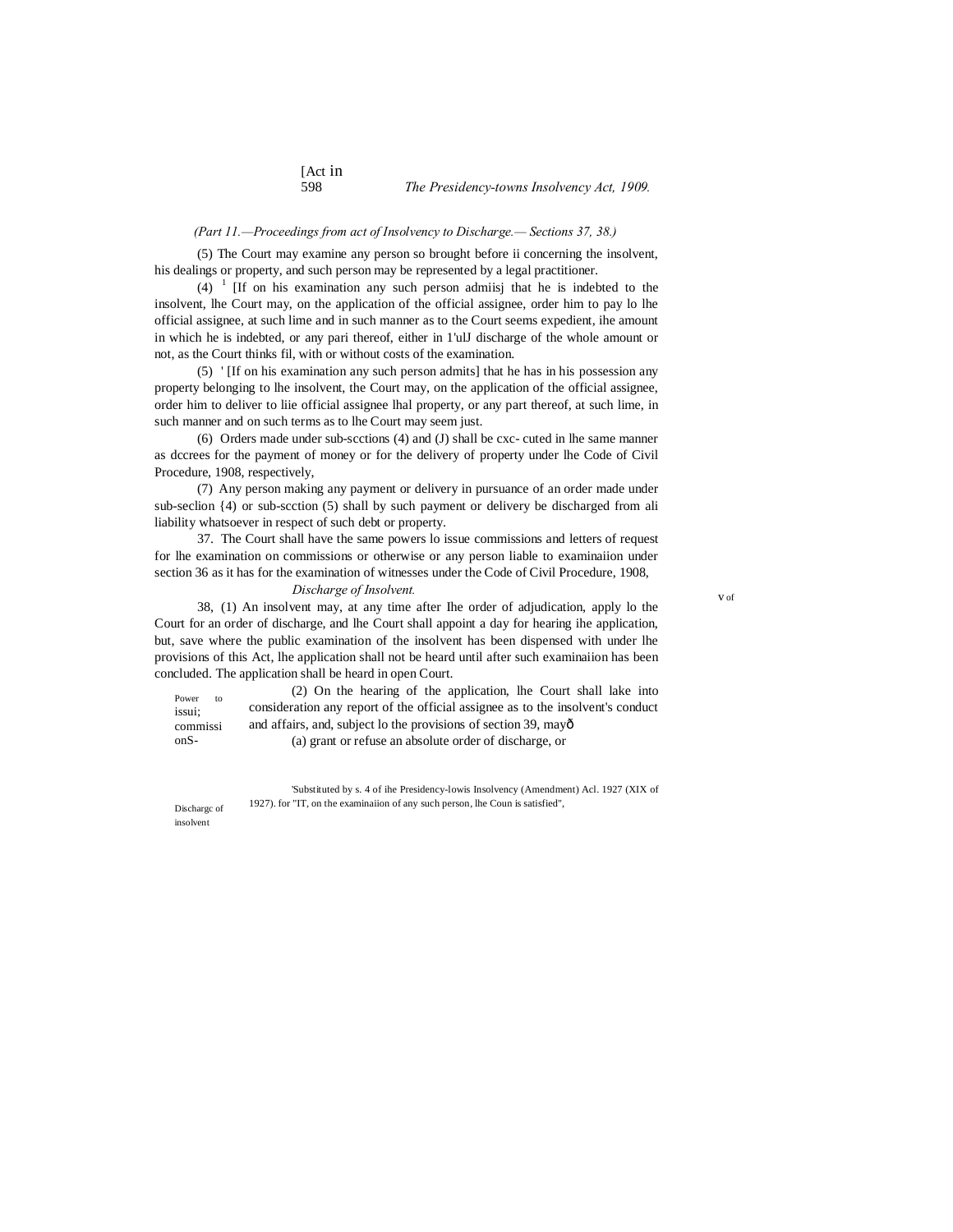of 1909.] *The Presidency-towns Insolvency Act, 1909.* 599

#### *(Pari fl—Proceedings from act of Insolvency to Discharge.— Section 39.)*

- (b) suspend the operation of the order for a specified time, or
- (c) graiM an order of discharge subject to any conditions with respect to any earnings or income which may afterwards become due to the insolvent, or wilh respect lo his after- acquired properly.

39. (I) The Court shall refuse the discharge in all cases where Cases in the insolvent has committed any offence under this Act, or under which ll,e XLV of sections 421 lo 424 of the Indian Penal Code, and shall, on proof of  $_{RE}F_{USC}$  ^

- I860. **any of the facts hereinafter mentioned, cither** absolute absolute
	- *(a)* refuse the discharge; or discharge,
	- *( b )* suspend ihc discharge for a specified lime; or
	- *( c )* suspend the discharge until a dividend of not less than four *annas* in the rupee has been paid to lhe creditors; or
	- *( d )* require the insolvent as a condition of his discharge to consent to a decree being passed against him in favour of [he official assignee for any balance or part of any balance of ihc debts provable under Lhe insolvency which is not satisfied at the dale of his discharge; such balance or pari of any balance of the debts to be paid out of the future earnings or after-acquired property of the insolvent in such manner and subject to such conditions as lhe Courl may dirccl; but in that case the decree shall noi be executed wilhout leave of the Court, which leave may be given on proof that the insolvent has since his discharge acquired property or income available for payment of his dcbls.
	- $(2)$  The facts herinbefore referred lo are $\hat{0}$
	- *( a )* that the insolvent's asseLs are not of a value equal to four *annas* in lhe rupee on the amount of his unsecured liabilities, unless he satisfies lhe Court that the fact that lhe assets arc not of such value has arisen from circumstances for which he cannot justly be held responsible;
	- *( b )* that lhe insolvent has omiLted lo keep such books of accounl as arc usual and proper in the business carried on by him and as sufficiently disclose his business transactions and financial posiLion wilhin the three years immediately preceding his insolvency;
	- *( c )* that the insolvent has continued lo trade after knowing ' himself lo be insolvent;
	- *(d)* lhat the insolvent has contracted any debt provable under ihis Act without having at lhe time of contracting il any reasonable or probable ground of expectation (the burden of proving which shall lie on him) lhat he would be able to pay il;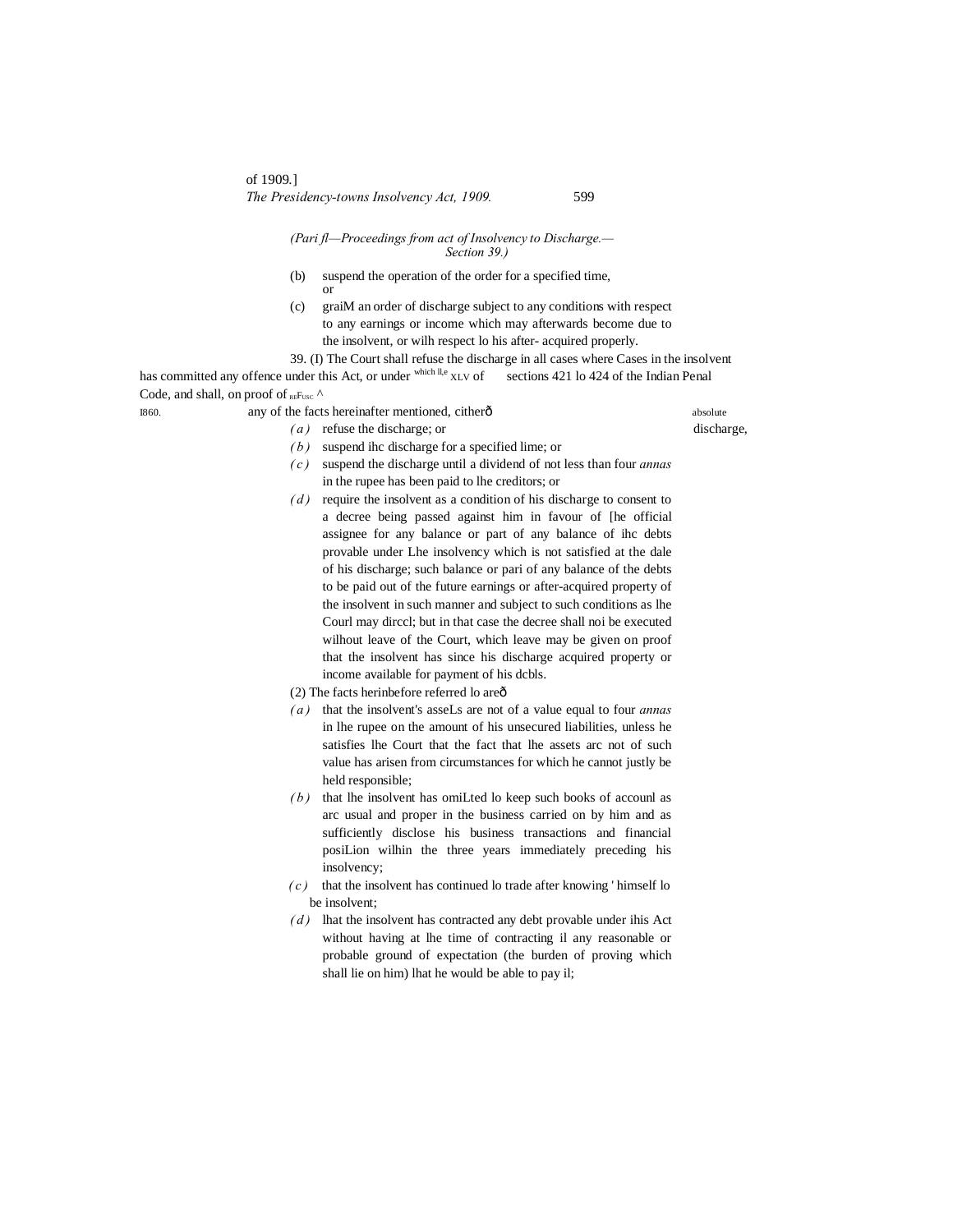*CPart II.—Proceedings from act of Insolvency to Discharge — Sections 40— 42.)*

- (e) that lhe insolvent has failed to account satisfactorily for any loss of assets or for any deficiency of assets to meet his liabilities;
- (Q thai the insolvenl has brought on or contributed to his insolvency by rash or hazardous speculations or by unjustifiable extravagance in living or by gambling, or by culpable neglect of his business affairs;
- (g) **lhaL the insolvent has put any of his creditors to unnecessary expense by a frivolous defence to any suit properly brought against him;**
- (h) that the insolvenl has wilhin three months preceding lhe time of presentation of the petition incurred unjustifiable expense by bringing a frivolous or vexatious suit;
- (i) that the insolvent has wilhin three months preceding the date of the presentation of the petition, when unable to pay his debts as they become due, given an undue preference to any of his creditors;
- (j) lhal the insolvenl has concealcd or removed his books or his property or any pan thereof or has been guilty of any other fraud or fraudulent breach of trust.

(3) The power of suspending and of attaching conditions to an insolvent's discharge may be exercised concurrently.

(4) On any application for discharge the report of lhe official assignee shall be *prima facie* evidence and the Court may presume the correctness of any statement contained therein.

40. Notice of the appointment by the Court of the day for hearing the application for discharge shall be published in the prescribed manner and sent one month al least before the day so appointed to each creditor who has proved, and lhe Court may hear the official assignee and may also hear any creditor. At

> the hearing, the Courl may put such questions lo lhe insolvent and receive such evidence as it may Ihink fit.

Hearing of application for discharge,

. 41. If an insolvent does not appear on ihe day so appointed for hearing his applications for discharge or if an insolvent shall not apply to the Court for an order of discharge wilhin such lime as may be prescribed, the Court, on the application of the official assignee or of a creditor or of its own motion, may annul the adjudication or make such other order as it may think fit, and the provisions of section 23 shall apply on such annulment.

Po\ter to annul adjudication nn failure to apply Tor discharge.

42. (I) Where lhe Courl refuses lhe discharge of lhe insolvent it may, afler such time and in such circumstances as may be prescribed, permit him to renew his application.

Renewal of application and variation of terms of order.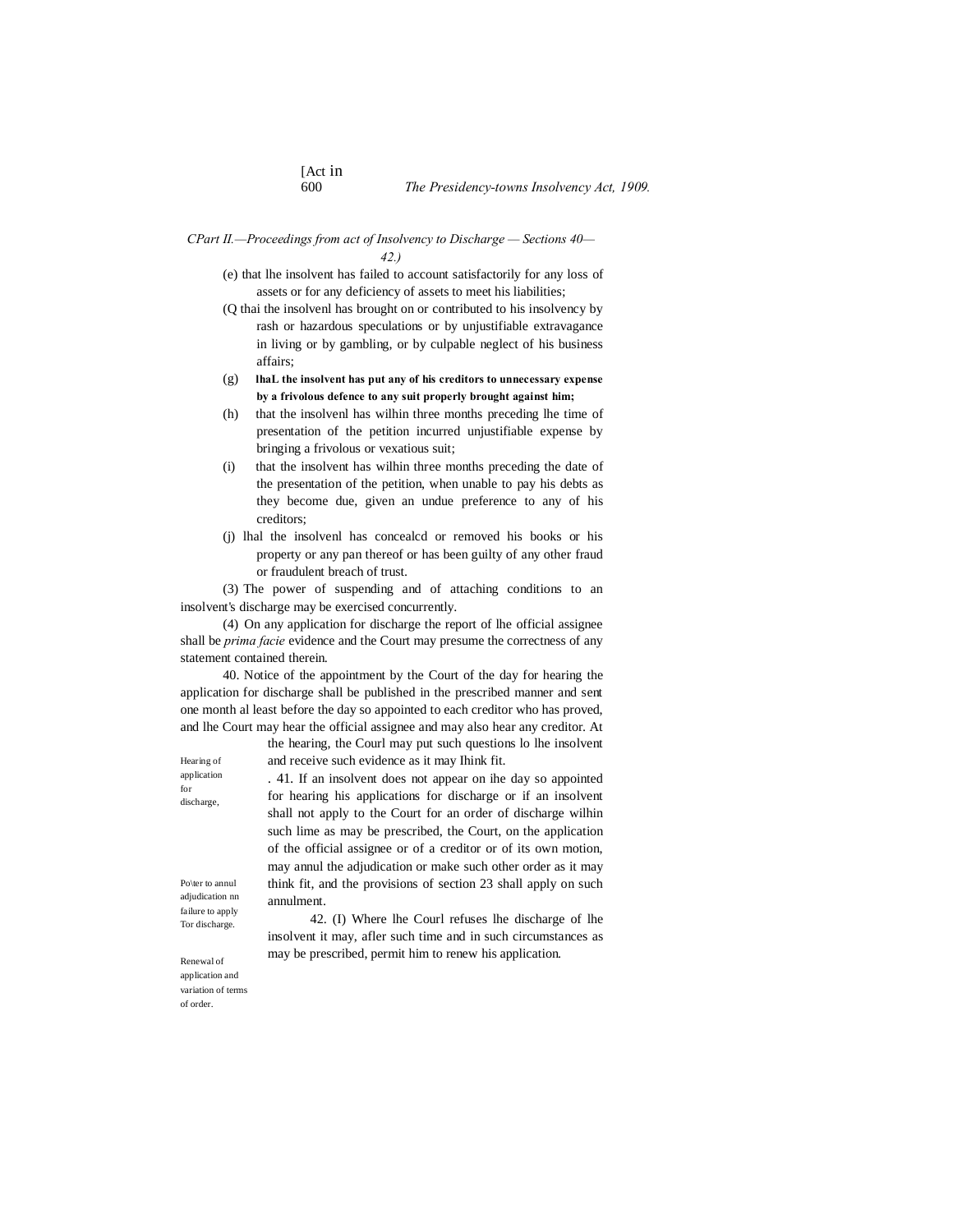## *(Part II.—Proceedings from act of Insolvency to Discharge.— Sections 43—45.)*

*( 2 )* Where an order of discharge is made subjcct to conditions and al any Lime after Lhe expiration of iwo years from the date of Lhe order lhe insolvent shall satisfy the Court thai ihcre is no reasonable probablily of his being in a position lo comply wilh the lerms of such order, lhe Court may modify the terms of order, or of any substituted order, in such manner and upon such conditions as il may think fit.

43. A discharged insolvent shall, notwithstanding his discharge, give such assistance as the official assignee may require in lhe realisation and distribution of such of his property as is vested in the official assignee, and, if he fails to do so, shall be guilty of a contempt of Court; and the Court may also, if it thinks fit, revoke his discharge, but without prejudice lo the validity of any sale, disposition or payment duly made or thing duly done subsequent lo the discharge, but before its revocation,

44. In either of the following cases, that is lo say :  $\delta$ 

*( 1 )* in the case of a settlement made before and in consideration of marriage where the settlor is nol at the Lime of making the settlement able to pay all his debts without the aid of the property comprised in the settlement; or

*( 2 )* in the case of any covenant or contract made in consideration of marriage for the future settlement on or for the settlor's wife or children of any money or property wherein he had nol al the date of his marriage any estate on interest (not being money or property of or in right of his wife);

if the settlor is adjudged insolvent or compounds arranges with his creditors, and it appears to the CourL that the settlement, covenant or contract was made in order lo defeat or delay crcdilors, or was unjustifiable having regard lo the state of the settlor's affairs at the time when it was made, the Court may refuse or suspend an order of discharge or grant an order subject to conditions or refuse to approve a composition or arrangement.

- 45. (!) An order of discharge shall not release the insolvent fro inô
- *( a )* **any debt due to the '[Government];**

"

- *( b )* any debt or liability incurred by means of any farud or fraudulent brcach of irusl to which he was a party; or
- *( c )* any debt or liability in respect of which he has obtained forbearance by any fraud to which he was a party; or

Effect of order or discharge.

'Substituted for lhe word "Crown" by para. *4(1) of* the Adaptation of Laws Order, (950.

Duly of discharged insolvent 10 assist in realization of properly.

Fraudulent settlements.

Code-12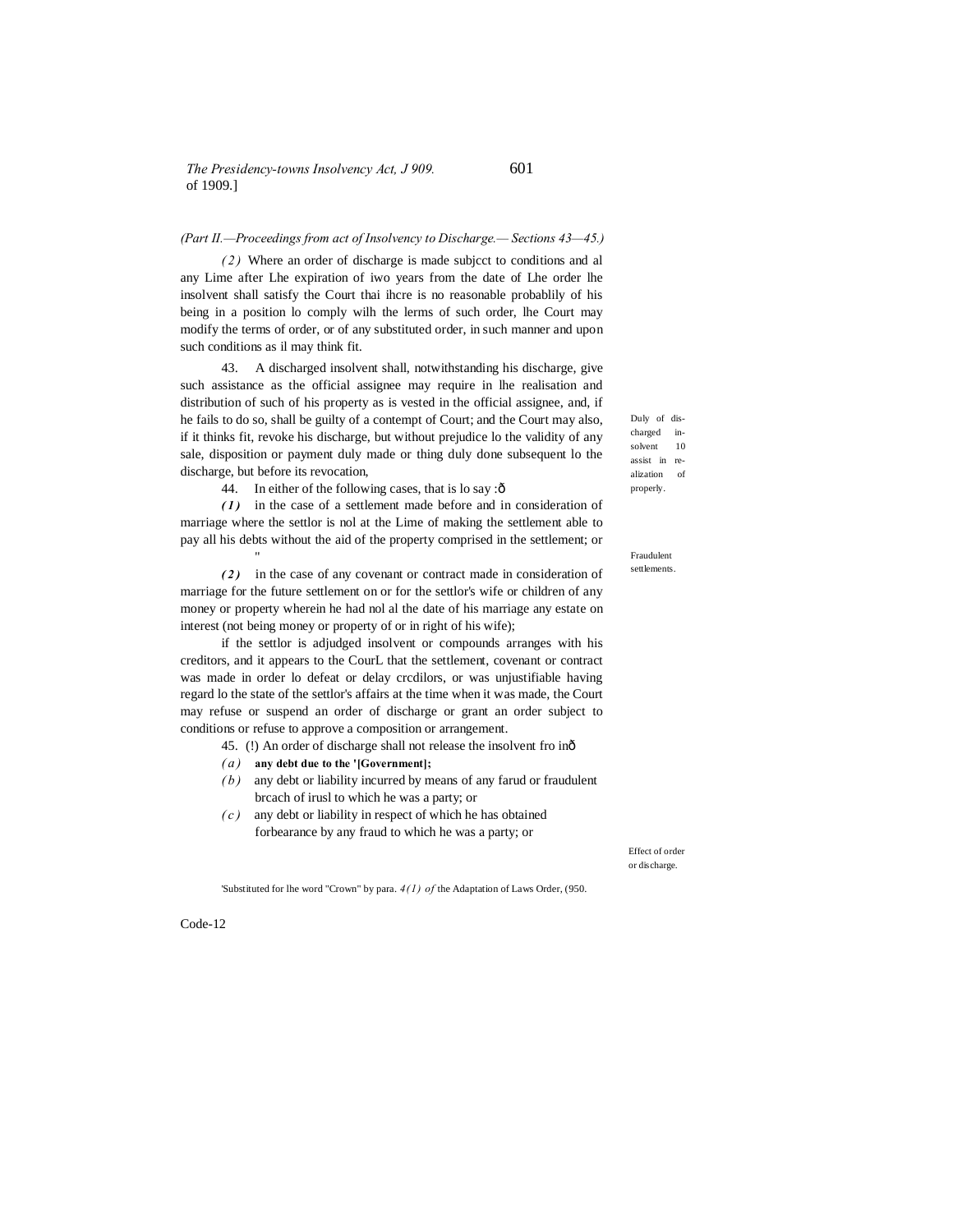*(Pari III.—Administration of Property.—Section 46.)*

*{ d )* **any liability under an order for maintenance made under section 488 of lhe 'Code of Criminal Procedure, 1898. vof]898,**

(2) Save as otherwise provided by sub-seciion (/), an order of discharge shall release the insolvent from all debts provable in insolvency.

(5) An order of discharge shall be eouclusivc evidence of the insolvency, and of the validity of lhe proceedings therein.

*( 4 )* **An order of discharge shall not release any person who at ihe date of ihe presentation of the petition was a partner or co-trustcc wilh Lhe insolvent or was jointly bound or had made any joinl conlracl with him, or any person who was surely or in the nature of a surety for him.**

PART III ADMINISTRATION OF PROPERTY.

*Proof of debts.*

Debts pro- 46. (V) Demands in lhe nature ol" unliquidated damages arising vablc in in- otherwise than by reason of a contract or breach of trust shall not be solvency, provable in insolvency.

> (2) A person having notice of the presentation of any insolvency petition by or againsi the debtor shall not prove for any debL or liability coniractcd by the debtor subsequently lo the dale of his so having notice.

> (J) Save as provided by sub-sections (7) and (2), all debts and liabilities, present or future, certain or contingent, lo which (he deblor is subject when he is adjudged an insolvenl or lo which he may become subject before his discharge by reason of any obligation incurred before the dale of such adjudication, shall be deemed lo be debts provable in insolvency.

> *( 4 )* **An estimate shall be made by the official assignee of the value of any debt or liability provable as aforesaid which by reason of its being subject to any contingency or contingencies, or for any other reason, docs noi bear a certain value :**

> Provided lhat if in his opinion the value of the debt or liability is incapable of being fairly estimated, he shall issue a certificate to that cffect, and thereupon lhe debi or liability shall be deemed to be a debt not provable in insolvency.

> *Explanation.* $ô$  For the purposes of this scclion "liability" includes any compensation for work or labour done, any obligation or possibility of an obligation to pay money or money's worth on lhe breach of any express or implied covenant, contract, agreement or undertaking, whether the breach docs or docs noL occur, or is or is noL likey lo occur or capable of occuring, before the discharge of the debtor, and generally it includes any express or implied engage mem, agreement or undertaking to pay, or capable of resulting in the payment of, money

*'See* now Ih'- Code of Criminal Procedure, 1973 {2 of 1974).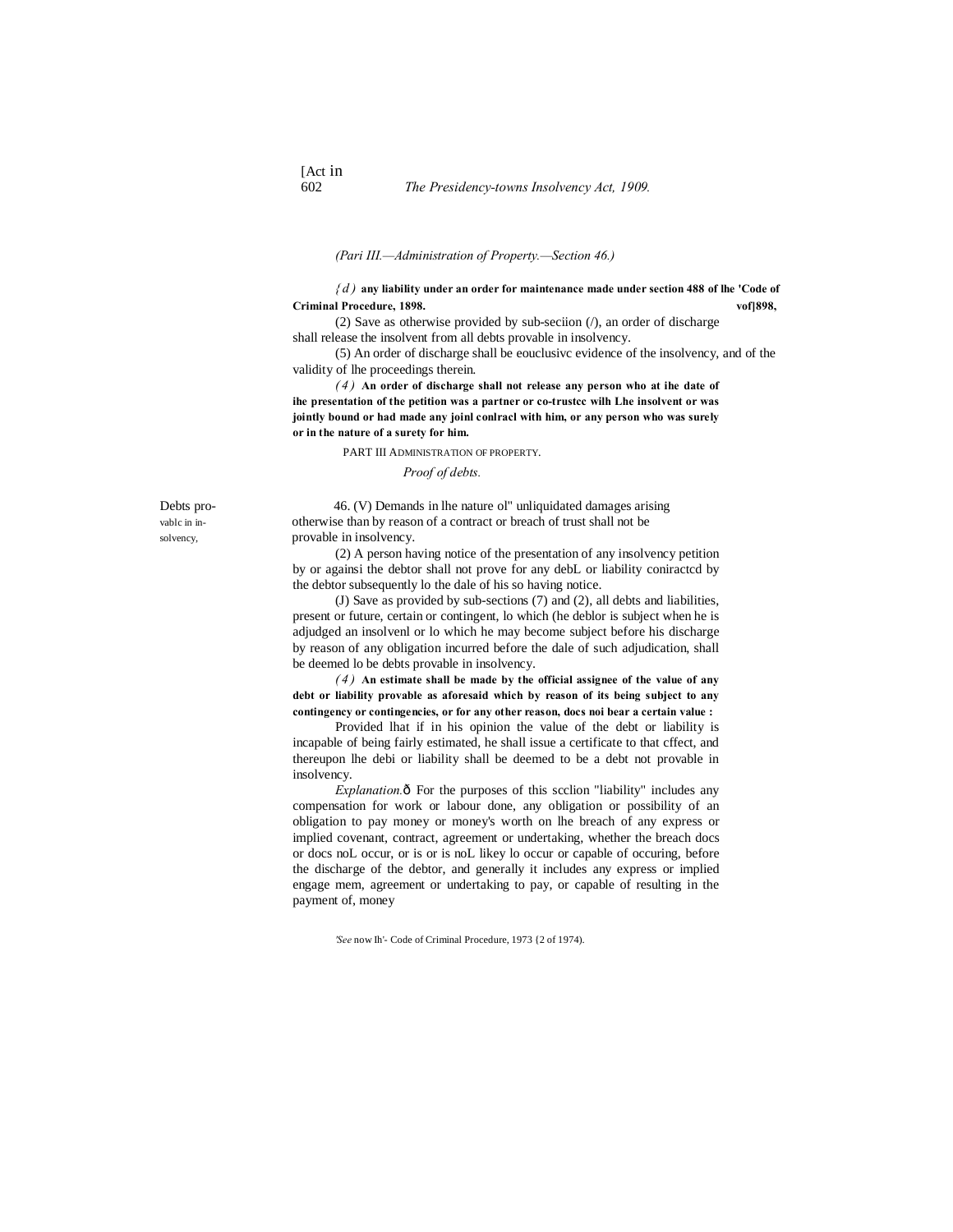#### *(Part III.—Administration of Property.—Sections 47—49.)*

or money's worth, whether the payment is, as rcspecls amount, fixed or unliquidated; as respects time, present or future, certain or dependent on any contingency or contingencies; as to mode of valuation, capable of being ascertained by fixed rules, or as mailer of opinion.

Mutual dealing s and set-off. 47. Where there have been mutual dealings between an insolvent and a creditor proving or claiming to prove a debl under this Act, an account shall be taken of what is due from the one party to the other in respeel of such mutual dealings, and the sum due from the one party shall be set-off against any sum due from the other party, and the balance of the account, and no more, shall be claimcd or paid on cither side respectively :

Provided that a person shall not b'c entitled under this section to claim the benefits of any set-off against the property of an insolvent in any case where he had at the lime of giving credit to the insolvent notice of the presentation of any insolvency petition by or against him.

48. With respect to the mode of proving debts, the right of proof by secured and other creditors, lhe admission and rejection of proofs, and the other matters referred to in the Second Schedule, the rules in that Schedule shall be observed.

49. (J) In **the distribution of** the **property of Lhe insolvent there shall be paid in priority to all other debts—**

(a) all debts due to the '[Government] or lo any local authority;

(ib) all salary or wages of any clerk, servant or labourer in respeel of services rendered lo the insolvent during four months before the date of the presentation of the petition, not exceeding three hundred rupees- for each such clerk, and one hundred rupees for each such servant or labourer; and

(c) rent due to a landlord from Ihc insolvent : provided the amount payable under this clause shall not exceed one month's rent.

(2) The debts specified in sub-section (/) shall rank equally between themselves and shall be paid in full, unless the property of the insolvent is insufficient to meet them, in which case they shall abate in equal proportions between themselves.

(5) Subject lo the retention of such sums as may be necessary for lhe expenses of administration or otherwise, Lhe debts specified in sub-section (I) shall be discharged forthwith in so far as the property of the insolvent is sufficient to meet them.

*l Sce* fool-note I on page 601, *ante.*

Rules as to proof of debts.

Priority or debts.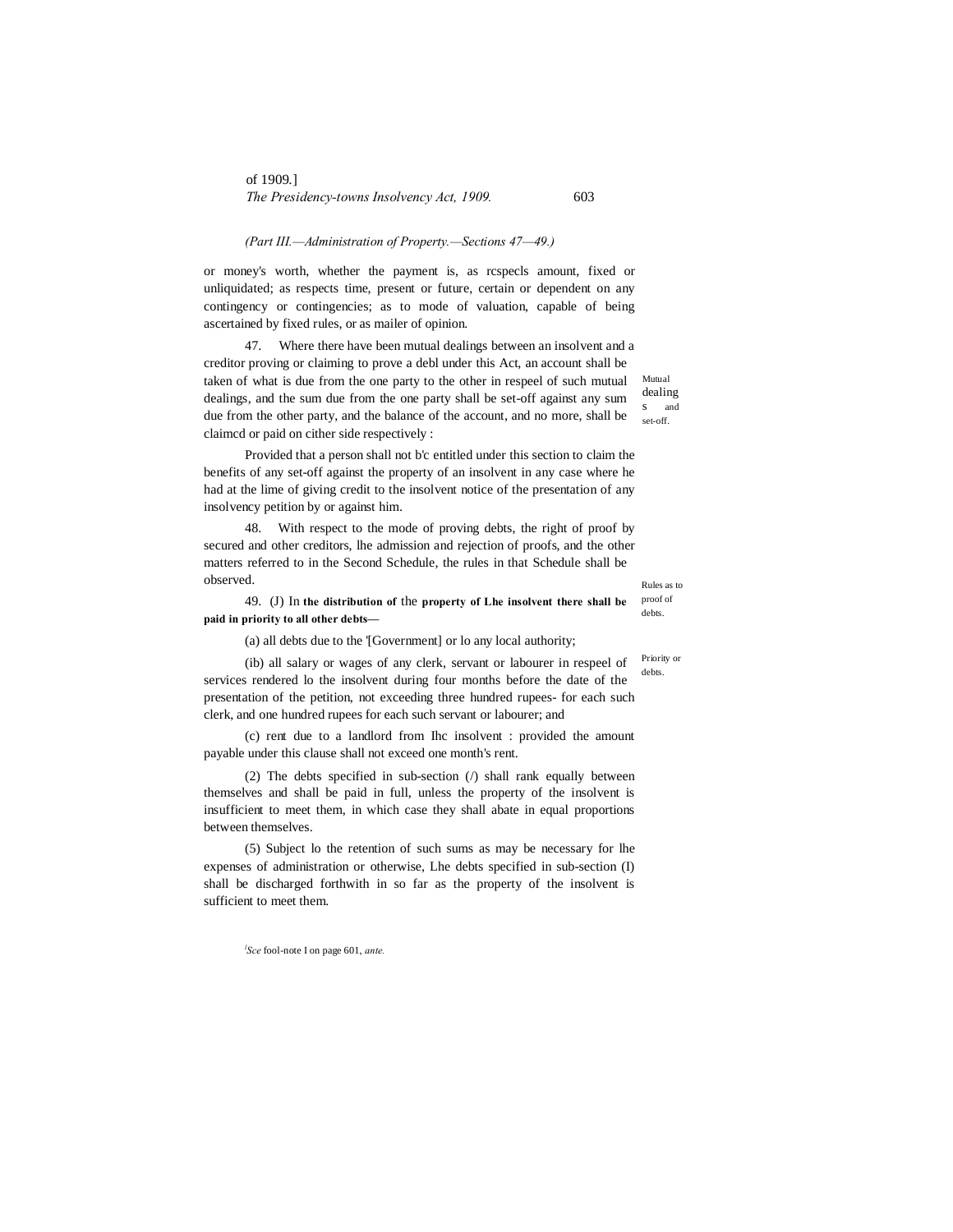## 604 *The Presidency-towns Insolvency Act, 1909.*

[Act in  $604$ 

#### *(Pari III.—Administration of Properly.—Sections 50—52.)*

*{ 4 )* In lhe case of partners, the partnership property shall be applicable in the first instance in payment of the partnership debts, and the separate property of each partner shall be applicable in the first instance in payment of his separate debts. Where there is a surplus of the separate property of the partners, it shall be dealt with as part of the partnership property; and where there is a surplus of the partnership property, it shail be dcali wilh as pari of the respective separate property in proportion to the rights and interests of each partner in the partnership property.

(5) Subject lo lhe provisions of this Act, all debts proved in insolvency shall be paid rateably according to the amounts of such debts respectively and without any preference.

(6) Where there is any surplus after payment of the foregoing debts, it shall be applied in payment of interest from lhe date on which the debtor is adjudged an insolvent at the rale of six *per centum per annum* on all debts proved in insolvency.

50. After an order of adjudication has been made no distress for rent due before such order shall be made upon the goods or effects of the insolvent, unless the order be annulled, bul lhe landlord or parly to whom lhe renl may be due shall be entitled lo prove in respect of such rent.

## *Property available for payment of debts.*

51. The insolvency of a debtor, whether the same lakes place on the debtor's own petition or upon thai of a creditor or creditors, shall be deemed to have relation back lo and to commence alô

> (o) lhe time of the commission of the acl of insolvency on which an order of adjudication is made against him, or

*( b )* if lhe insolvenl is proved lo have committed more acts of insolvency than one, lhe time of the first of the acts of insolvency proved to have been committed by the insolvent wilhin Ihree months next preceding lhe date of the presentation of lhe insolvency petition :

Provided that no insolvency petition or order of adjudication shall be rendered invalid by reason of any act of insolvency committed anterior to the debl of the petitioning creditor.

52. (/) The property of lhe insolvenl divisible amongst his creditors, and in this Acl referred lo as the property of the insolvent, shall not comprise lhe following particulars, namely : ô

(a) property held by the insolvent on trust for any other person;

Description of insolvent's property divisible amongst creditors.

"Kent due before adjudication.

Relation of assignee's title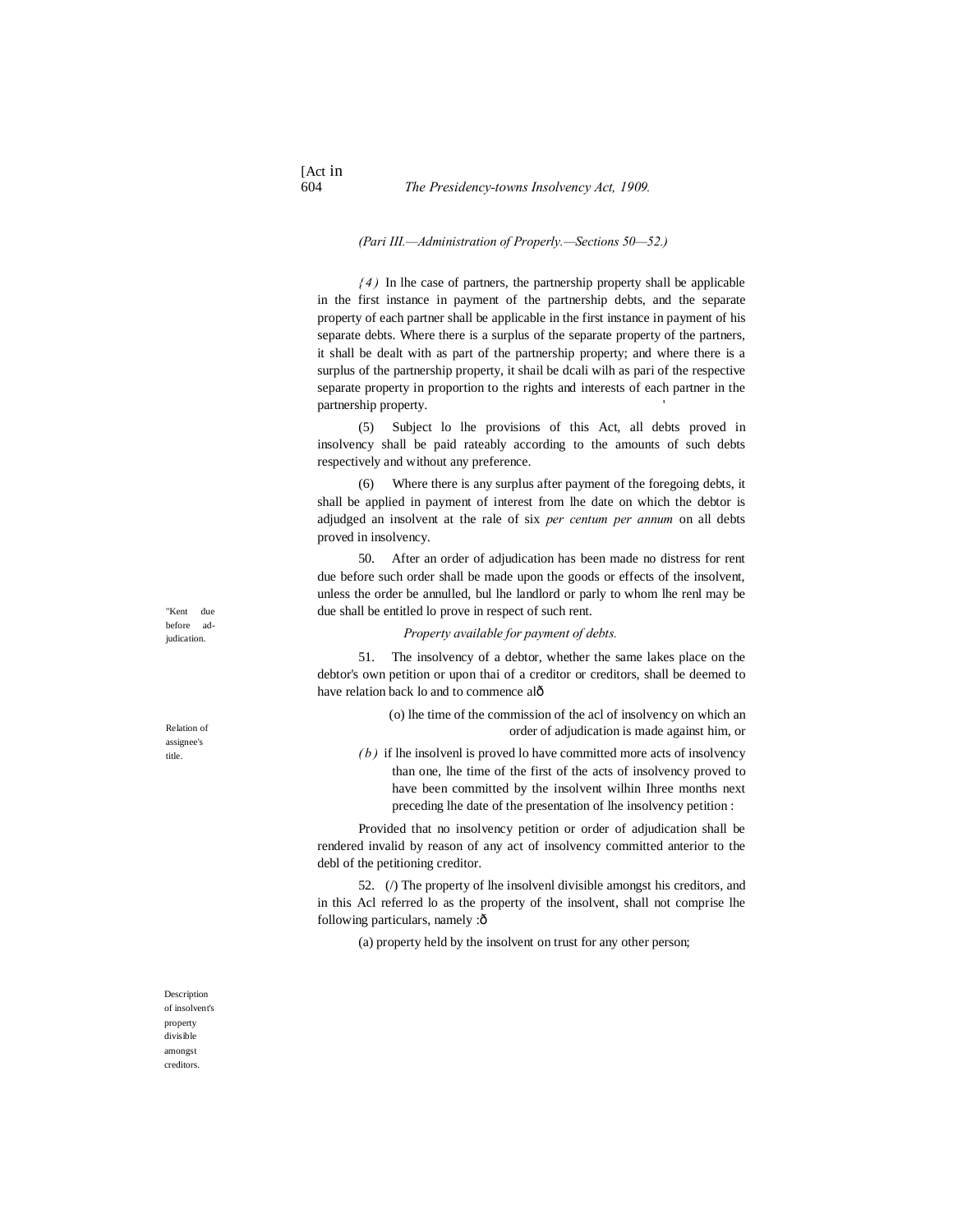#### *(Part III.—Administration of Property.—Sections 53. 54.)*

 $(b)$  the tools (if any) of his trade and lhe necessary wearing apparel, bedding, cooking vessel, and furniture of himself, his wife and children, lo a value, inclusive of lools and apparel and other necessaries as aforesaid, nol exceeding three hundred mpecs in lhe whole.

(2) Subjcct as aforesaid, the property of lhe insolvent shall comprise the following particulars, namely : $\hat{o}$ 

- (a) all such properly as may belong to or be vested in the insolvent al the commencement of the insolvency or may be acquired by or devolve on him before his discharge;
- (b) the capacity to exercise and to take proceedings for exercising all such powers in or over or in respect of properly as might have been exercised by the insolvent for his own benefit at the commencement of his insolvency or before his discharge; and
- (c) all goods being at lhe commencement of the insolvency in the possession, order or disposition of the insolvcnl, in his trade or business by the consent and permission of the true owner under such circumstances lhat he is the reputed owner thereof :

Provided that things in action other than debts due or growing due to ihe insolvent in the course of his trade or business shall not be deemed goods within the meaning of clause (c) :

Provided aiso that the true owner of any goods which have become divisible among the creditors of the insolvent under lhe provisions of clause (c) may prove for the value of such goods.

#### *Effect of insolvency on antecedent transactions.*

53. (7) Where execution of a decree has issued against the property of a debtor, no person shall be entitled lo the benefit of the execution against the official assignee, except in respeel of assets realized in the course of lhe execution by sale or otherwise '[before the date of the admission or the insolvency petition],

*( 2 )* Nothing in this scction shall affect the right of a sccured creditor in respeel of property against which a decrce is executed.

(J) A. person who in good failh purchases the property of a debtor under a sale in execution shall in all cases acquire a good tille to il against the official assignee.

54. Where execution of a decree has issued against any property of a debtor which is saleable in execution, and before ihe sale thereof notice is given lo lhe Court executing lhe decree thai an order of adjudication has been made against the debtor,

'Substituted for ihc words "before the dale of ihc order of adjudication and before he had notice or [he presentation of any insolvency petition by or against the debtor", by s. 4 of the Insolvency Law (Amendment) Act, 1950 (III of 1950).

Restriction or rights of creditor under execution.

Dunes of Court executing decree as (o property token in execution-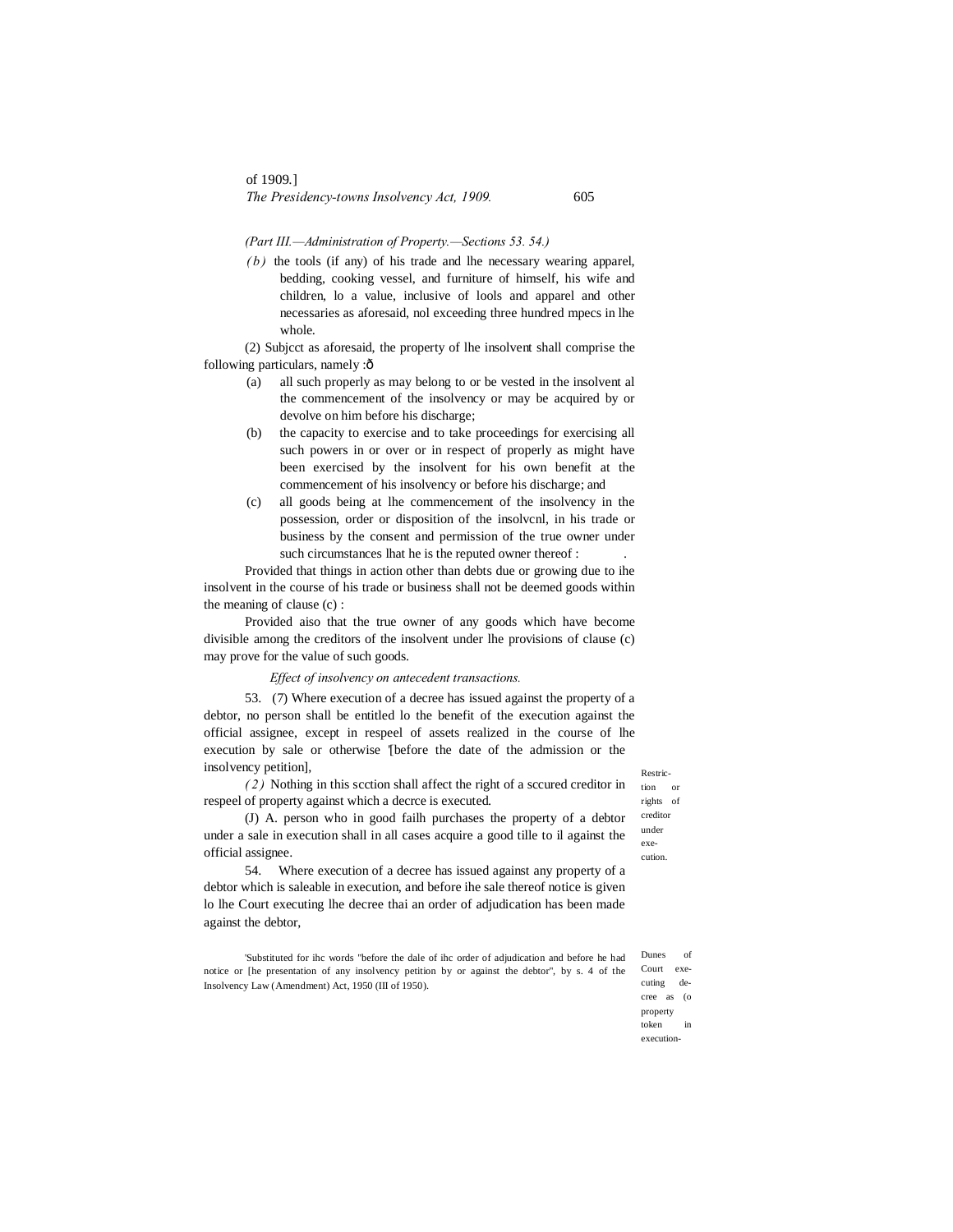# 606 *The Presidency-towns Insolvency Acl, 1909.* [Act in

#### *(Pari III.—Administration of Property.—Sections 55—58,)*

the Court shaJJ, oti application, direct the property, if in the possession of lhe Court, to be delivered to lhe official assignee, but the costs of the execution shall be a first charge on the property so delivered, and the official assignee may sell the property or an adequate pari [hereof for lhe purpose of satisfying [he chargc.

55. Any transfer of property, not being a transfer made before and in consideration of marriage, or made in favour of a purchaser or incumbrancer in good faith and for valuable cosideraiion, shall, iT the transferor is adjudged insolvent wilhin two years after the date of the transfer, be void against lhe official assignee.

> 56. (1) Every transfer of property, every payment made, every obligation incurred, and every judicial proceeding taken or suffered by any person unable to pay his debts as they become due from his own money in favour of any creditor, wilh a view of giving that creditor a preference over the other creditors, shall, if such person is adjudged insolvent on a petition presented within three months after lhe date thereof, be deemed fraudulent and void as against the official

#### assignee.

(2) This section shall not affect [he rights of any person making title in good faith and for valuable consideration through or under a creditor of the insolvent.

57. Subjcci lo [he foregoing provisions with respec[ lo the effcct of insolvency on an execution and wilh respccl to the avoidance of ccrlain transfers and preferences, nothing in this Act shall invalidate in lhe case of an insolvencyô

#### **(а) any payment by Lhe insolvent to any of his creditors;**

( ) any payment or delivery lo the insolvent;

 $(\langle r \rangle)$  any transfer by the insolvenl for valuable consideration; or

*(d)* any contraci or dealing by or with the insolvenl for valuable consideration :

Provided lhal any such transaction lakes place before lhe date of lhe order of adjudication and thai the person with whom such transaction lakes placc has noi al the lime notice of the presentation of any insolvency petition by or against ihe debtor.

## *Realization of property.*

58. (7) The official assignee shall, as soon as may be, lake possession of the deeds, books and documents of the insolvenl and all other parts of his properly capable of manual delivery.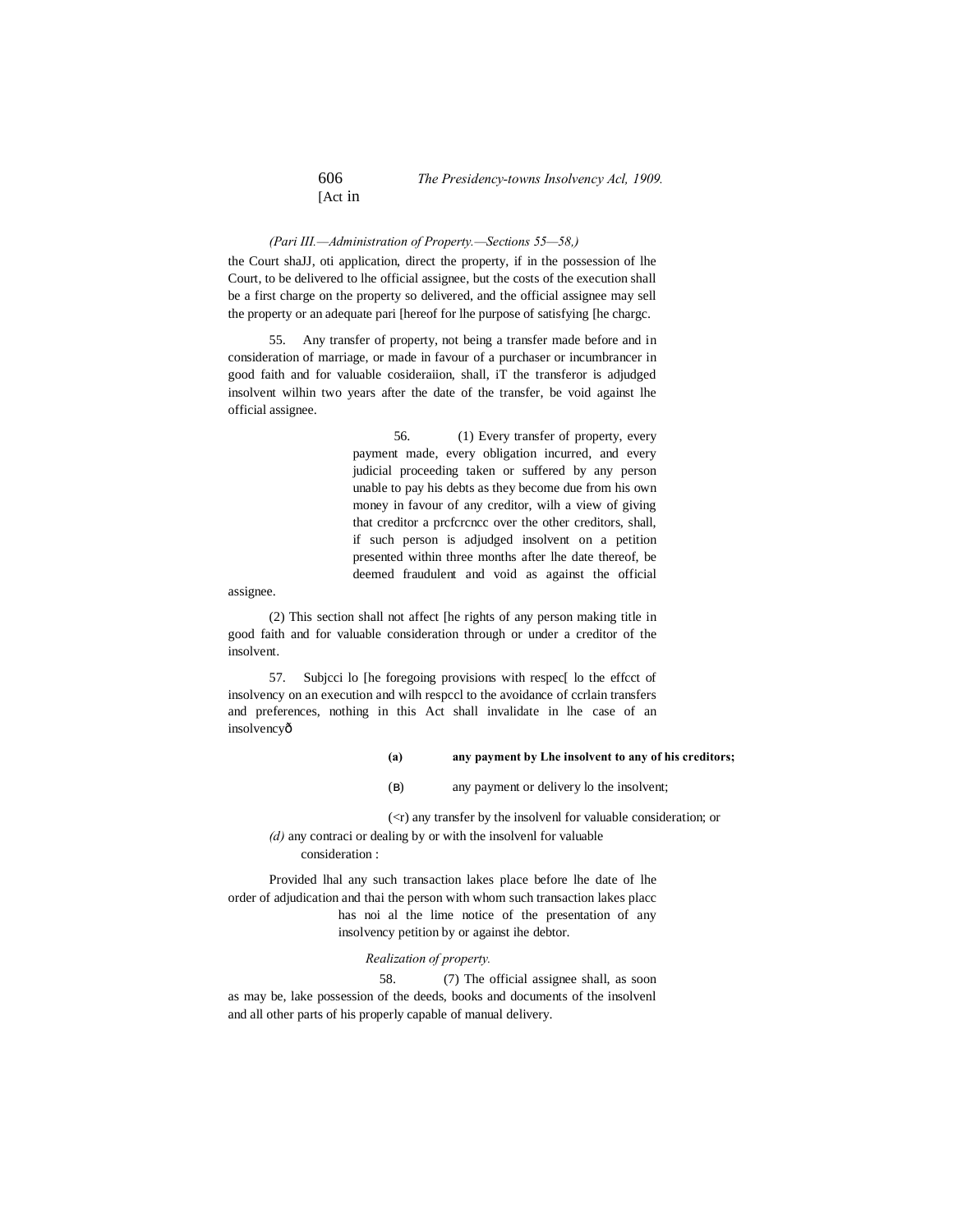*The P residency-lowns Insolvency Act. 1909.* 607 of 1909.]

#### *(Pari III.—Administration of Property.—Sections* 59, *60.)*

(2) The official assignee shall, in relation to and for ihe purpose of acquiring or retaining possession or the property of the insolvent, be in the same position as if he were a receiver of the property appointed under lhe Code of Civil Procedure 1908, and the Court may on his application cnforce such acquisition or retention accordingly.

(J) Where any pari of the property of the insolvent consists of slock, shares in ships, shares, or any other property transisls of stock, shares in ships, shares, or any other property transferable in the books oT any company, office or person, ihe official assignee may exercise lhe right to transFer the property to the same extent as the insolvent might have cxcrcised it, if he had not

becomc insolvent.

(4) Where any part of the properly of the insolvent consists of things in action, such things shall be deemed Lo have been duly transferred to the official assignee.

(5) Any treasurer or other officer, or any honker, attorney or agent of an insolvent, shall pay and deliver to the official assignee all money and securities in his possession or power as such officer, banker, attorney or agent, which he is nol by law entitled to retain as against lhe insolvent or lhe official assignee. If he fails so co do, he shall be guiliy of a contempt of Court, and shall be punishable accordingly on ihc application of lhe official assignee. .

59. (/) The Court may grant a warrant to any prescribed officer of lhe Court or any police-officer ahove the rank of a conslablc to seize any **parL** of the property of an insolvent in the custody **or** possession of the insolvent or of any other person, and with o view to such seizure to break open any house, building or room of the insolvent where the insolvent is supposed to be, or any building or receplaclc of the insolvent where any of his properly is supposed to be.

(2) Where the Court is satisfied that there is reason to believe that property of Lhe insolvent is concealed in a house or place not belonging to him, lhe Courl may, if it thinks fit, grant a search-warrant lo any such officer, as aforesaid who may execute it according to its tenor.

60. (/) Where an insolvent is an officer of Ihc '[the Indian Army or Navy], or an officer or clerk or otherwise employed or engaged in the civil scrvice of the  $2$ [Government], the official assignee shall receive for distribution amongst the creditors so much of lhe insolvent's pay or salary liable to attachment in execution of a decrce as the Court may direct.

(2) Where an insolvent is in Lhe rcccipL of a salary or income other than as aforesaid, the Court may, at any lime afler adjudication and from time to time, make such order as il thinks just

re of rly of ent. *priation* tion of r other incomc lo or.

 $\frac{1}{2}$  $2$ See fool-note 1 on page 601. u/ne.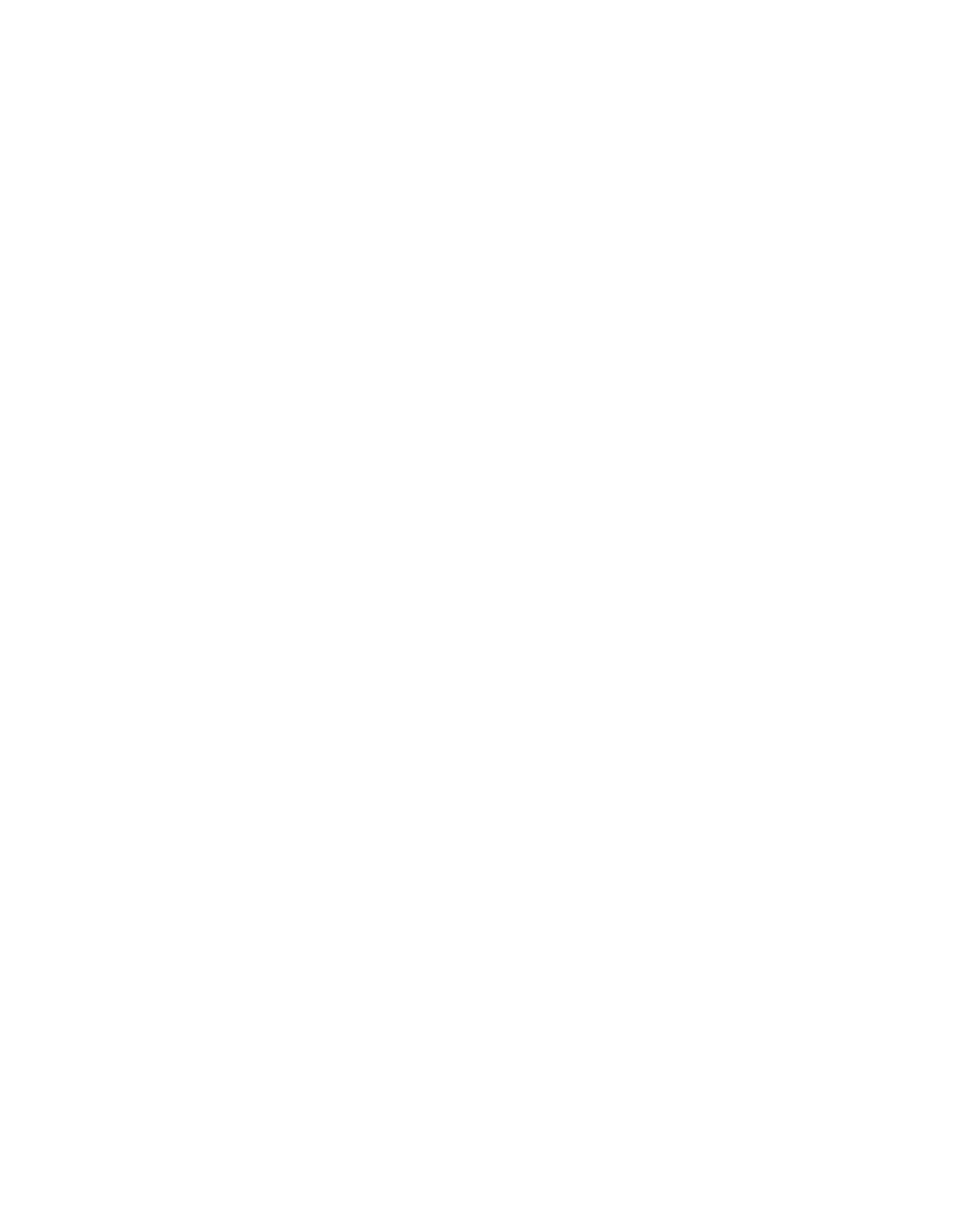#### [Act III 60S *The Presidency-wwns Insolvency Act, 1909.*

#### *(Part 111.—Administration of Property.—Sections 61-64.)*

for the payment lo the official assignee, for distribution among the creditors of so much of such salary or income as may be liable lo attachment in cxcculion of a decree, or of any portion thereof.

<1. The property of the insolvent shall pass from official assignee lo official assignee, and shall vest in the official assignee for lhe time being during his continuancc in officc, without any transfer whatever.

62. (/) Where any pari of the properly of an insolvent consists of land of any tenure burdened wilh onerous convenams, of shares or slocks in companies, of unprofitable contracts, or of any other property that is unsaleable, or not readily saleable, by reason of iis binding the possessor thereof lo the performance of any onerous acl or to the payment of any sum of money, lhe official assignee may, notwithstanding thai he may have endeavoured to sell or have laken possession of the property, or exercised any act of ownership in relation thereto, but subject always lo lhe provisions hereinafter contained in that behalf, by writing signed by him, al any time wilhin twelve months after the insolvent has been adjudged insolvent, disclaim lhe properly:

" Provided that, where any such property has not come to the knowledge of the official assignee within one month after such adjudication as aforesaid, he may disclaim the property at any lime within twelve months after he has first become aware thereof.

(2) The disclaimer shall operate to determine, as from lhe date thereof, the rights, interest and liabilities of the insolvent and his property in or in rcspecL of the property disclaimed, and shall also discharge the official assignee from all persona) liability in respect of the properly disclaimed as from the date when the properly vested in him, but shall not, except so far as is necessary for lhe purpose of releasing the insolvent and his property and the official assignee from liability, affect the rights or liabilities of any other person.

63. Subject always to such rules as may be made in ihis behalf, the official assignee shall not be entitled to disclaim any leasehold interest without the leave of the Court; and the Court may, before or on granting such leave, require such notices to be given to persons interested, and impose such terms as a condition of granting leave and make such orders wilh respect lo fixtures, tenant's improvements and other mailers arising out of the tenancy, as the Court ihinks just.

64. The official assignee shall not be entitled to disclaim any property in pursuance of section *62* in any case where an application in writing has been made to the official assignee by any person interested in the property requiring him to decide whether he will disclaim, and the official assignee has for a period of iwenty-eight days afier the receipt of the application, or such extended period

Vesting and transfer of properly.

Disclaimer of onerous property.

Disclaimer of leaseholds.

Power lo call on official assignee lo disclaim.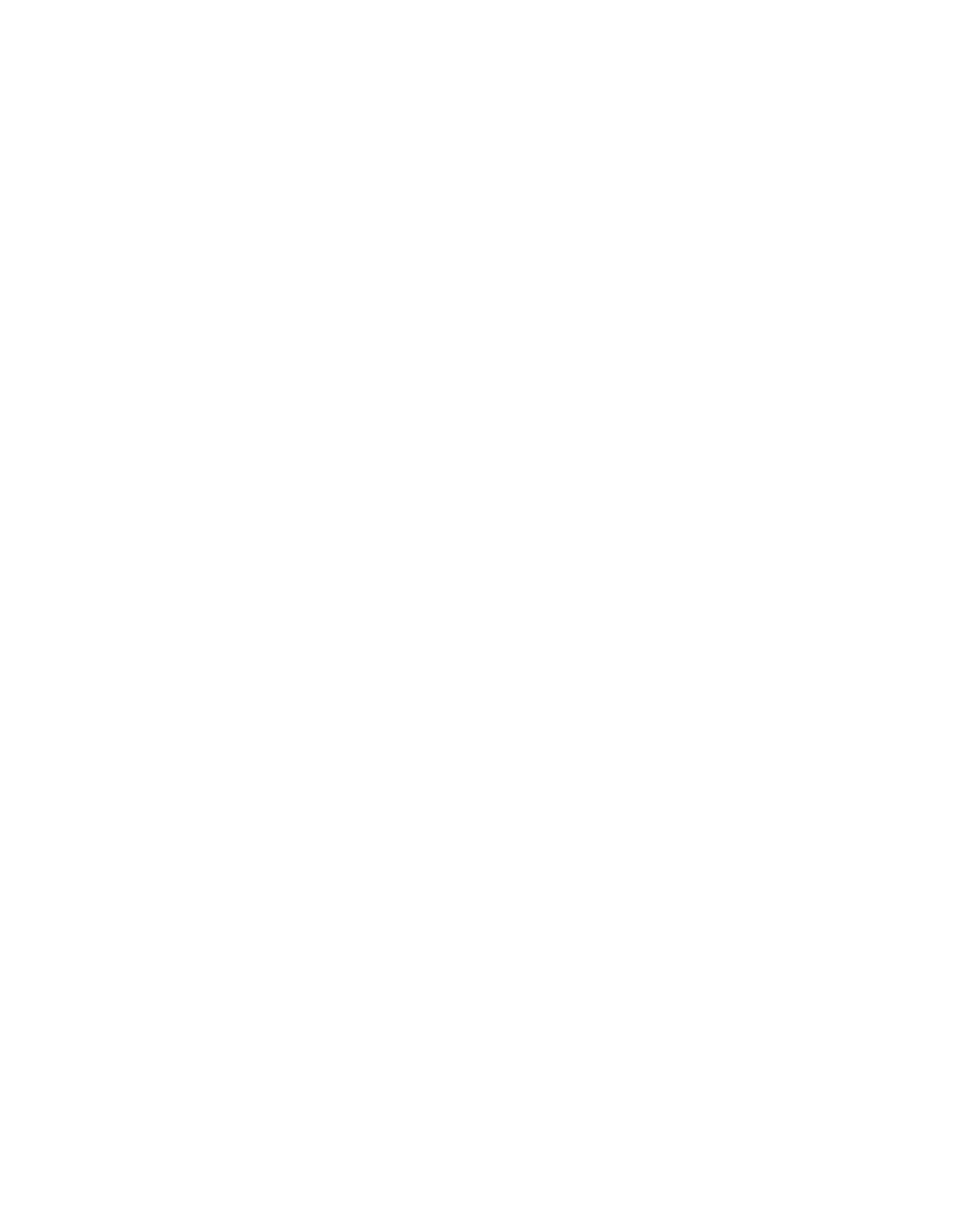*The Presidency-wwns Insolvency Ad. J 909.* 609 of 1909.]

#### *(Pari III.—Administration of Property.—Sections 65, 66.)*

as may be allowed by the Court, declined or neglected to give noticc that he disclaims the property; and in the case of a contract, if the official assignee, after such application as aforesaid, does not within the said period or extended period disclaim lhe contract, he shall be deemed to have adopted it.

65. The Court may, on the application of any person who is, as against the official assignee, entitled lo lhe benefit or subject to the burden of a contract made wilh the insolvent, make an order rescinding the contract on such terms as lo payment by or to either parly of damages for the non-performance of the contract, or otherwise, as to the Court may seem equitable, and any damages payable under the order to any such person may be proved by him as a debt under the insolvency.

66. (7) The Court may, on Ihc application of any person either claiming any interesL in any disclaimed property, or under any liability nol discharged by this Act in respect of any disclaimed property, and on hearing such persons as it thinks fit, make an order for the vesting of the property in or delivery thereof lo any person entitled thereto, or lo whom il may seem jusl thai lhe same should be delivered by way of compensation for such liability as aforesaid, or a trustee for him, and on such terms as the Court thinks jusl; and on any such vesting order being made, the property comprised therein shall vest accordingly in the person therein named in lhat behalf without any transfer for the purpose:

Provided always, lhat, where the property disclaimed is of a leasehold nature, the Court shall not make a vesting order in favour of any person claiming under the insolvent, whether as under-tessee or as mortgagee, cxccpl upon the terms of making such person subject lo the same liabilities and obligations as lhe insolvent was subject to under the lease in respeel of the property at lhe dale when the insolvency petition was Hied, and any under-lessee or mortgagee declining to acccpt a vesting order upon such terms shall be excluded from all interest in and security upon Ihc property, and if there is no person claiming under [he insolvent who is willing to accept an order upon such terms, the Court shall have power to vest the insolvent's interest in the property in any person liable cither personally or in a representative character, and either alone or joinLly with the insolvent, to perform the lessee's covenants in such lease, freed and discharged from o!J estates, incumbrances and interests creatcd therein by the insolvent.

(2) The Courl may, if ii thinks fit, modify the terms prescribed by the foregoing proviso so as lo make a person in whose behalf the vesting order may be made subject only to the same liabilities and obligations as if the lease had been assigned lo him al the date when the insolvency petition was filed, and (if the case so requires)

Power for Court lo rescind contract.

Power for Court (a make vesting order in respect of disclaimed propeny.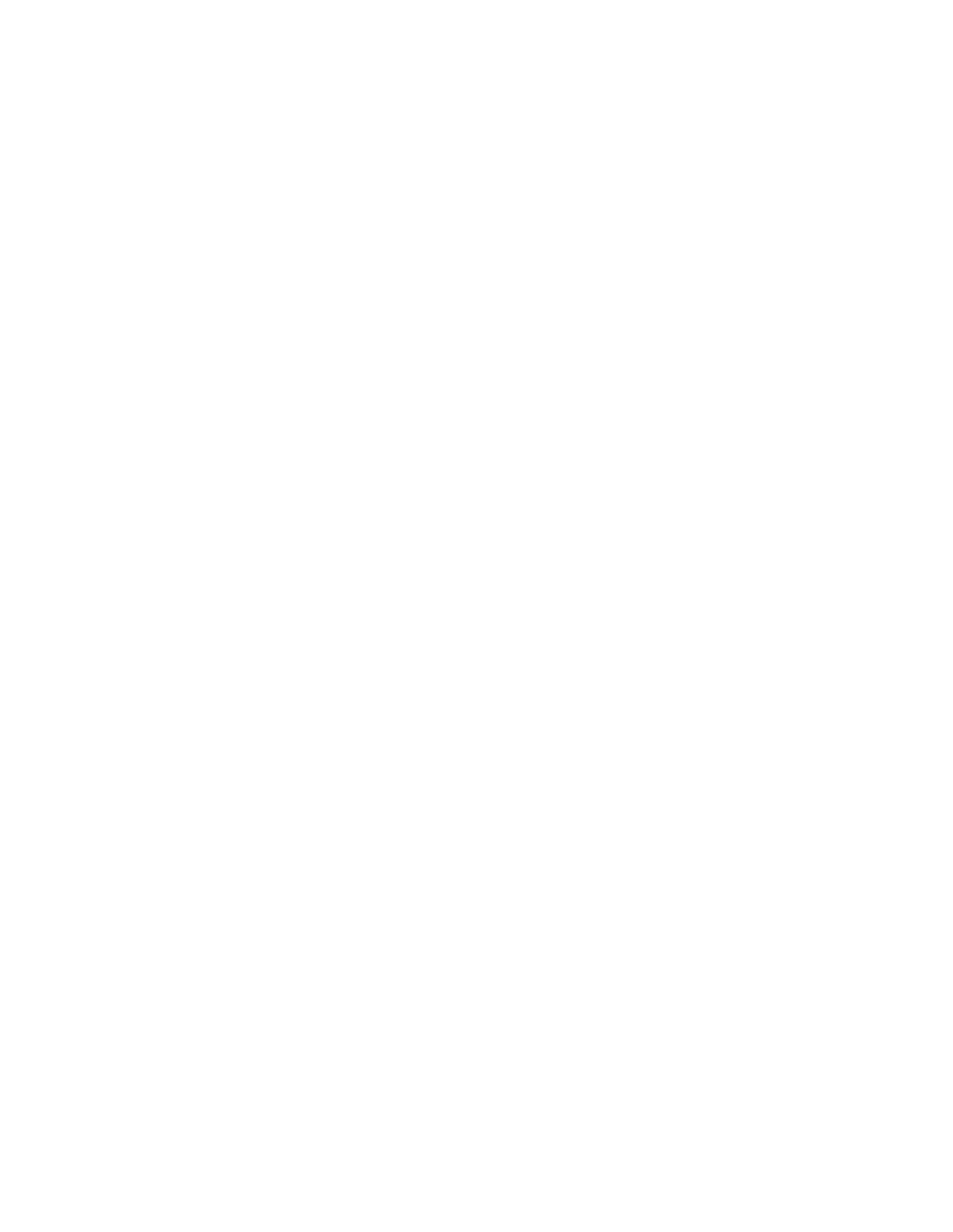# [Act III 60S *The Presidency-wwns Insolvency Act, 1909.*

#### *(Part 111—Administration of Properry.-Sections 67-69.)*

as if lhe lease had comprised only the property comprised in lhe vesting order.

67. Any person injured by the operation of a disclaimer under the foregoing provisions shall be deemed to be a creditor of the insolvent to the amount of lhe injury, and may accordingly prove (he same as a debt under the insolvency.

68. (1) Subject to the provisions of this Act, the official assignee shall, wilh all convenient speed, realize lhe properly of the insolvent. and for the purpose may-

fa) sell all or any pari of lhe property of lhe insolvent;

 $(f$ ) give receipts for any money received by him;

and may, by leave of the Court, do all or any of the following things, namely:ô

(c) carry on lhe business of lhe insolvenl so far as may be necessary for the

beneficial winding up of lhe same;

(J) institute, defend or continue any suit or other legal proceeding relating to the properly of lhe insolvent;

- (e) employ a legal practitioner or other agent to take any proceedings or do any business which may be sanctioned by the Court;
- (f) accept as lhe consideration for the sale of any property of the insolvent a sum of money payable al a future time or fully paid shares, debentures or debenture slock in any limited company subject lo such stipulations as to security and otherwise as the Court ihinks fit;
- (g) mortgage or pledge any part of the property of the insolvent for lhe purpose of raising money or for the payment of his debts or for the purpose of carrying on lhe business;
- (/i) refer any dispute to arbitration, and compromise all debts, claims and liabilities, on such terms as may be agreed upon;
- (0 divide in its existing form amongst the creditors, according to ils estimated value, any properly which, from ils peculiar nature or other special circumstances, cannot readily or advantageously be sold.

(2) The official assignee shall account lo the Court and pay over all monies and deal with all securities in such manner as is prescribed or as lhe Court directs.

# *Distribution of property.*

Declaration and distribution of dividends,

69. (7) The official assignee shall, with all convenienl speed, declare and distribute dividends amongst the creditors who have proved their debts.

Persons injured by disclaimer may provo.

Duiy and powers of official assignee lo realiza-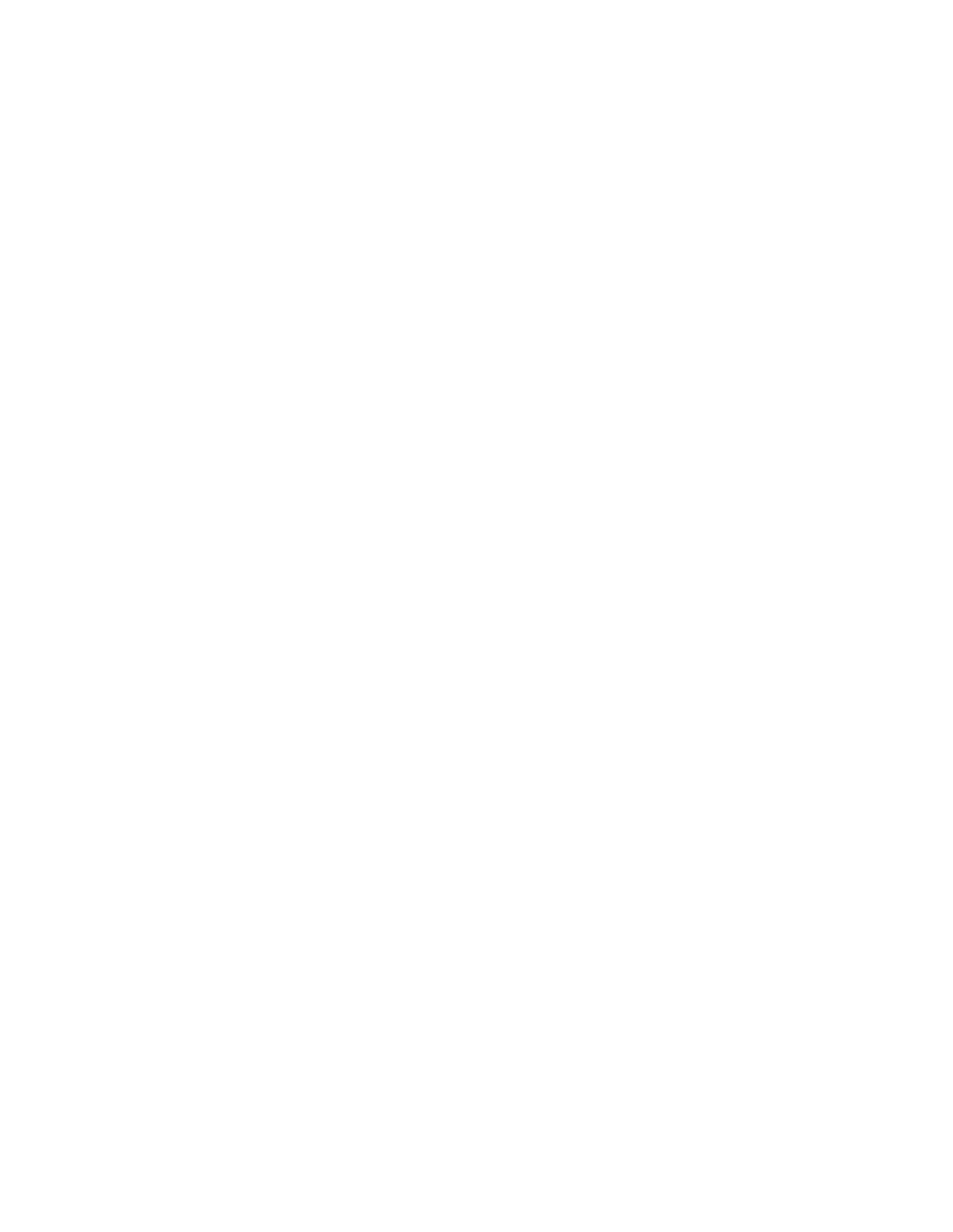*The P residency-lowns Insolvency Act. 1909.* 611 of 1909.]

#### *(Pari ///, —Administralion of Property.—Sections 70 —72.)*

(2) The first dividend (if any) shall be declared and be distributed wilhin '[one year] after lhe adjudication, unless the official assignee satisfies the Court that there is sufficient reason for postponing the declaration to a later date,

(J) Subsequent dividends shall, in the absencc of sufficient reason to the contrary, be declared and be payable at intervals of not more than six months.

(4) Before declaring dividend, the official assignee shall cause noticc of his intention lo do so lo be published in the prescribed manner, and shall also send reasonable notice thereof lo each creditor mentioned in the insolvent's schedule who has not proved his debt.

(5) When the official assignee has declared a dividend, he shall send to each creditor who has proved a notice showing the amount of the dividend, and when and how it is payable, and, if required by any creditor, a statement in lhe prescribed form as to the particulars of the estate.

70. Where one partner in a firm, is adjudged insolvent, a creditor to whom the insolvent is indebted jointly wilh other partners in (he firm or any of them shall not receive any dividend out of the separate property of the insolvent until all the separate creditors have received the fuil amount of Ihcir respcciivc debts.

71. (7) In the calculation and distribution of dividends, the official assignee shall retain in his hands sufficient assets (o mecl-

- (o) debts provable in insolvency and appearing from (he insolvent's statements or otherwise to be due to persons resident in places so distant in the ordinary course of communication they have not had sufficient lime lo lender their proofs;
- (b) debts provahle in insolvency the subject of claims not yel determined;
- (c) disputed proofs or claims; and
- (d) the expenses necessary for the administration of the eslate or otherwise.

(2) Subject to the provisions of sub-scction (/), all money in hand shall be distributed as dividends.

72. Any creditor who has not proved his debt before '.he declaration of any dividend or dividends shall be entitled to be paid oul of any money for the lime being in lhe hands of the official assignee any dividend or dividends which he may have failed lo receive, before that money is applied to the payment of any future dividend or div-

<sup>1</sup> Substituted for the words "six months" by s. 2 of the Presidency-towns Insolvency (Amendment) Acl, 1929 (III of 1929),

Joinl and separate pro pen ics.

Calculation of dividends.

Right of creditor who has nor proved debt before declaration or a devidend.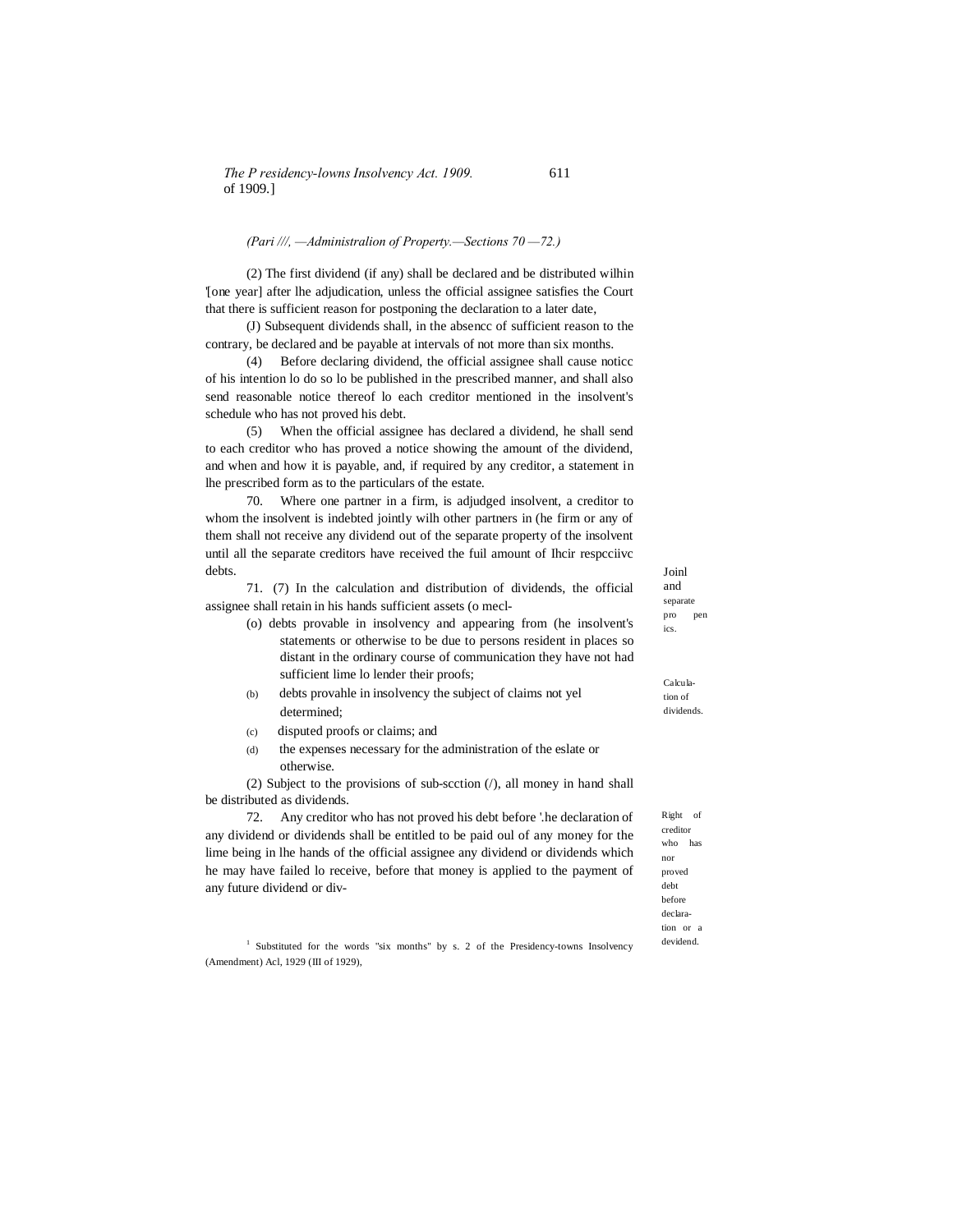# *6 1 2 The Presidency-towns Insolvency Act, J 909.* [Act III

#### *(Part HI.—Administration of Property.—Sections 73—76.)*

idends, but he shall nol be entitled lo disturb the distribution of any dividend declared before his debt was proved by reason [hat he has not participated therein.

73. (7) When the official assignee has realised all the properly of the insolvent, or so much thereof as can, in his opinion, be realised without needlessly protracting the proceedings in insolvency, he shall wilh the leave of the Court, declare a final dividend; bui, before so doing, he shall give notice in manner prescribed to the persons whose claims to be creditors have been notified to him but nol proved thai, if they do not prove their claims, lo the satisfaction of ihc Courl, within the time limited by the notice, he will proceed to make final dividend without regard lo their claims.

(2) After the expiration of the time so limited, or, if ihe Court on application by any such claimant grams him further time for establishing his claim, then on the expiration of lhat further lime, the property of lhe insolvent shall be divided among the creditors who have proved their debts, without regard to the claims of any oihcr persons.

74. No suit for a dividend shall lie against the official assignee, but, where the official assignee refuses to pay any dividend, the Court may, on the application of the creditor who is aggrieved by such refusal, order him to pay it, and also to pay out of his own money interest thereon at such rate as may be prescribed for the lime thai it is withheld , and the costs of the application.

75. (/) Subject to such conditions and limitations as may be prescribed, lhe official assignee may appoint the insolvent himself to superintend **Ihc** management of the properly of **Lhe** insolvent or of any part thereof, or to carry on **Lhe** trade (if any) of the insolvent, for **the** benefit of fiis creditors, and in any other respect lo aid in administering **Ihe** property in such manner and on such terms as the official assignee may direct.

(2) Subject as aforesaid, the Court may, from lime to time, make such allowance as it thinks just to the insolvent out of his properly, for the support of lhe insolvent and his family, or in consideration of his services, if he is engaged in winding up his estate, but any such allowance may at any time be varied or determined by ihc Courl,

76. The insolvent shall be entitled lo any surplus remaining after payment in full of his creditors, with interest, as provided by this Acl and of lhe expenses of the proceedings taken thereunder.

Final dividend.

No suil for dividend.

Power lo allow insolvent lo manage property, and allowance lo insolvent for mainlenance or service.

Right of insolvent to surplus.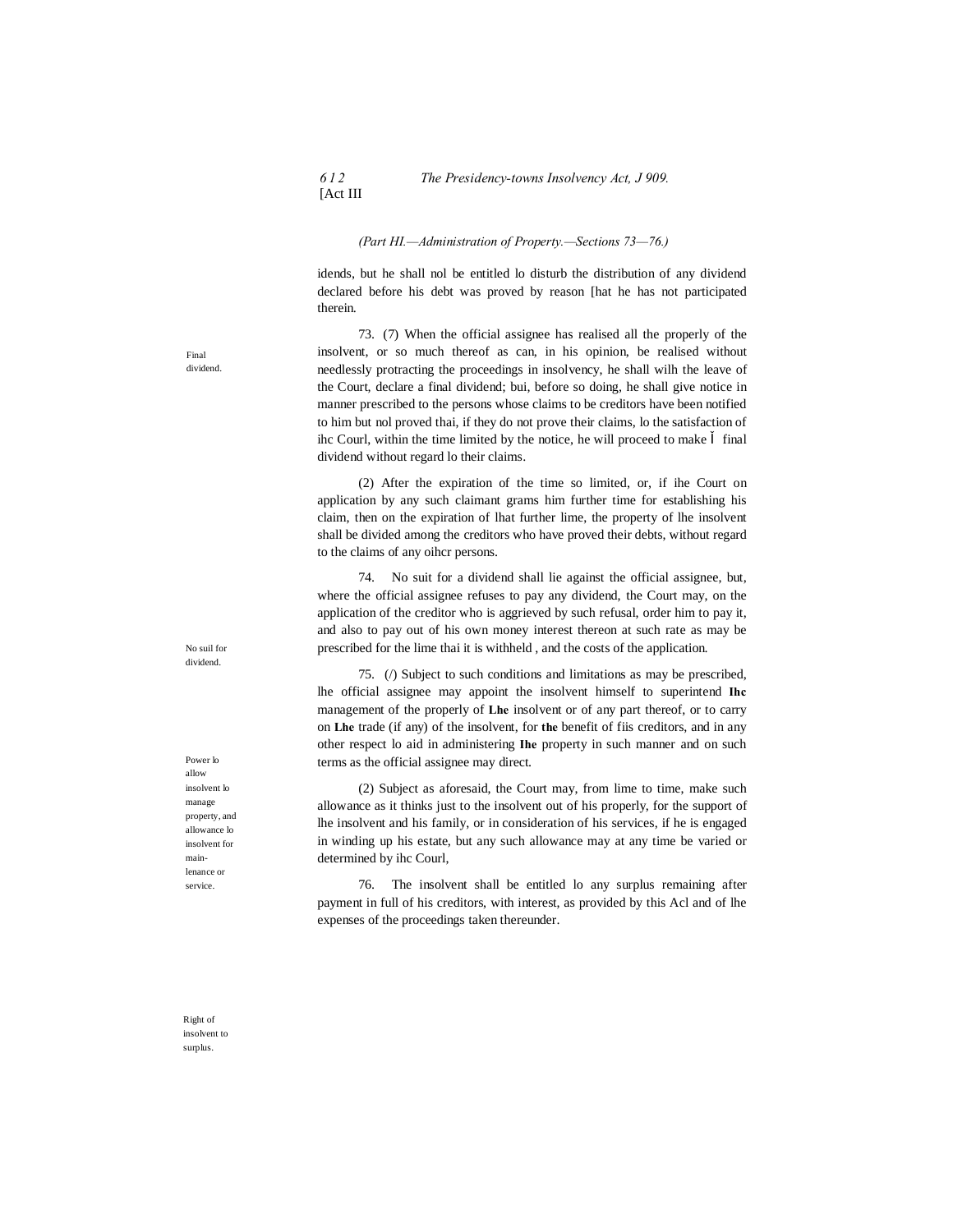*The P residency-lowns Insolvency Act. 1909.* 613 of 1909.]

#### *(Part IV.—Official Assignees—Section 77.)*

#### PART IV OrFrciAL ASSIGNEES.

77. '(1) The <sup>2</sup> [Stale Government] shall, after consullation wilh and with the concurrence of lhe Chief Justice, appoint substantively or lemporarily a person to the office of official assignee of insolvent's estates for the High Court<sup>3</sup> [at Calcutta] and may, after the like consultation and with the like concurrence, appoint, substantively or temporarily, a person or persons to Lhe office of deputy official assignee for the said Court.

 $^{4}$ (M) Subject to rules made under scction  $^{5}$ [112A], the deputy official assignee shall have all the powers and shall discharge all the duties and in exercise of such powers and in the discharge of such duties shall be subject to all the liabilities of the official assignee under this Acl.

(2) Every official assignee  $<sup>J</sup>$  [and every deputy official assignee] shall give</sup> such security and shall be subjcct to such rules and shall act in such manner as may he prescribed.

'Substituted Tor the original sub-section by s 5 (al of the Presidency-towns Insolvency (Bengal Amendment) Acl, 1936 (Ben. Act XVIII of 1936).

The sub-sec lion which was substilulcd is as follows, namely: $\hat{o}$ 

"CO (a) The Chief Justice of ihe High Court al Madras may from lime to lime appoint subs I actively or temporarily such person as he thinks fit to the office of official assignee of insolvents' estates and such person or persons as he thinks fit to lhe office of lhe deputy official assignee for the said Court and may. with the concurrence of a majority of the olher Judges of ihc Court, remove the person for Ihe lime being holding any of (he salt! offices for any cause appearing lo the Court sufficient.

(b) The [Slate) Government of [West Bengal] shall, after consullaiion with, and wilh lhe concurrence of, the Chief Juslicc or the High Court al Calculi a, appoint substantively or lemporarily a person lo lhe office of official assignee of insolvents' estates for Ihe said Court and may. after the like consullaiion and with Ihc like concurrcncc, appoint substantively or tcmpotarily a person or persons lo the officc of (he deputy official assignee for the said Coun.

(c) For the High Coun al Bombay, the [Stale] Govemmcnl of Bombay, may from lime lo time appoint substamivdy or lemporarily such person as the [Stale] Government thinks fit lo lhe office of official assignee of insolvents' cslales and such person r persons as the [Slale] Govemmcnl thinks fil (o the office of (he deputy official assignee.".

The words "Provincial Govemmcnl" were first substituted for the word "Local Governmenl" by para. 4 (/) of the Government of India (Adaptation of Indian Laws) Order. 1937. Thereafter the word "Slate" was substituted for Ihc words "Provincial" by para. 4 (/) of ihe Adaptation of Laws Order, 1950.

'Subsliiutcd for the words "al Fort William" by para. 3 and the Eleventh Schedule to lhe Adaptation of Laws Order, 1950. <

'Inserted by s. 4 of lhe Insolvency Law (Amendment) Act, 1930 (X of 1930).

'Subsliiutcd for "112" by s. 3 (6) of lhe Presidency-(owns Insolvency (Bengal Amendment) Acl, 1936 (Ben. Acl XVIII of 1936).

Appointment or official assignee and deputy official assignee of insolvents' estates,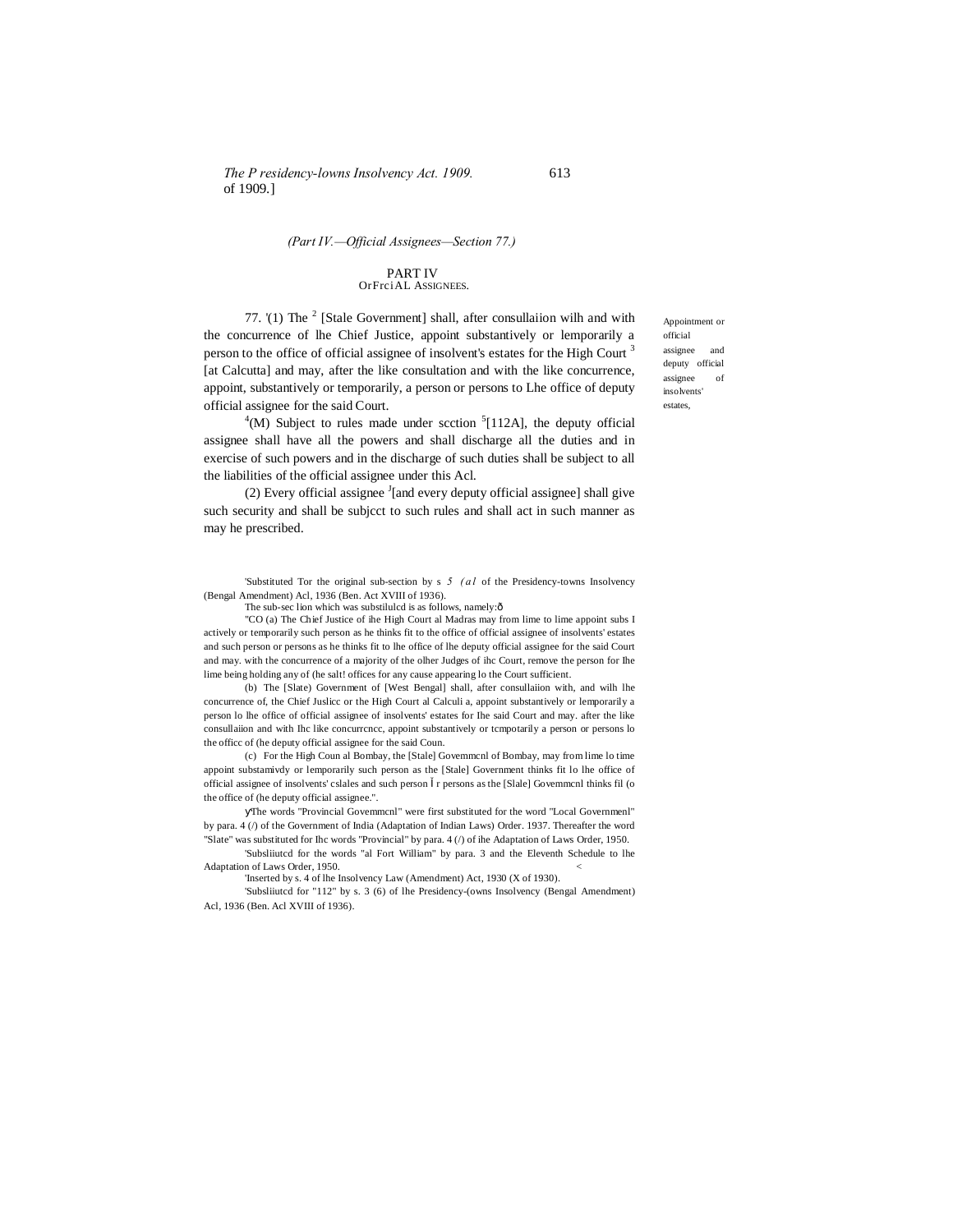# [Act III 60S *The Presidency-wwns Insolvency Act, 1909.*

#### *(Part IV.—Official Assignees.—Sections 78—80.)*

 $1$  (5) Notwithstanding anything contained in sub-section (7), the person substantively or temporarily holding lhe office of official assignee under this AcL for the High Court - [at Calcutta] immediately before the commencement of the Presidency-towns Insolvency (Bengal Amendment) Act, 1936, shall, without further appointment for lhal purpose, become lhe official assignee substantive or temporary, as the ease may be, as if appointed by lhe<sup>3</sup> [State Government] under subsection (/).

Ben. Ad. XVIII of 1936.

XLV of IH60.

78. An official assignee may, for lhe purpose of affidavits verifying proofs, petitions or oLher proceedings under this Acl, administer oaths.

79. (7) The duiies of an official assignee shall have relation Lo the conduct of the insolvent as well as to lhe administration of his estate.

 $(2)$  In Particular it shall be the duty of the official assignee $\hat{\text{o}}$ 

- (a) to investigate lhe conduct of the insolvenl and to repon to the Court upon any application for discharge, stating whether [here is reason to believe that the insolvenl has committed any act which constitutes an offcncc under this Act or under sections 421 to 424 of the Indian Penal Code in conncction with his insolvency or which would justify lhe Courl in refusing, suspending or qualifying an order for his discharge;
- (b) to make such other reports concerning lhe conduct of the insolvent as the Court may direct or as may be prescribed; and
- (c) lo take such pan and give such assistance in relation to the prosecution of any fraudulent insolvent as the Court may dircct or as may be proscribed.

80. The official assignee shall, whenever required by any creditor so to do, and on payment by the creditor of the prescribed fee, furnish and send to the creditor by posl a list of the creditors showing in the list the amount of Lhe deb[ due [o each of the creditors.

Power lo administer oalh.

Duties as regards [he insolvent's eon- duel.

Duiies to furnish list of credilors,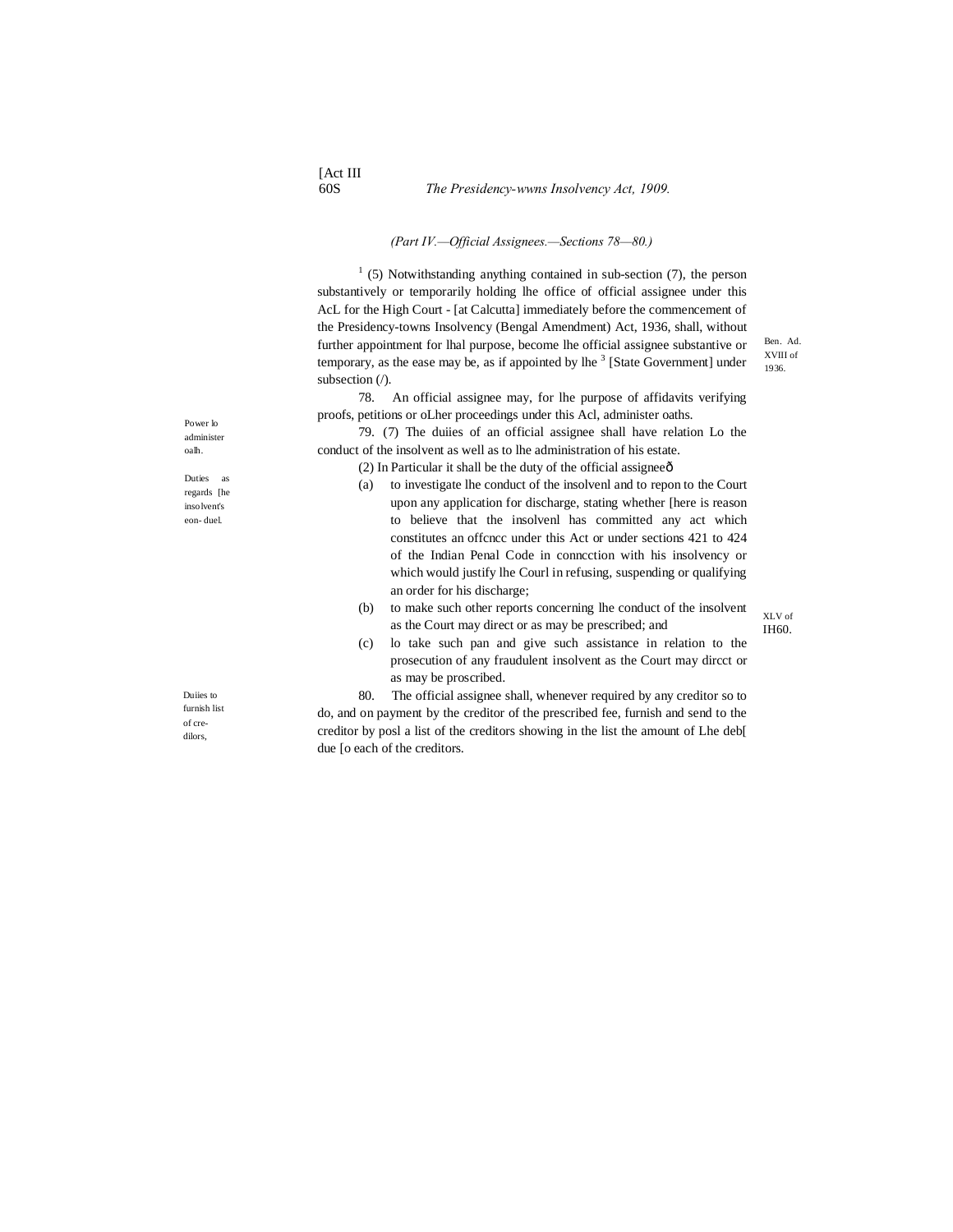*The P residency-lowns Insolvency Act. 1909.* 615 of 1909.]

#### *(Part IV.—Official Assignees.Sections 81—82.)*

<sup>J</sup>81. The official assignee and any deputy official assignee shall, in lhe discahrge of their functions under this Acl, be **under** (he administrative control of the - [Stale Government] exccpt **in** so far as they are required by **or under** this **Act** to act under the **conLrol or** direction of the High Court.

'81A. The salary, allowances, pension and conditions of service of the official assignee, and of any deputy official assignee shall be such as may be proscribed by rules made under the Government of India Acl, and such salary, allowances and pension shall be paid by the  $3$  [Stale Government].

"81B. (J) The : [Stale Government] may determine the number, designations and grades of officers and servants (other than employees who are paid by the day) whom the official assignee may employ for the purposes of this Act and the amount and nature of the salary, allowances and other remuneration lo be paid to each such oITiccr and scrvanl.

(2) The conditions of servicc of lhe officers and servants of the official assignee shall be prescribed by lhe : [Stale Government], (i) The salaries, allowances and other remuneration of the officers and servants of the official assignee and all other costs, charges and expenses of his establishment shall be paid by the -[Stale Government].

82.  $[(')^]$  The Courl shall call the official assignee to account for any misfeasance, neglect or omission which may appear in his accounts or otherwise, and may require the official assignee to make good any loss which the eslale of the insolvent may have sustained by reason of the misfeasance,neglecL or omission,4

 $(2)$  The revenues of lhe <sup>2</sup> [Stale Government] shall be liable lo make good a]] sums which lhe official assignee is required by order of the Court to pay under sub-section (}) in respccl of any misfeasance, neglect or omission which occurred after the commencement of lhe Presidency-towns Insolvency (Bengal Amendment) Acl, 1936.

 $3$  (3) Nothing in sub-section (2) shall prevent the  $5$  [Slate Government]

1936.

<sup>4</sup> SubstiluieJ for lhe original sub-section by s. 3 (c) or lhe Presrdency-iowns Insolvency (Bengal Amendment) Act. 1936 (Ben. Act XVIII or 1936).

'Section 82 was le-numbered as sub-seel ion (/) of thai section and after that sec lion as so renumbered sub-see I ions (2) and (J) wen: added by s. 5 of lhe Presidency- towns Insolvency (Bengal Amendment) Act, 1936 (Ben. Acl XVIII of 1936).

'Sections 82A, 82B and 82C were inserted by s. 6 of the Presidency-towns Insolvency (Bengal A mend muni) Aci, 1936 (Ben. Acl XVIII of 1936).

'Seelion 84A, was inserted by s, 7 of the Presidency-towns Insolvency (Bengal Amendment)

Administrative control over official assignee and deputy official assignee. Salary, allowance, pension and conditions **or** servicc or official assignee and tltputy official assignee.

Establishment of official assignee.

> Misfeasance.

Ben. Acl **XVIII**  3 No remuneration whatever beyond lhal referred to in sub-scclion (/) shall be received by an official assignee as such.".

*<sup>&#</sup>x27;See* foot-nole 2 on page 613, *ante.*

The sub-section which was substiluted is as follows, namely: $\hat{o} \wedge$  "(J) Notwithstanding anything in sub-section (I). lhe persons substantively or temporarily holding the office of official assignee immedialely before the commencement of this Acl in the Courts for the relief of Insolvent Debtors at Calcutta. Madras and Bombay respectively under the Indian Insolvency Act. 1943, shall, wilhoul further appointment for that purpose, become the official assignees, substantive or temporary, as the case may be. under Ifiis Acl in the High Courts at Fori William, Madras and Bombay respectively.".

*<sup>&#</sup>x27;See* foot-note 3 on page 613, *ante,*

*<sup>1</sup> See* foot-nole 2 on page 613, *ante.*

*<sup>&#</sup>x27;See* Tool-note 2 on page 613. *utile.*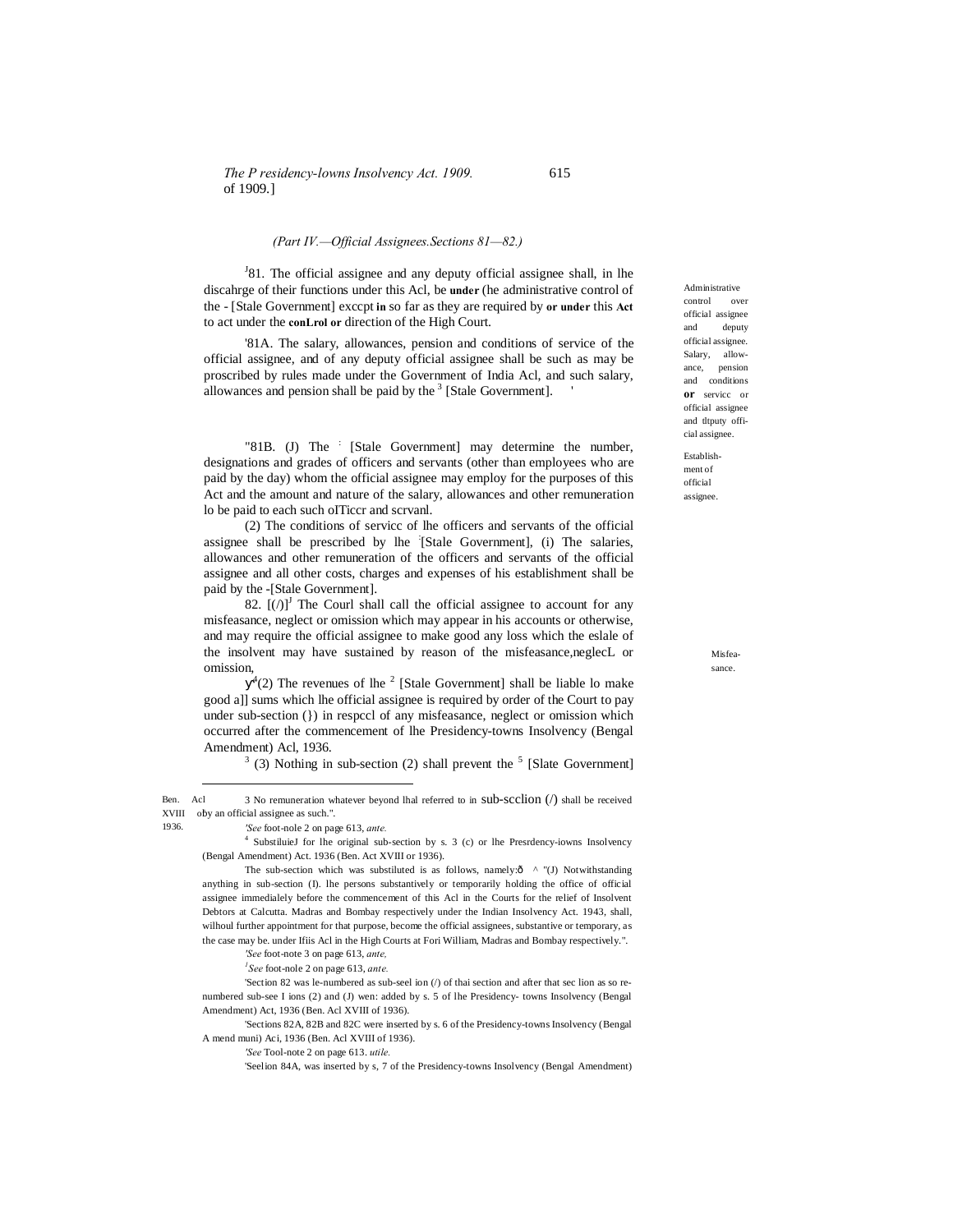#### [Act III 60S *The Presidency-wwns Insolvency Act, 1909.*

#### from recovering any sum paid by lhe  $3$  [State Government] *(Part IV.-Official Assignees.—Sections 82A—84A.)*

under lhal sub-section from the person who was holding the office of official assignee when the misfeasance, neglcct or omission occurred.

'82A. Where the official assignee has incurred, whether before or after the commencement of lhe Presidency-towns Insolvency (Bengal Amendment) Act, 1936, in the matter of insolvency-

(a) any costs in legal proceedings taken by him under the direction of the Coun, or

(b) any civil liability, *bona fide* in lhe discharge of his duties, Ihc revenues of lhe  $1$  [State Government] shall be liable for the payment of such costs or liability, in so far as the assets realized by the official assignee in respect of such insolvency are insufficient lo meet such costs or liability.

'82B. Where an insolvent's esiale has no available assets, the official assignee shall not incur any costs, charges or expenses in rcspccl of such estate without the express direction of the Court, but lhe Court on lhe application of the official assignee may empower him to spend an amount specified by lhe Courl in payment of any costs, charges and expenses of or in connection with the realization or administration of ihe estate of the insolvent, and the revenues of lhe  $<sup>1</sup>$  [Slate Government] shall be liable Tor lhe payment of such amount.</sup>

<sup>J</sup>82C. Any sum paid oul of the revenues of Lhe<sup>2</sup> [Slate Government] under section 82A or section 82B in respeel of an insolvent's estate shall be repaid to the -[Slate Government] by the official assignee out of any assets of the estate which may subsequently become available, in priority to all other claims and charges on such assets other ihan fees and percentages chargeable by **Lhe** official assignee under ihis AcL.

83. The official assignee may sue and be sued by the name of "lhe official assignee of the properly of—, an insolvent," inserting the name of the insolvent, and by lhal name may hold properly of every description, make contracts, enter into any engagements binding on himself and his successors in office, and do all other acts necessary or expedient lo be done in the execution of his officc,

84. If an order of adjudication is made against an official assignee, he shall thereby vacate the office of official assignee.

 $384A.$  ( $\ell$ ) The official assignee shall maintain an account in the prescribed manner and shall pay into such account, after making any prescribed deduction-

fa) all monies received by him in the realization of insolvent's estates and

(b) any other sums that may be prescribed.

(2) Subject to **Lhe** control of  $\text{Ihe}^1$  [State Government], whenever the cash balance standing to the credit of the said account is, in lhe

Liability or Si ale Govemmcnl for costs in legal proceedings, etc.

**Cenair** liabilities not to be incurred without ihc express direction of ihe Coun.

Sums paid under section 82A or section 82B to be realized *(torn* (he estate of the insolvent. Naine under which to sue or t>e sued.

Office vacated by insulvcncy.

Account of official assignee. in vestments and proceeds of investment.

Act, 1936 (Ben. Act XVltl of 1936),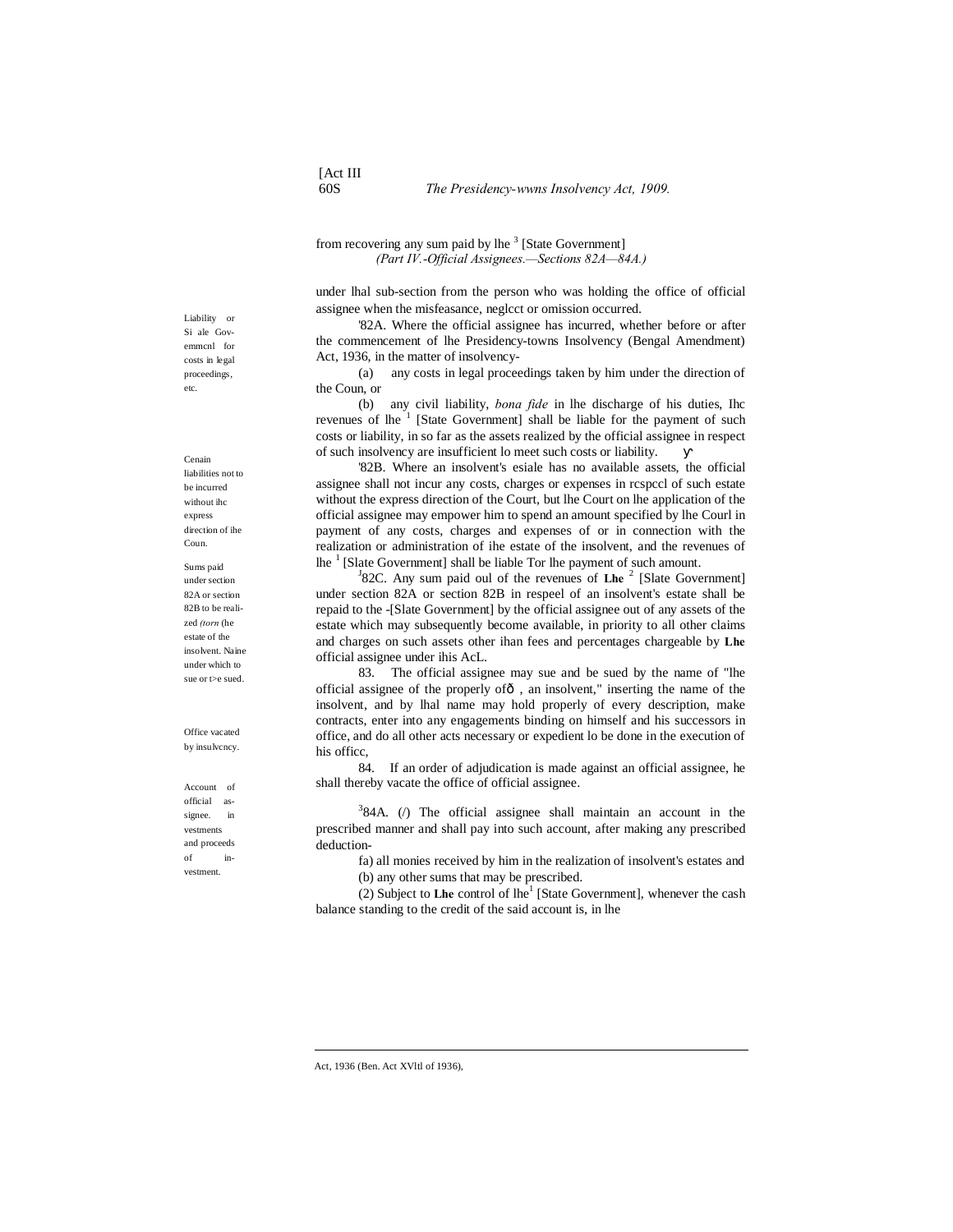*The P residency-lowns Insolvency Act. 1909.* 617 of 1909.]

#### *(Part IV.—Official Assignees \_\_\_\_ Section SS.)*

opinion of the official assignee in cxccss of the amount which is required for the lime being to meet demands in respect of insolvents' estates, or to make the payments required under section 122 or any other payments that may be prescribed, the official assignee shall invest such excess in the prescribed manner.

(3) Subject to Lhe control of the  $<sup>6</sup>$  [State Government], whenever any</sup> part of the money so invested is, in the opinion of the official assignee, required to meel any demands in respect of insolvents' estates, or to make Lhe payments required under section 122 or any other payments that may be prescribed, the official assignee may realize such part of the said investments as may be necessary, and shall credit lhe proceeds of such realisation to the said accounl,

(4) The official assignee shall transfer and pay to such authority and in such manner and at such limes as may be prescribed in this behalf the proceeds of such investments, and lhe same shall be carried to the accounl and credit of the <sup>1</sup> [State Government].

(J) The provisions of sub-section *(4)* shall apply to the balance of the proceeds, accumulated before the commencement of the Presidency-towns Insolvency (Bengal Amendment) Act, 1936, of the investments made by the official assignee of sums received by him in lhe realization of insolvents' estates, whether such balance or any part thereof has been invested or not.

(6) Subject lo the provisions of sub-section (5), the provisions of subsections (I), (2) and (5) shall apply lo all monies in the hands of the official assignee at the date of the commencement of the Prcsidcncy-lowns Insolvency (Bengal Amendment) Act, 1936, and to all investments made by him before that date.

85. (7) Subject to the provisions of this Act and to the directions of the Court, the official assignee shall, in the administration of the property of the insolvent and in the distribution thereof amongst his creditors, have regard to any resolution that may be passed by the creditors al a meeting.

(2) The official assignee may, from time lo time, summon meetings of the creditors for the purpose of ascertaining their wishes, and it shall be his duty to summon meetings at such limes as the creditors, by resolution at any meeting, or the Court may direct, or whenever requested in writing to do so by one-fourth in value of lhe creditors who have proved.

Discrc-L JO nary powers and control [hereof.

(3) The official assignee may apply to the Court for directions in relation to any particular matter arising under the insolvency.

*<sup>6</sup> Ste* fool-note 2 on page 613, *ante.*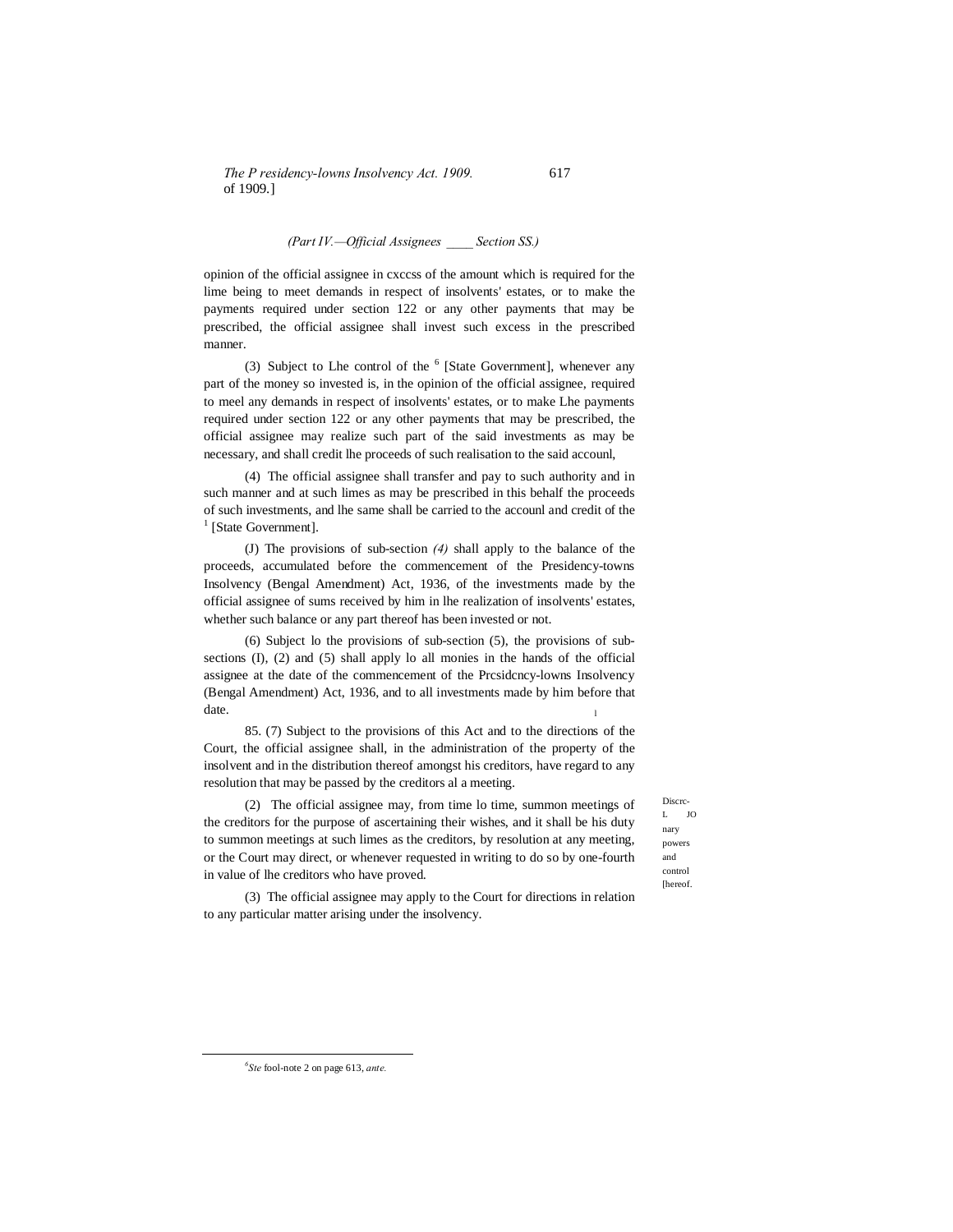| <b>LAct III</b> |                                           |  |
|-----------------|-------------------------------------------|--|
| 60S             | The Presidency-wwns Insolvency Act, 1909. |  |

*(Part IV.—Official Assignees.—Sections 86, 87.—Part* **V,—** *Committee of Inspection.—Sections 88, 89.)*

*(4)* Subjcci lo the provisions of ihis Act, the official assignee shall use his own discretion in ihe management of the estate and its distribution among the creditors.

Control of Coun. Commillee of inspection. Control of Appeal to **g6.** If ihe insolvent or any of the creditors or any other person is aggrieved by any acl or decision of the official assignee, he may appeal lo lhe Court, and the Court may confirm, reverse or modify ihc act or decision complained of, and make such order as it thinks just. 87. (/) If any official assignee does not faithfully perform his duties and duly observe all the requirements imposed on him by any enactment, rules or otherwise, with respect lo the performance of his duties, or if any complaint is made lo the Court by any creditor in regard thereto, the Court shall enquire into ihc matter and take such action thereon as may be deemed expedient. **(2)** The Court may at any lime require any official assignee **Lo** answer any enquiry made by it in relation lo any insolvency in which he is engaged, and may examine him or any other person on oath concerning the insolvency. (J) The Court may also direct an investigation to be made of the books and vouchers of the official assignee. PART V COMMITTEE OF INSPECTION. 88. The Court may, if il so thinks fit, authorize the creditor who have proved, lo appoint from among the creditors or holders of general proxies or general powers-of-attomey from such creditors, a com- millcc of inspection for the purpose of superintending the administration of the insolvent's property by the official assignee: Provided lhal a creditor, who is appointed a member of a commillee of inspection, shall not be qualified to act until he has proved. 89. The commillee shall have such powers of control over lhe proceedings of the official assignee as may be prescribed.

eommiwec of inspection over official assignee.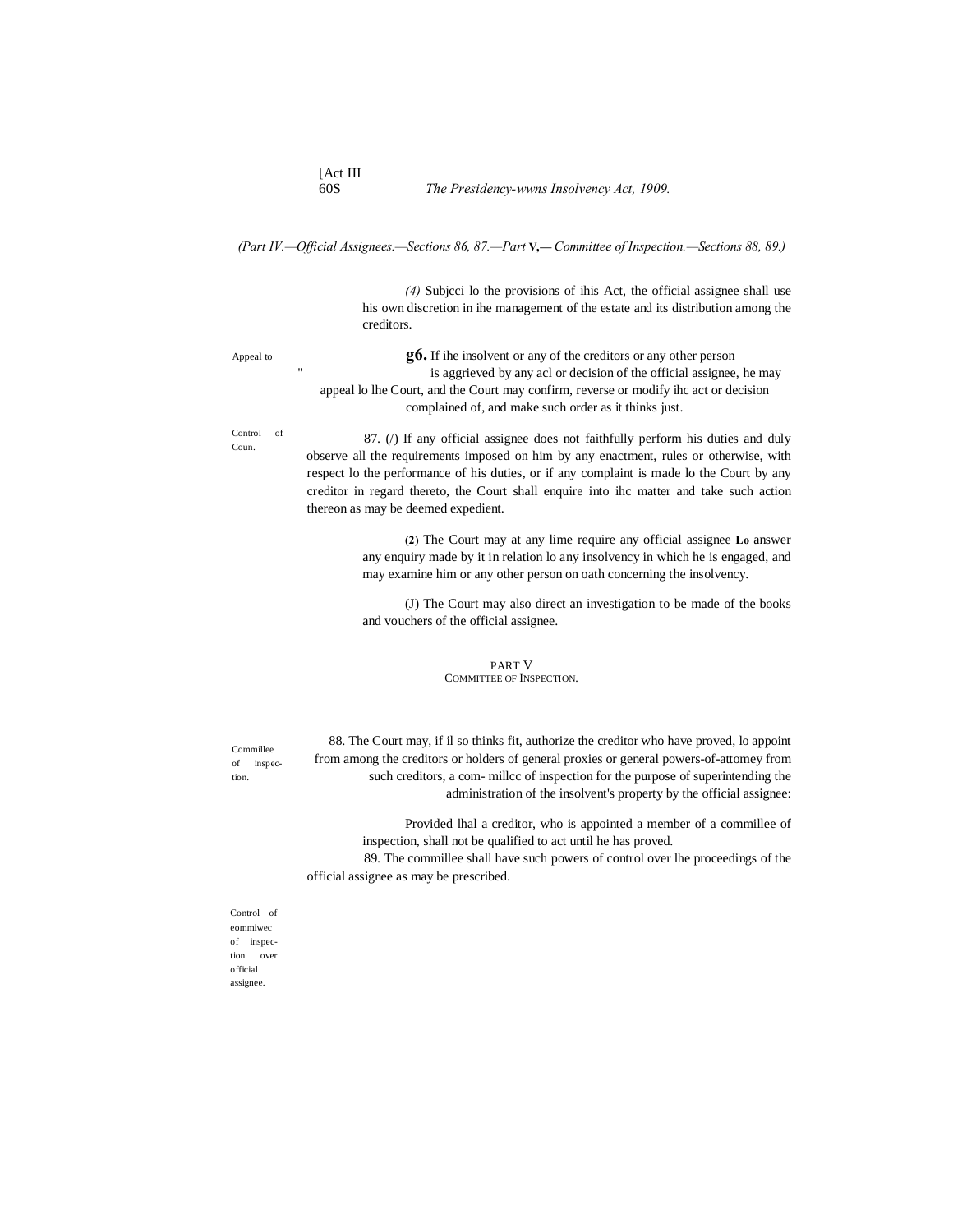*The P residency-lowns Insolvency Act. 1909.* 619 of 1909.]

*{Part VI.—Procedare.—Sections 90, 91.)*

### PART VI

#### PROCEDURE,

90. (/) In proceedings under this Acl the Court shall have the Powers of like powers and follow lhe like procedure as il has and follows in lhe <sup>the CourI</sup>- exercise of ils ordinary original civil jurisdiction:

Provided that nothing in this sub-section shall in any way limit the jurisdiction conferred on the Court under this Act.

(2) Subject to lhe provisions of this Act and rules, lhe costs of and incidental to any proceeding in the Court shall be in the discretion of the Court.

(J) The Court may at any lime adjourn any proceedings before il upon such terms, if any, as it thinks fit to impose.

(4) The Court may at any time amend any written process or proceeding under this Act upon such lerms, if any, as it thinks fit to impose.

(5) Where by this Act or by rules the time for doing any acl or thing is limited, the Court may extend the time either before or after the expiration thereof, upon such terms, if any, as the Court thinks fil lo impose.

(6) Subject to rules, the Court may in any matter take the whole or any part of lhe evidence either *viva voce* or by interrogatories, or upon affidavit, or by commission.

(7) For the puipose of approving a composition or scheme by joint debtors lhe Court may, if it ihinks fit, and on the report of lhe official assignee lhal it is expedient so lo do, dispense with the public examination of one of lhe joinL debtors if he is unavoidably prevented from attending the examination by illness or absence abroad.

 $\mathbf{I} *$  \* \* \* \* \* \*

| 91. Where two or more insolvency petitions are presented                | coiwolitta-  |
|-------------------------------------------------------------------------|--------------|
| against the same debtor or against joint debtors or where joint debtors | lion of      |
| file separate petitions, the Court may consolidate the proceedings or   | pennons, any |
| of ihem on such terms as the Court thinks fit.                          |              |

! Sub-seel ion (A) was omiiicd by pan, 3 (/) and (he Schedule of [he Indian Independence (Adaptation of Genual Acts and Ordinances) Order. 1943.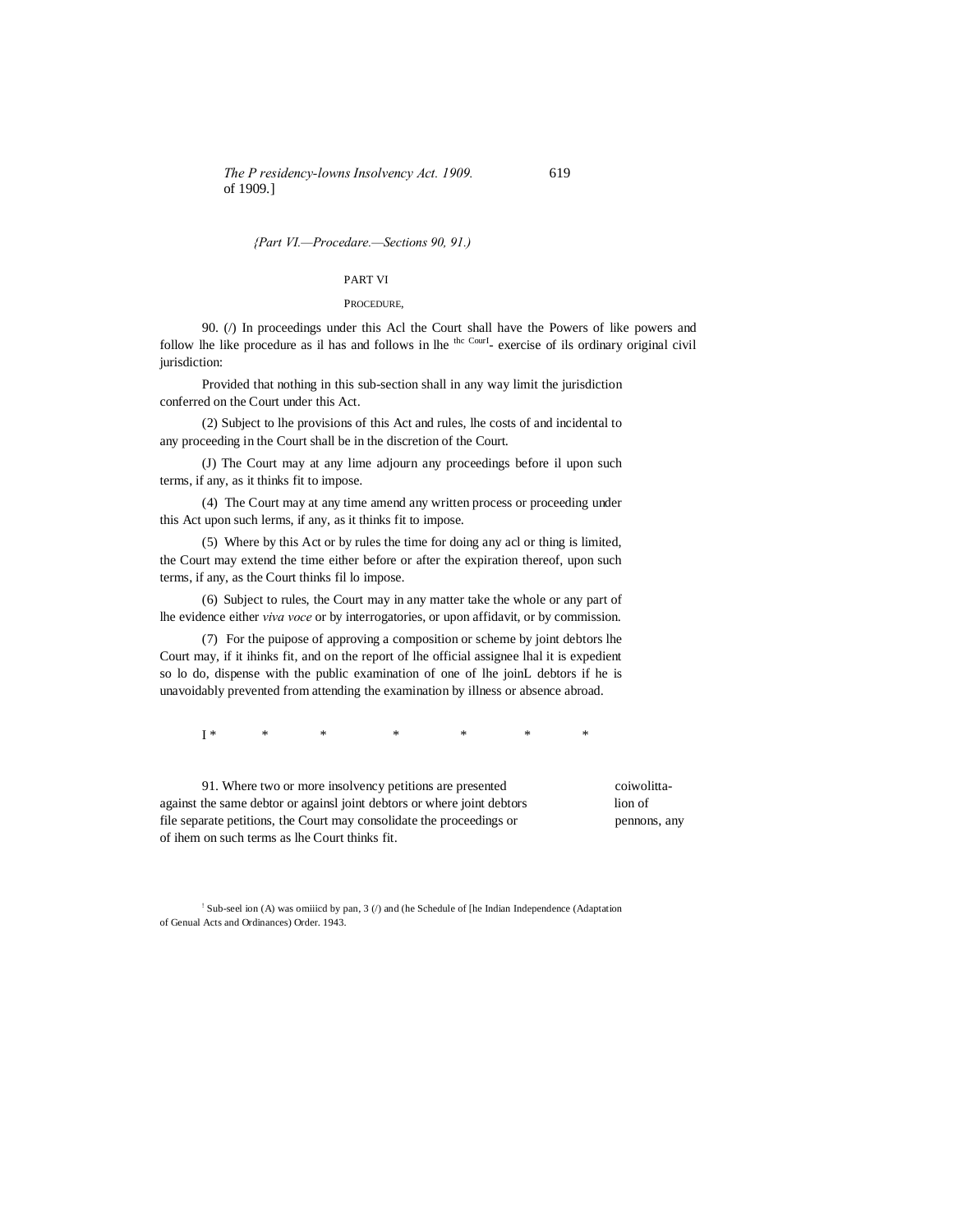# [Act III 60S *The Presidency-wwns Insolvency Act, 1909.*

#### *(Pari VI,—Procedure.—Sections 92—98.)*

Powers lo change carriage of pelilion.

92. Where lhe petitioner does nol proceed wilh due diligence on his petition, the Court may substitute as petitioner any other creditor to whom the debtor is indebted in the amouni required by this Act in the case of a petitioning creditor.

93. If a debtor by or against whom an insolvency petition has been presented dies, the proceedings in ihe matter shall, unless ihe Coun otherwise orders, be continued as if he were alive. .

94. The Court may, at any time, for sufficient reason, make an order slaying the proceedings under an insolvency petition, either altogether or for a limited time, on such terms and subject lo such conditions as the Court thinks just,

95. Any creditor whose debt is sufficient to. entitle him lo present an insolvency petition against all the partners in a firm may present a petition againsL any one or more partners in the firm without including the others.

96. Where there are more respondents than one to a petition, the Court may dismiss the petition as to one or more of them without prejudice lo lhe effeel of the petition as against the other or others of them.

97. Where an order of adjudication has been made on an insolvency petition against or by one partner in a firm, any other insolvency petition against or by a partner in the same firm shall be presented in or transferred to the Court in which the first-mentioned petition is in course of prosecution; and such Court may give such directions for consolidating the proceedings under lhe petitions as it thinks jusl.

98. (7) Where a partner in a firm is adjudged insolvent, the Court may authorise the official assignee to continue or commence and carry on any suit ar other proceeding in his name and lhat of the insolvent's partner; and any release by the partner of the debt or demand lo which the proceeding relates shall be void.

(2) Where application for authority to continue or commence any suiL or any other proceeding has been made under sub-section (J), notice of the application shall be given lo lhe insolvent's partner, and he may show cause against it, and on his application the Court may, if il thinks fit, direct that he shall receive his proper share of the proceeds of the proceeding, and if he does not claim any benefit therefrom he shall be indemnified against costs in respect thereof as the Court directs.

Conli nuance Dr proceedings on doaih of debtor. Power to

slay procodings.

Power lo present pctilion against a partner.

Power to dismiss petition against some respondents only.

Separate insolvency pel) Lions against partners.

Suits by officio] assignee and insolvent's partners.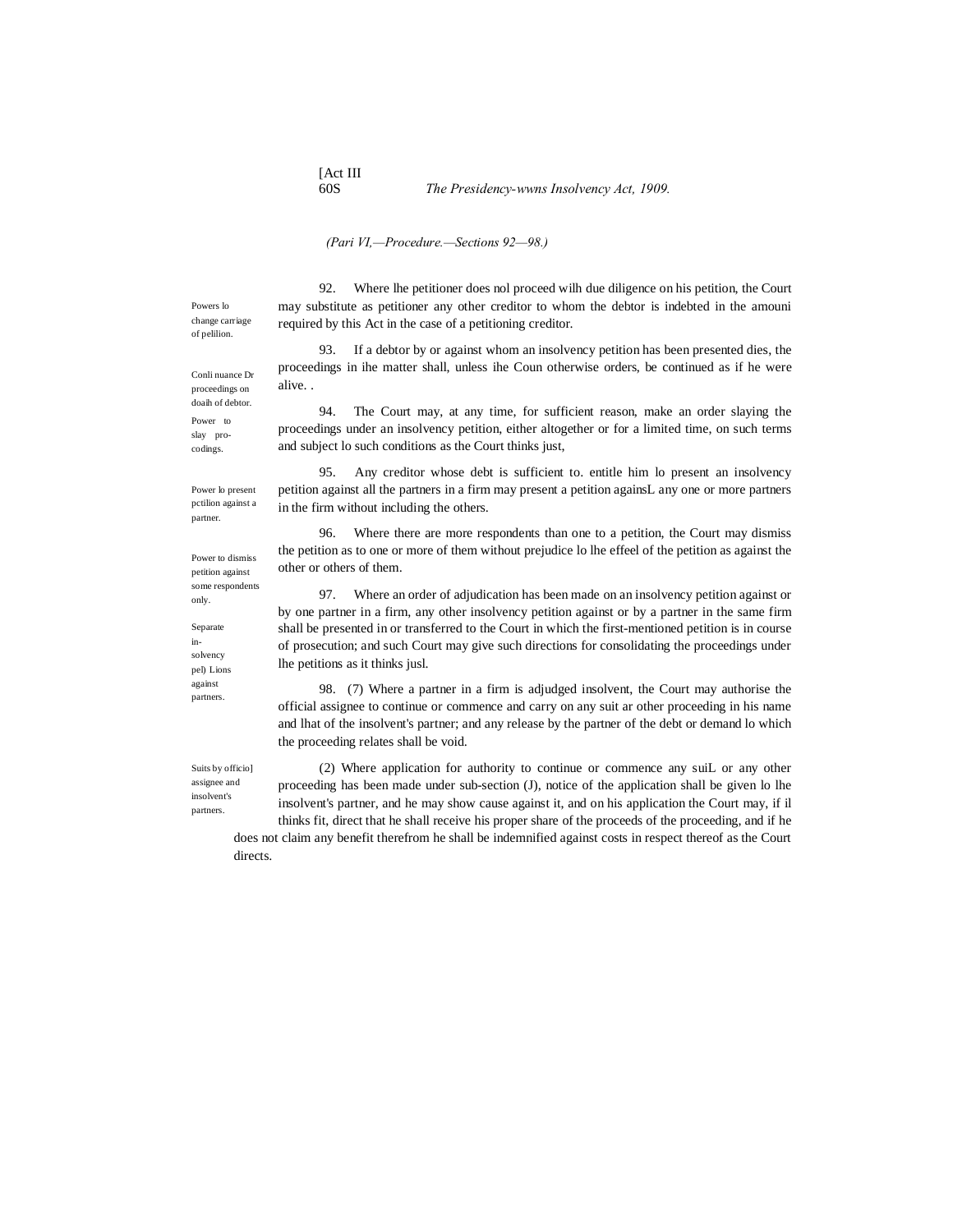# *(Part VI.—Procedure.—Sections 99, J00.—Part VII.—Limitation.— Sections 10!, I0IA.)*

Proceedings in 99. (/) Any two or more persons, being partners, or any person carrying on business under a partnership name, may take proceedings or be proceeded against under ihis Act in lhe name of lhe firm :

partnership name. Provided that ill thai case the Court may, on application by any person interested, order the names of the persons who arc partners in lhe firm, or lhe name of the person carrying on business under a partnership name, lo be disclosed in such manner and verified on oath or otherwise, as the Court may direct,

(2) In the case of a firm in which one partner is an infant, an adjudication order may be made against the firm other than the infant partner.

100. (1) A warrant of arrest issued by the Court may be executed in the same manner and subject to the same conditions as a warrant of **aiTest** issued under the Code of Criminal Procedure, 1898, may be executed.

Warrants of (2) A warrant to seize any part of the property of an insolvent, issued by the Court under section 59, sub-scction (7), shall be in the form prescribed, and sceLions 77 *(2),* 79, 82, 83, 84 and 102 of ihe Code shall, so far as may be, apply to the execution of such warrant.

Insolvency Couns.

(5) A search-warrant issued by **Lhe** Court under section 59, sub- sccLion (2), may be executed in **lhe** same manner and subject to the same conditions as a search-warrant for property supposed to be stolen may be executed under the said Code.

#### PART VII **LlMrrATtON**

101. The period of limitation for an appeal from any act or decision of the official assignee, or from an order made by an officer of the Court empowered under section 6, shall be twenty days from lhe date of such act, decision or order, as the case may be.

101A. Where an order of adjudication has been annulled under this Act, in Exclusion of lime in computing lhe period of limitation prescribed for any suit or other legal proceeding (other than a suit or legal proceeding in respcct of which lhe leave of lhe Court was obtained under section 17) which might have been brought

'Inserted hy a, 5 of the Insolvency Law (Amendment) Acl, 1950 (111 of 1950),

Limitation of appeals.

computation of period of limitation in conain cases.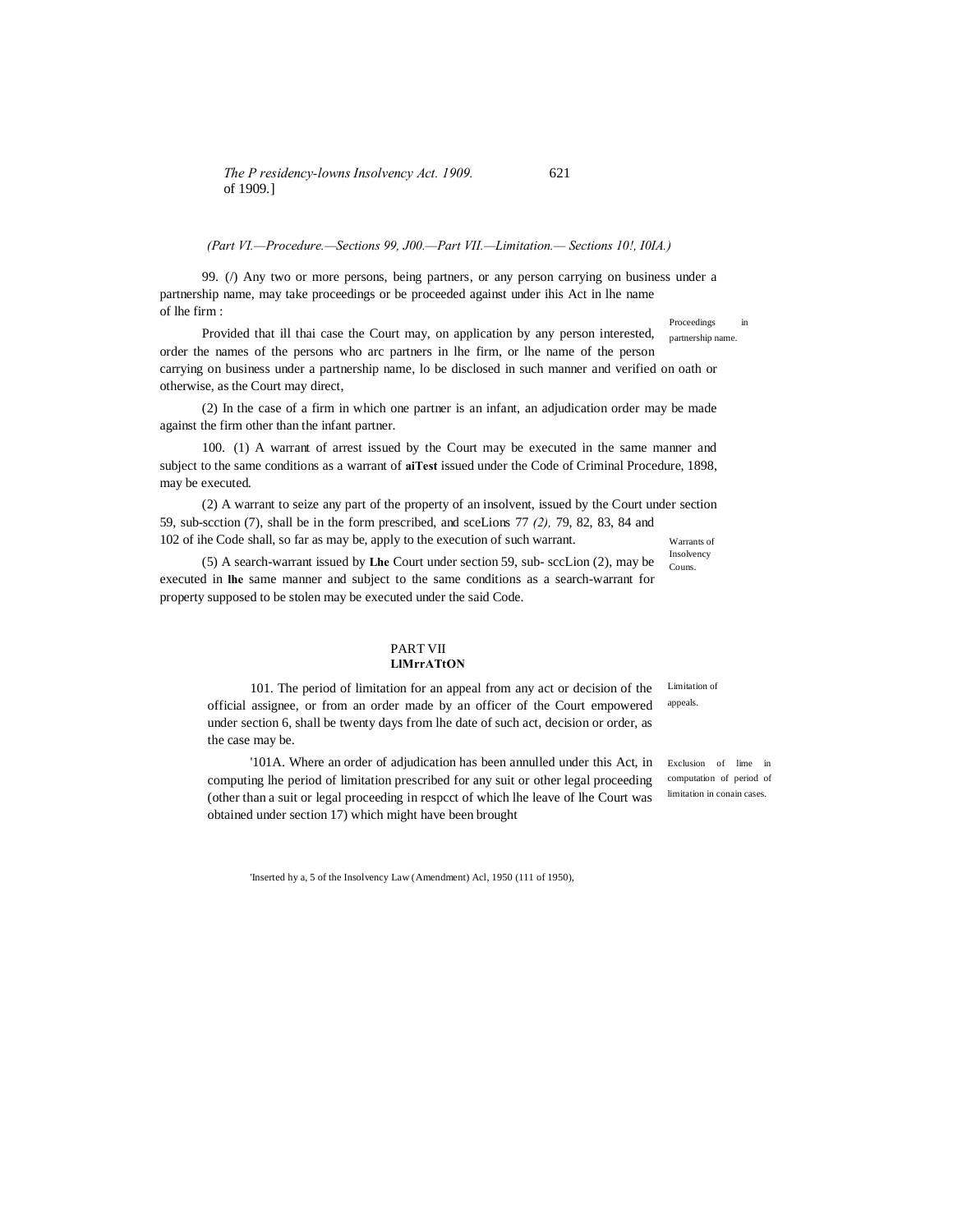[Act III

*(Part VIII.—Penalties.—Sections 102, J03.)*

but for Lhe making of an order of adjudication under this Acl, lhe period from lhe dale of ihc order of adjudication to the dale of the order of annulment shall be excluded :

Provided that nothing in this section shall apply to any suit or other legal proceeding in respect of a debt provable but not proved under this Act.

# PART VIII

# PENALTIES.

102. An undischarged insolvent obtaining credit to the extent of fifty rupees or upwards from any person without informing such person that he is an undischarged insolvent shall, on conviction by a Magistrate, be punishable wilh imprisonment for a term which may extend to six months, or with fine, or wilh both.

103. Any person adjudged insolvent whoô

*(a)* fraudulently wilh lhe intent lo conceal the state of his affairs or to defeat **Lhe** objects of (his Act,—

0') has destroyed or otherwise wilfully prevented or purposely withheld the production of any book, paper or writing relating lo such of his affairs as are subject to investigation under ihis Acl, or

*( i t )* has kept or caused to be kept false books, or

(iii) has made false entries in, or withheld entries from, or wilfully altered or falsified, any book, paper or wriling relating lo such of his affairs as are subject to investigation under this Act, or

*(b)* fraudulently with intent to diminish the sum to be divided amongst his creditors or of giving an undue preference lo any of lhe said creditors, $\hat{o}$ 

(i) has discharged or conccalcd any debt due lo or from him, or

 $(i f)$  has made away with, charged, mortgaged or concealed any part of his property of what kind soever,

shall on conviction be punishable with imprisonment for a term which may extend to two years.

Undischarged insolvent obtaining credit.

Punishment or insolvent for certain offences.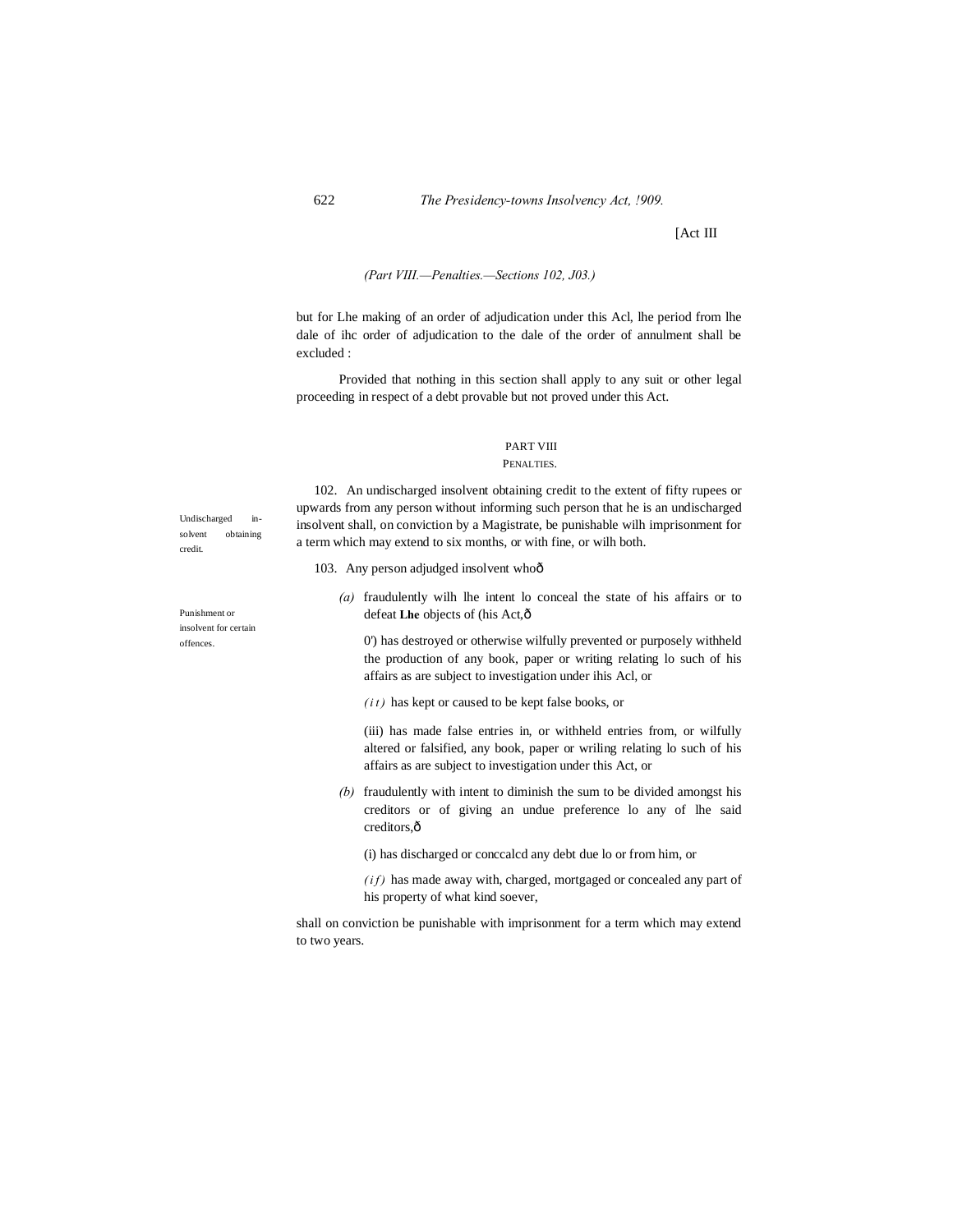# *The P residency-lowns Insolvency Act. 1909.* 623 of 1909.]

*(Pan VIII.—Penalties.—Sections 103A-105.)*

 $1103A$ . (7) Where a debtor is adjudged or readjudged insolvent under this Act, he shall, subject to the provisions of this scction, be disqualified fromô

- (a) being appointed or acting as Magistrate;
- (b) being cleclcd to any office of any local authority where the appointment to such office is by election, or holding or exercising any such office to which no salary is attached; and
- (c) being elected or silling or vol i ng as a memberof any 1 ocal authority.

(2) The disqualifications which an insolvent is subject to under this section shall be removed, and shall ceasc ifô

- *(a)* the order of adjudications is annulled under sub-section (1) of section 2J, or
- *(b)* he obtains from the Court an order of discharge, whether absolute or conditional, with a certificate that his insolvency was caused by misfortune without any misconduct on his pan.

(J) The Courl may grantor refuse such certificate as it thinks fits.

 $2104$ . (1) where ihe Courl is satisfied, afler such preliminary inquiry, if any, as it thinks necessary, that there is ground for inquiring into any offence referred to in section 103 and appearing lo have been corrtmUied by lhe insolvent, the Court may record a finding to lhat effect and make a complaint of the offence in writing ta a Presidency Magistrate or a Magistrate of the first class having jurisdiction, and such Magistrate shall deal with such complaint in ihe manner laid down in the Code of Criminal Procedure, 189B.

(2) Any complaint made by the Courl under sub-section (I) may be signed by such officcr of the Court as ihe Court may appoint in this behalf,

105. Where an insolvent has been guilty of any of the offences specified in scction 102 or section 103, he shall nol be exempt from being proceeded against therefor by reason thai he has obtained his discharge or that a composition or scheme of arrangement has been accepted or approved.

Acl V of IS98.

Procedure of charge under section 103.

Criminal' liability after discharge or composition.

Disqualifications of insolvent.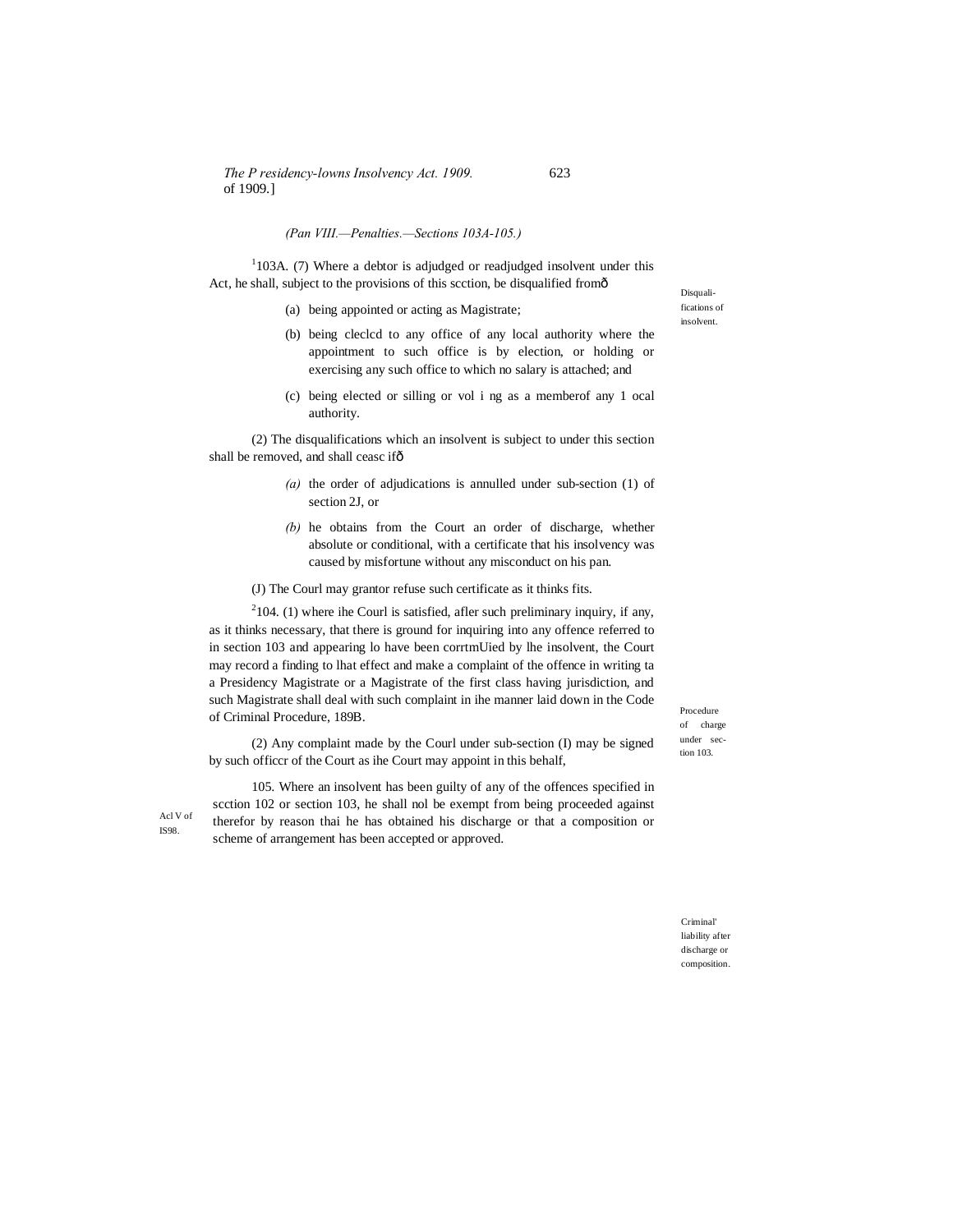[Act III

### 60S *The Presidency-wwns Insolvency Act, 1909.*

#### (Port *fX.—Small Insolvencies.—Section 106.—Part X. —Special Provisions. — Sections 107, 108.)*

# PART IX

#### SMALL INSOLVENCIES.

106. (7) Where lhe Court is satisfied by affidavit or otherwise, or the official assignee reports to the Courl, that lhe property of an insolvenl is not likely to exceed in value three thousand rupees ar such other less amount as may be prescribed, lhe Court may make an order that lhe insolvent's estate be administered in a summary manner, and thereupon lhe provisions of this Act shall be subjecL to lhe following modifications, namely :ô

- (ia) no appeal shall lie from any order of the Court, excepl by leave of the Court;
- (b) no examination of the insolvent shall be held except on lhe application of a creditor or the official assignee;
- (c) the estate shall, where practicable, be distributed in a single dividend;
- (d) such other modifications as may be prescribed wilh lhe view of saving expense and simplifying procedure :

Provided lhat nothing in ihis section shall permit the modification of the provisions of this Acl relating Lo lhe discharge of the insolvenl.

(2) The Court may at any time, if il Ihinks fit, revoke an order for the summary administration of an insolvent's estate.

#### PART X SPECIAL PROVISIONS.

107. No insolvency petition shall be presented against any corporation or against any association or company registered under any enactment for the time being in forcc.

108. (7) Any creditor of a dcceascd debtor whose debt would have been sufficient to support an insolvency petition against the debtor, had he been alive, may present lo lhe Court within the limits of whose ordinary original civil jurisdiction the debtor resided or carried on business for the greater part of the six months immediately prior to his decease, a petition in the prescribed form praying For an order for the administration of the deceased debtor under this Aci,

Summary administration in small eases.

Exemption of corpora- lion, etc., from insolvency proceeding.

Administration in insolvency of cslalc of person dying insolvent.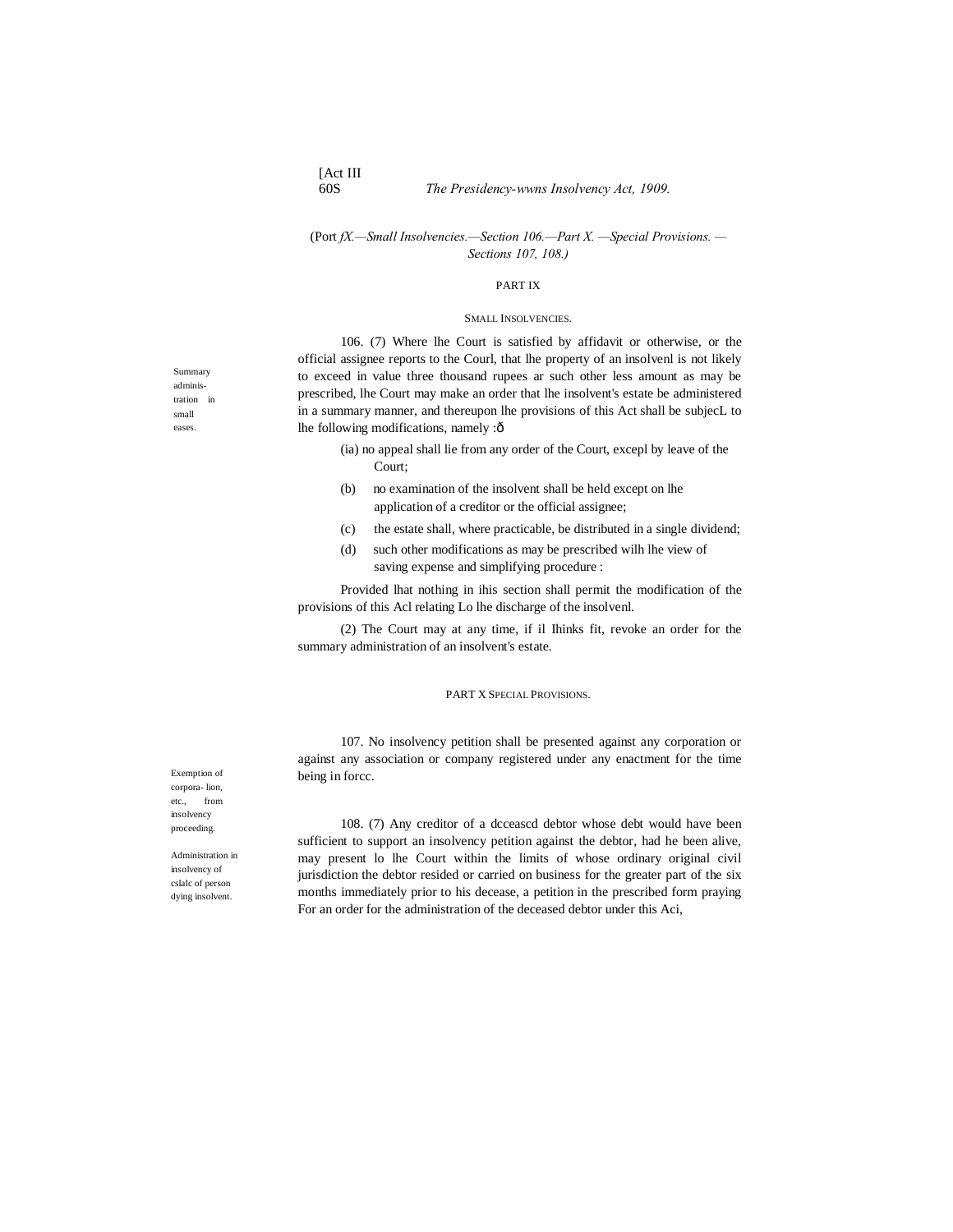*The Presidency-town Insolvency Act, 1909. 625* of 1909.]

#### *(Part X.—Special Provisions.—Sections 109, 110.)*

*(2)* Upon the prescribed notice being given to the legal representative of the deceased debtor, the Coun may, upon proof of the petitioner's debt, unless the Courtis satisfied that there is a reasonable probability that the estate will be sufficient for ihe payment of the debts owing by the deceased, make an order for the administration in insolvency of the deceased debtor's estate, or may upon cause shown dismiss the petition wilh or without costs.

*(3)* A petition for a administration under this section shall not be presented to the Court after proceedings have been commenced in any Court of Justice for the administration of the deceased debtor's estate; but that Court may in (hat case, on proof that the estate is insufficient to pay its debts, transfer the proceedings to the Court exercising jurisdiction in insolvency under this Act, and thereupon the last-mentioned Court may make an order for the administration of ihe estate of the deceased debtor, and the like conscqucnces shall ensue as under an administration order made on the petition of a creditor.

109. (/) Upon an order being made for the administration of a deceased debtor's estate under section 108, the property of the debtor shall vest in the official assignee of [he Court, and he shall forthwith proceed to realize and distribute the same in accordancc with the provisions of this Acl.

(2) Wilh the modification hereinafter mentioned, all the provisions of Part HI, relating to the adminislraLion of the property of an insolvent, shall, so far as the same are applicable, apply to the case of such administration order in like manner as to an order of adjudication under this Act.

**(J)** In the administration of the properly of the deceased debtor under an order of administration, the official assignee shall have regard lo any claims by the legal representative of the deceased debtor to payment of the proper funeral and testamentary expenses incurred by him in and about lhe debtor's estate; and those claims shall be deemed a preferential debt under the order, and be payable in full, out of the debtor's estate, in priority to all other dcbls.

*(4)* If, on the administration of the deceased debtor's estate, any surplus remains in the hands of the official assignee after payment in full of all the debts due from debtor, together wilh the costs of the administration and interest as provided by ihis Act in case of insolvency, such surplus shall be paid over to the legal representative of the deceased debtor's estate, or dealt with in such other manner as may be prescribed.

110. (/) After notice of the presentation of a pctilion under section 108 no payment or transfer of properly made by the legal represent alive shad operate as a discharge to him as between himself

Vesting or estate and mode ot admin is [rat ion.

Payments or transfer by legal representatives.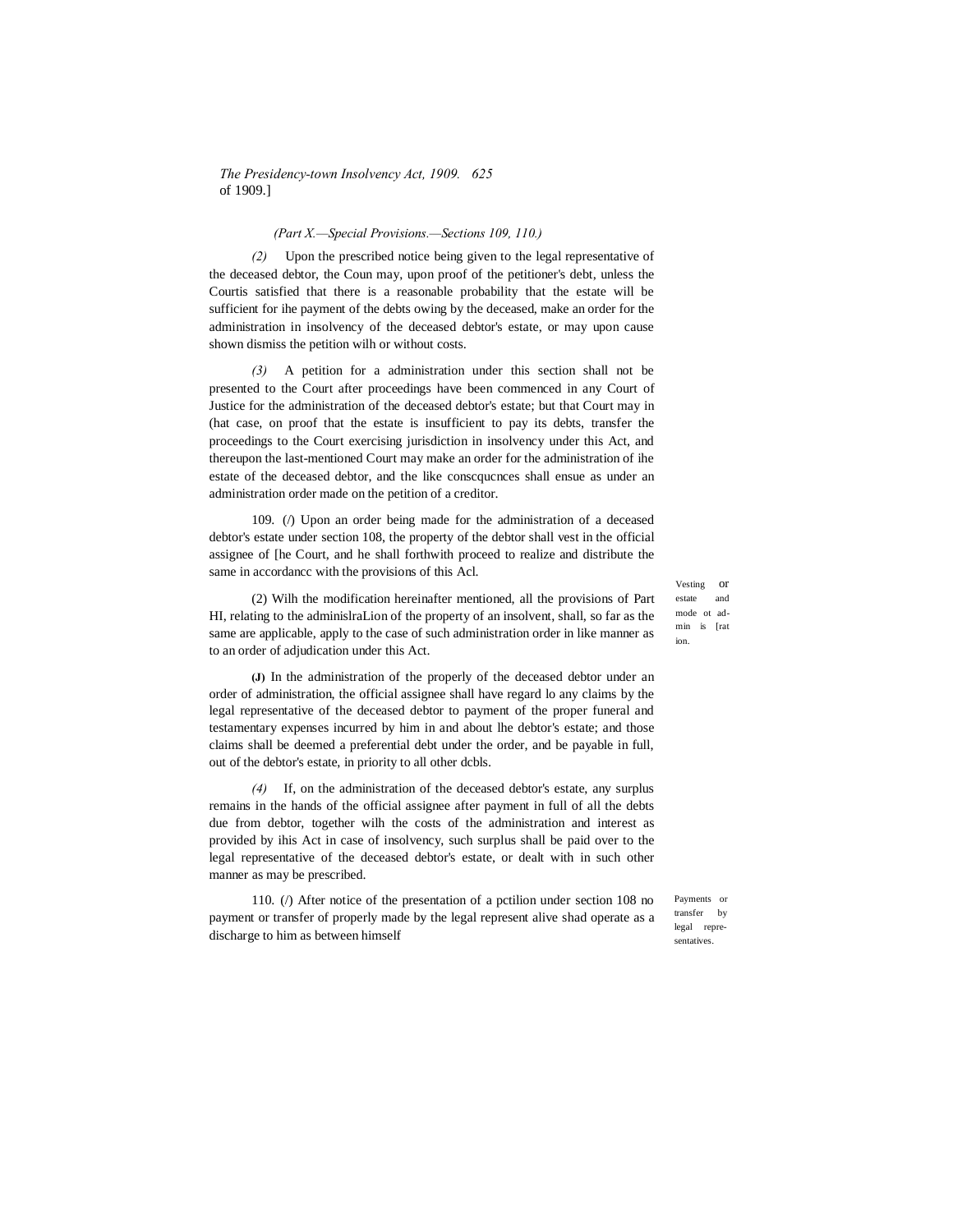# 626 *The Presidency-towns Insolvency Act. 1909.* [Act in]

*(Part X.—Special Provisions.—Section III.— Part XI.— Rules.—Section !)2.)*

and the official assignee.

*(2)* Savcas aforesaid nothing in section 108 or section 109 or this section shall invalidate any payment made or acl or thing done in good faith by the legal representative or by a District Judge acting under the powers conferred on him by section 64 of the Administrator-General's Acl, 1874, before the date of the order of administration.

111. The provisions of sections 108,109 and 110 shall not apply to any case in which probate or letters or administration lo the estaie of a dcceascd debtor have been granted to an Administrator-General.

n of 1B74.

# PART XI

RULES.

112. (/) The Courts having jurisdiction under this Acl may from lime to lime make rules<sup>7</sup> [except in regard to Ihose matters to which section 112A applies.] (2) In particular and without prejudice lo the generality of the foregoing power, such rules may provide for and regulateô

 $(A)$  the fees and percentages  $8$  (other than fees and preccniages chargeable by lhe official assignee] to be charged under this Act and the manner in which the same are to be collected and accounted for and the account to which they we to be paid;

(c) the proceedings of the official assignee in taking possession of and realizing the estates of insolvenl debtors;

*[Clause (d) uw omitted by para. 2 and the Sch. of the Govt, of India (Adaptation of Indian Laws) Supplementary Order, 1937. ] (Pari XL—Rules.—Section ! 12A.)*

- (/) lhe proceedings to be taken in conncction wilh proposals for composition and schemes of arrangement with ihc creditors of insolvent debtors;
- (ik) ihe intervention of the official assignee at the hearing of applications and mailers relating to insolvent debtors and ihcir estates;

-(fat) filing of lists of creditors and debtors and the affording of

assistance to lhe Court by a petitioning debtor; (0 the examination by lhe official assignee of the books and

papers of accounl of undischarged insolvent debtors; *(m)* the service of nolices in proceedings under this Act;  $3 \text{ (mm)}$  the form of the insolvency notice under clause (a) and the manner in which such notice may be served under clause (b), of sub-section (3) of section 9;

(n) the appointment, meetings and procedure of committees of inspection;

(o) the conduct of proceedings under this Act in the name of a firm;

 $(p)$  lhe forms lo be used in proceedings under this Aci;

*(q)* ihc procedure to be followed in the case of estates to be administered in a summary manner;

Saving of iurisdiction of Administrator-Genera!.

Rules.

 $<sup>7</sup>$  Inserted by s. (o) of ihe Presidency-towns Insolvency (Bengal Amendment) Act, 1936 (Bin. Aei</sup> XVtlt or 1936)

 $<sup>5</sup>$  Inserted by s. B(i>) (i), *ibid.*</sup>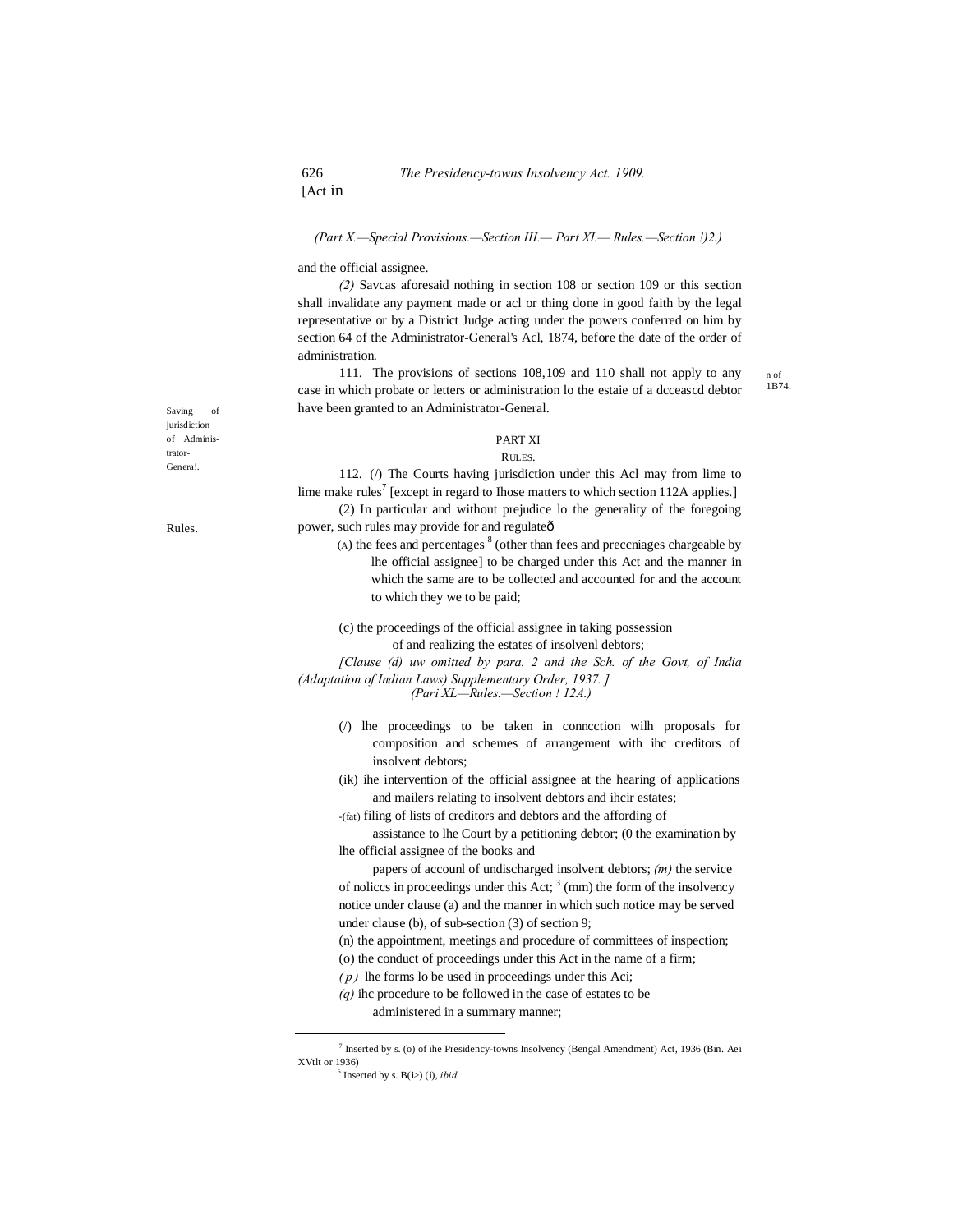*The Presidency-town Insolvency Act, 1909. 627* of 1909.]

# (r) the procedure to be followed imhe ease of estates of deceased persons to be administered under this Act;

'[and, in the case of the .High Court at Madras, may also provide for and regulate the remuneration of the official assignee and lhe payment of lhe costs, charges and expenses of his establishment.]

 $5112A, (J)$  The<sup>6</sup> [Slate Government] may make rules for carrying into cffecL lhe objects of this Act in regard to those functions or the official assignee which are discharged under the administrative control of lhe  $<sup>6</sup>$  [Slate Government].</sup>

(2) In particular and without prejudice to the generality of the foregoing

Power of Siaic Government ID moke rules.

power, such rules may provide for and regulateô (a) the fees and percentages to be charged by lhe official assignee for and in respect of proceedings under this Acl and the manner in which the

same arc lo be collected and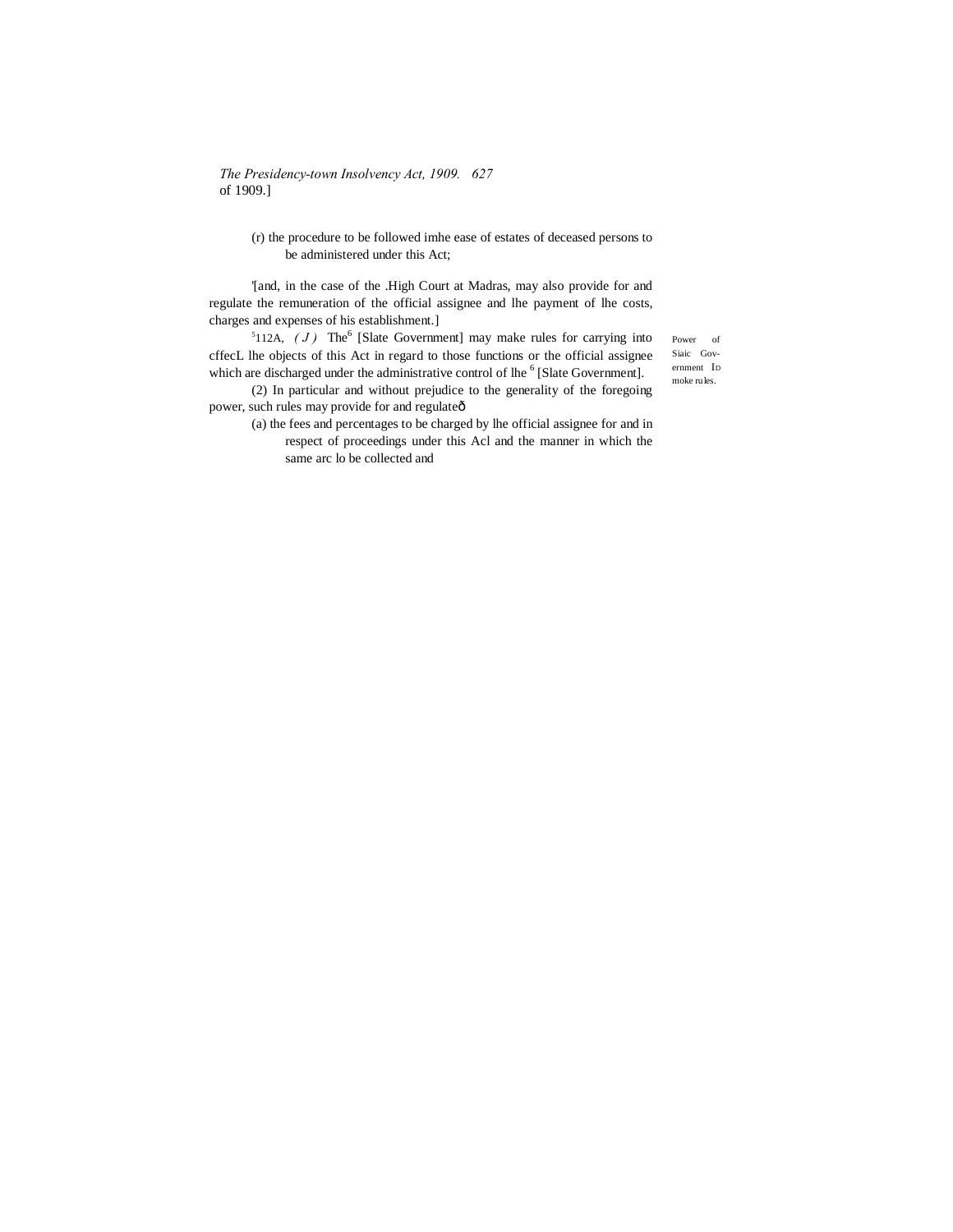[Act in]

#### *(Pari XI.—Rules.—Sections ! S3, 114.)*

accounted for;

- (b) the receipts, payments and accounts of the official assignee;
- (c) ihe audit of the accounts of the official assignee;
- (d) the security to be given by the official assignee and his deputy or deputies;
- (e) the distribution of work between ihc official assignee and his deputy or deputies;
- *if*) the conditions of service of lhe officers and servants of the **official assignee;**

(g) the payment by the  $9$  [Stale Government] of sums under subsection

- (2) of section 82, or under section 82Aor section 82B; (/i) lhe repayment by the official assignee of sums under section 82C;
- (0 the maintenance of an account by the official assignee under subsection (/) of section 84 A and the payments to be made into such account;
- (/) the investment of sums by the official assignee under subsection (2) of section 34A and the realization of such investments;
- (k) the transfer and payment by the official assignee of the' proceeds of investments to the authority referred lo in subsection *(4)* of section 84A, and *(i)* the transfer and payment by the official assignee of fees and percentages, and of commission o; other remuneration, lo the authority referred to in section 125.

(5) Rules made under ihis section shall be published in the *<sup>1</sup> [Official Gazette*] and shall thereupon have the same force and effect as if they had been enacted in this Acl.

 $3113$ . Rules made under the provisions<sup>4</sup> [of scction 112] shall be subject to the previous sanction of the ' [State Government.]

114. Rules so made and sanctioned shall be published \*\*\*\*\*\*\* in Lhe *<sup>1</sup> [Official Gazette*],and shall thereupon have the same force and effect with regard to proceedings under this Act in the Court which made them as if they had been enacted in this Act.

> *(Part XII.—Supplemental.—Sections ! 15-117.)* **PART xn SUPPLEMENTAL.**

J Thc words "in ihc *Gazette uf India"* were omilied by para. 3 and the First Schedule of ihe Govern mem of India (Ad Dp ID Lion of Indian Laws) Order, 1937.

Exemption from duly of transfers, etc.. under this Act.

The Gaicde to be evidence

Swearing or affidavits.

 <sup>9</sup> Subsliiuied Tor lhe former s. by pom. 3 and the Firsl Schedule, itiJ,

<sup>&#</sup>x27; Substituted for the words "oflhis Put" by s, lOofthc Prcsidcncy-iowns Insolvency (Bengal Amendment) Act, 1936 (Ben. Act XVIII of 1936).

<sup>&</sup>quot;The words "us the ksc may be" were omined, *ibid*.

<sup>&#</sup>x27;The words "the Provinces of India" were first substituted for Lhe words "British India" by para. 3 (J) and the Schedule of the Indian Independence (Adaptation of Central Acts and Ordinances) Order, 1948. Thereafter the word "States\* was substituted Tor the word "Provinces" by para. 4(/) of ihe Adaptation of Laws Order, 1950, and lhe words "of India" were omitted by para. 3 and the First Schedule of that Order.

<sup>&#</sup>x27;Substituted for the words 'a British Minister or British Consul or Political Agent" by para. 3 and the First Schedule of (he Adaptation of Laws Order, 1950.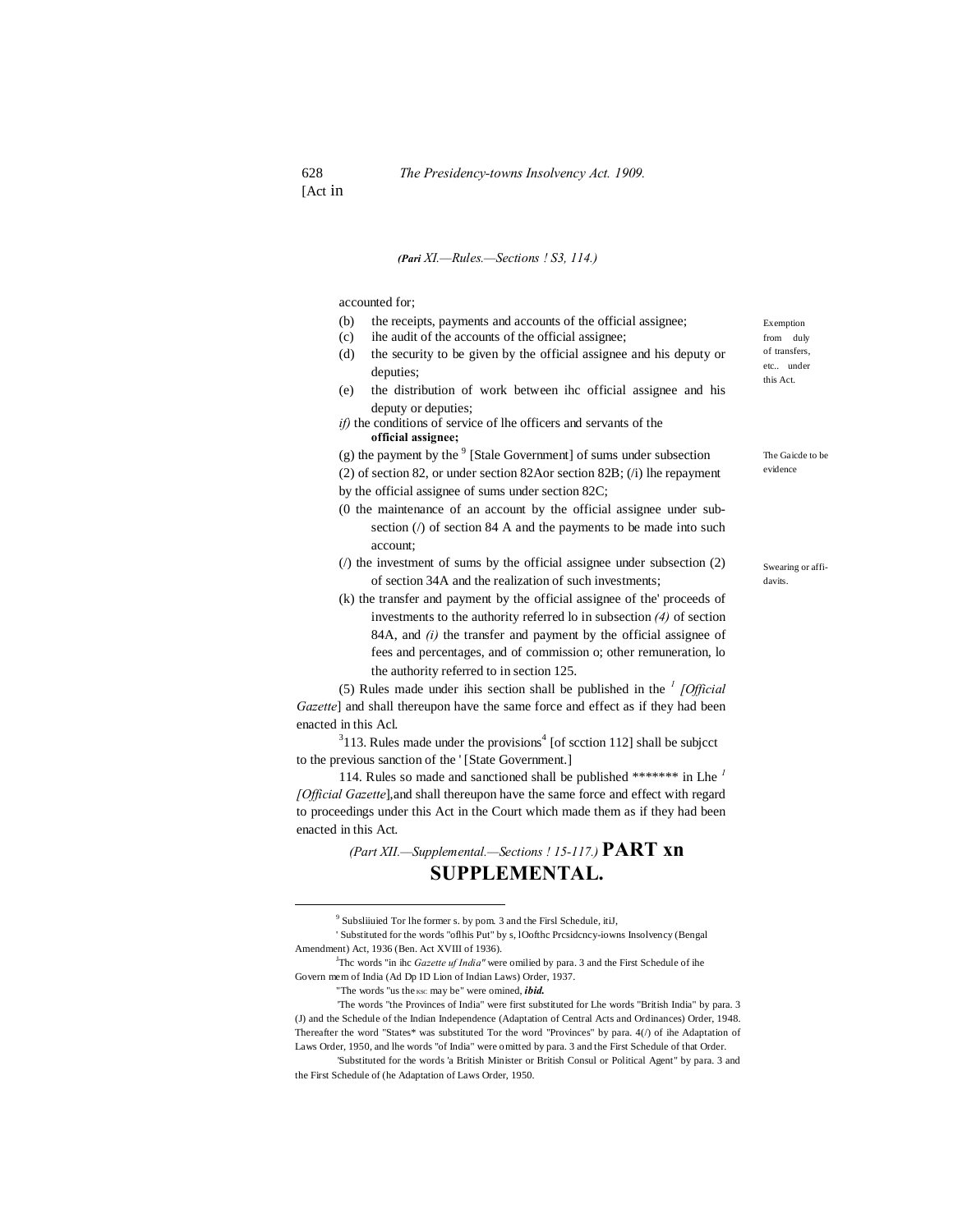115. U) Every transfer, mortgage, assignment, power-of-attorney, proxy paper, certificate, affidavit, bond or other proceedings, instrument or writing whatsoever before or under any order of the Court, and any copy thereof, shall be exempt from payment of any stamp or other duty whatsoever.

(2) No Stamp-duty or fee shall be chargeable for any application made by the official assignee to the Court u nder this Acl, or for the drawing and issuing of any order made by the Court on such application.

116. (/) A copy of the *Official Gazette* containing any noticc inserted in pursuance of this Act shall be evidence of the facts stated in the noticc.

(2) A copy of the *Official Gazette* containing any noLice of an order of adjudication shall be conclusive evidence of (he order having been duly made, and of its date,

. 117. Any affidavit may be used in a Court havingjurisdiction under this Act if it is swornô

. (a) in '[the States], beforeô

(0 any Court or Magistrate, or

- (iii) any officer or other person appointed to administer oaths under the Code of Civil Procedure, 1908;
- (ib) in England, before any person authorized to administer oaths in His Majesty's High Court of Justice, or in the Court of Chancery of the County Palatine of Lancaster, or before any Registrar of a Bankruptcy Court, or before any officer of a Bankruptcy Court authorized in writing in that behalf by the judge of the Court or before a Justice of the Peace for the country or place where it is sworn;
- (c) in Scotland or in Ireland, before a Judge Ordinary, Magistrate or Justice of the Peace; and
- $(\langle \rangle)$  in any other place, before a Magistrate or Juctice of the Peace or other person qualified to administer oaths in that place (he being certified to be a Magistrate or Justice of ihe Peacc, or qualified as aforesaid, by <sup>2</sup> [an Indian Consul or Political Agent] or by a notary public).

V of IMS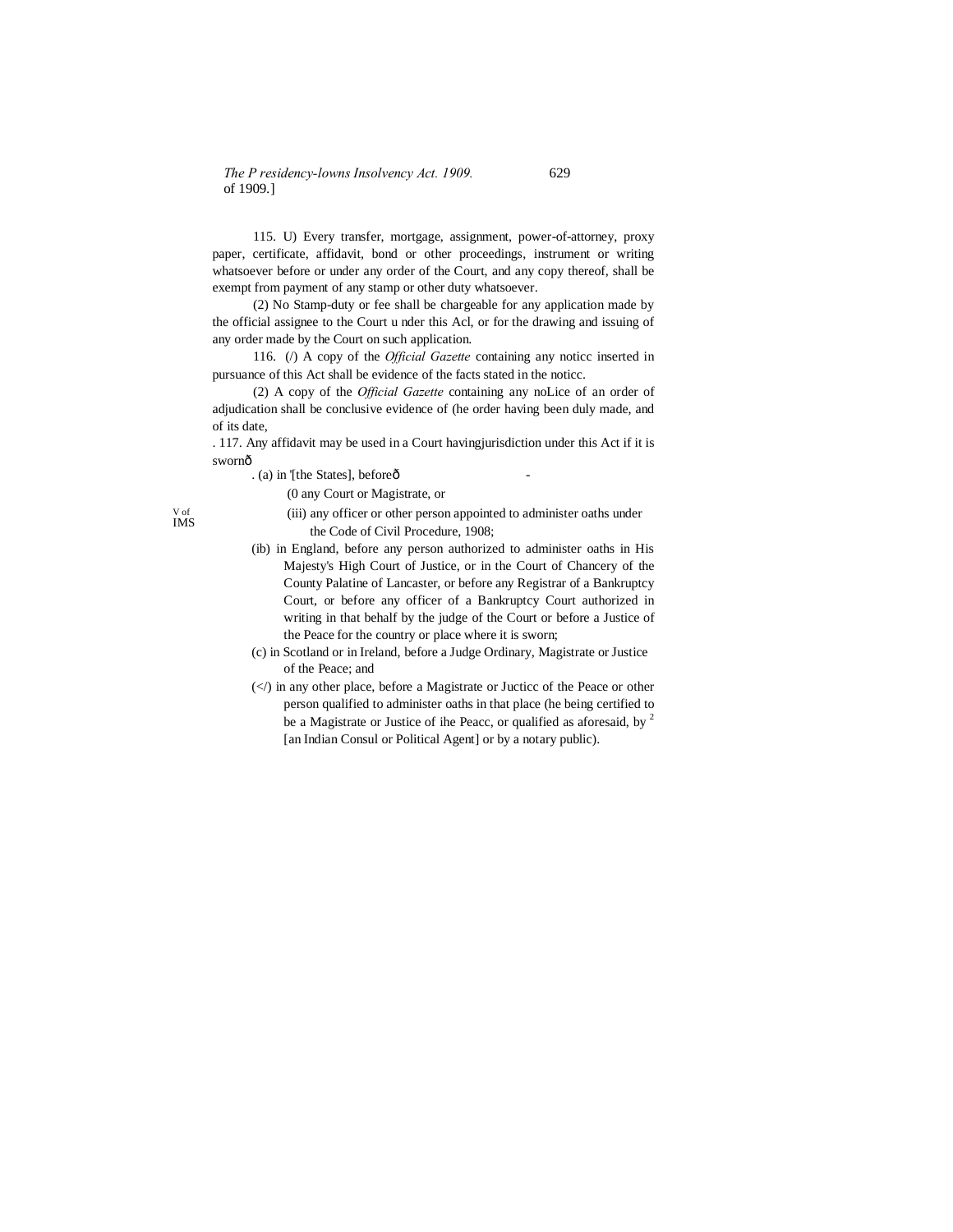# 630 *The Presidency-towns Insolvency Act. 1909.* [Act in]

#### *(Port XII.—Supplemental.—Sections 113-123.)*

118. (/) No proceeding in insolvency shall be invalidated by any formal defect or by any irregularity, unless lhe Court before which an objection is made to lhe proceeding is of opinion that substantial injustice has been caused by ihe defect or irregularity, and that the injustice cannot be remedied by any order of thai Court.

(2) No defect or irregularity in the appointmeni of an official assignee or member of a commiLlee of inspection shall vitiate any act done by him in good faith.

119. Where an insolvent is a trustee wilhin the Indian Trustee Act, 1866, scction 35 of lhat Acl shall have effect so as lo authorize the appointment of a new trustee in substitution for the insolvent (whether voluntarily resigning or not), if it appears expedient lo do so, and all provisions of that Acl, and of any other Acl relative thereto, shall have effect accordingly.

120. Save as herein provided, the provisions of ihis Act relating lo the remedies againsi lhe properly of a debtor, the priorities of debts, the effect of a composition or schcme of arrangement, and the effect of a discharge shall bind the ' [Government].

121. Nothing in this Act, or in any transfer of jurisdiction effecled thereby, shall take away oraffccl any right of audience lhal any person may have had immediately before the commencement of ihis Act, or shall be deemed to confer such right in insolvency matters on any person who had not a right of audience before ihc Courts for the Relief of Insolvent Debtors.

122. Where the official assignee has under his control any dividend which has remained unclaimed for fifteen yean from the dale of declaration or such less period as may be prescribed, he shall pay the same to lhe account and credit of  $2^{\circ}$  [the Slate Government], unless the Court otherwise directs.

123. Any person claiming to be entitled to any monies paid to the account and credit of : [ihe Slate Government] under scction 122, may apply io the Court for an order for payment to him of the same; and the Court, if satisfied lhat lhe person claiming is entitled, shall make an order for payment to him of the sum due :

Provided lhat, before making an order for the payment of a sum which has been carried to the account and credit of <sup>2</sup>[lhe Slate Government], Ihc Court shall causc a notice to be served on such

Forma] defect not (o invali- ' date proceedings.

Applicatio n of Trustee Acl to insolvency trust ee,

Certain piovijions to bind ihe Government.

Savings Tor existing rights or audience.

Lapse and credit to Government or unclaimed dividends.

Claims to monies credited to Governme nt under section  $122$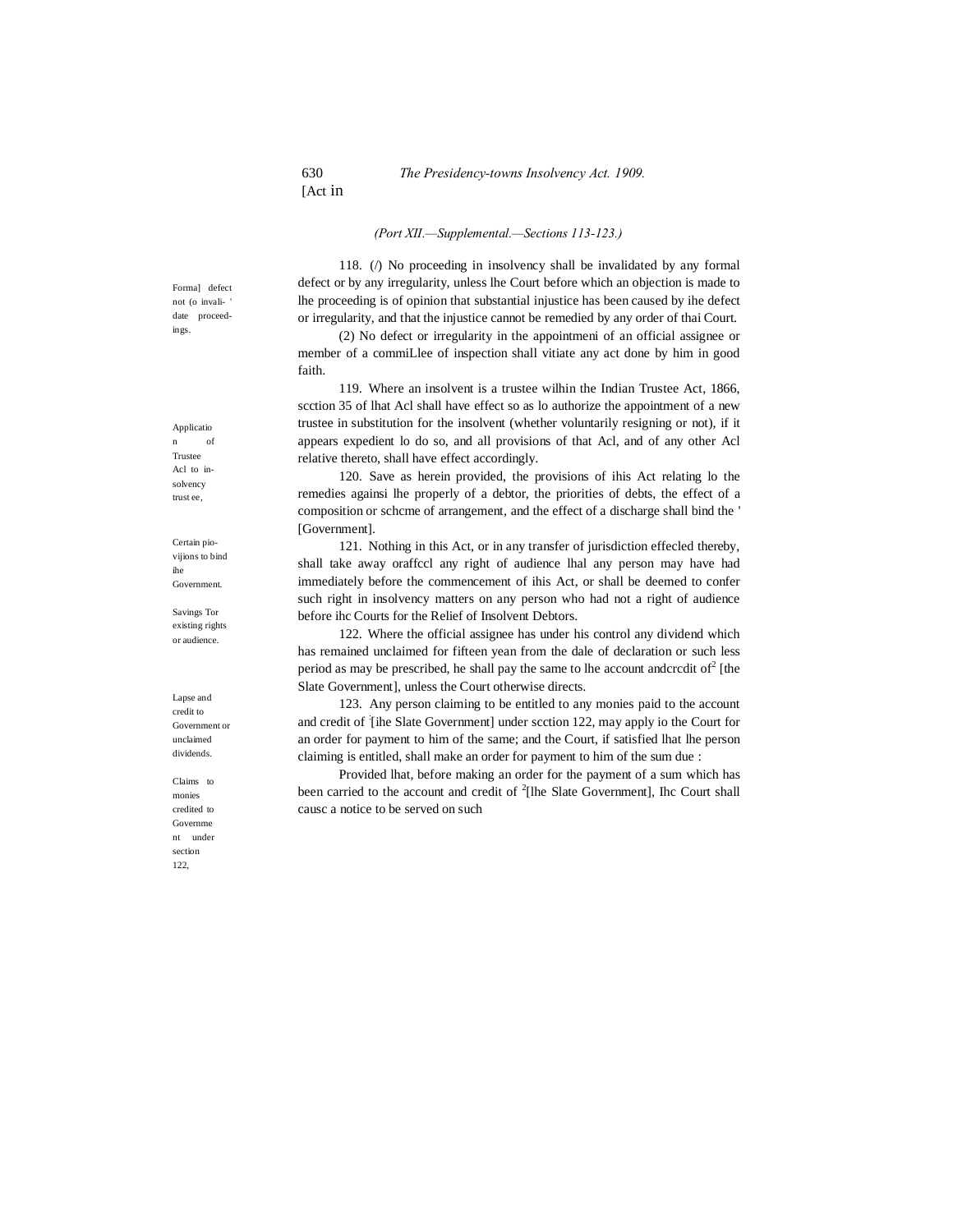*The P residency-lowns Insolvency Act. 1909.* 631 of 1909.]

#### *(Part XIL—Supplemental.—Sections 124-127.)*

officcr as '[ [he Stale Government] may appoint in this behalf, calling on the officcr to show causc, within one month from the date of the service of the notice, why the order should not be made.

124. {/) No person shall, as against the official assignee, be entitled lo withhold possession of lhe books of accounts belonging lo the insolvent or lo set up any lien [hereon.

(2) Any creditor of the insolvenl may, subjcci io the control or the Court, and on payment of such fee. if any, as may be prescribed, inspccl al all reasonable limes, personally or by agent, any such books in the possession of the official assignee,

125. - (/) Such fees and percentages shall be charged for and in respect of proceedings under this Acl as may be prescribed.

 $2(2)$  The official assignee shall transfer and pay to such authority and in such manner and at such times as may be prescribed in this behalf all fees and percentages received by him after the commencement of the Prcsidency-lowns Insolvency (Bengal Amendment) Aci<sub>r</sub>

Ben Acl XVttl of 1936, and the same shall be carried lo lhe account and credit of lhe  $1$  [Slate Government),

1936.

 $2$  (5) Any percentages or commission or other remuneration received by the official assignee if appointed as a trustee in a composition or as agent of another official assignee shall be similarly so transferred and paid by him.

126. All Courts having jurisdiction under this Acl shall make such orders and do such things as may be neccssary io give cffeci tu seclion 118 of the Bankruptcy Act, 1883, and lo scction 50 of ihe

| hi or 1907. Provincial Insolvency Acl, $1907^4$ ; |                                                                               |                                                                                             |                |   |  |   |   |        |                 |
|---------------------------------------------------|-------------------------------------------------------------------------------|---------------------------------------------------------------------------------------------|----------------|---|--|---|---|--------|-----------------|
| tings of                                          | 46 and 47<br>Vict., c, 52.                                                    | 127                                                                                         | $\mathbf{c}$ * | ∗ |  | * | * | $\ast$ | he aux<br>liary |
| lit OR.                                           | n and 12 die Indian Insolvency Act, 1848, pending at the commencement of this |                                                                                             |                |   |  |   |   |        |                 |
|                                                   |                                                                               | Vict., c. 21. Act shall, except so far as any provision of (his Act is expressly applied to |                |   |  |   |   |        | other.          |
|                                                   |                                                                               | pending proceedings, continue, and all the provisions of the said Indian Insolvency Act     |                |   |  |   |   |        |                 |
| moning of                                         |                                                                               | shall, except as aforesaid, apply thereto, as if this Act had not been passed.              |                |   |  |   |   |        | Saving.         |

Summoning of meetings.

Mee Cred

Notice of meetings

Duty of insolvent to attend if required.

*(iSee* section 26.)

*(The First Schedule.—Meetings of Creditors.—rules J-8.)* THE FRIST SCHEDULE

#### MEETINGS OF CREDITORS.

1. The official assignee may al any time summon a meeting of creditors, and shall do so whenever so directed by the Court or by the creditors by resolution at any meeting or whenever requested in writing by one-fourth in value of the creditors who have proved.

2. Meetings shall be summoned by sending notice of the time and place thereof to each creditor at the address given in his proof, or, if he has not proved, at lhe address given in the insolvent's schedule, or such olher address as may be known lo the official assignee.

3. The notice of any meeting shall be sent off not less than seven days before lhe day appointed for lhe meeting and may be delivered personally or sent by prepaid post letter, as may be convenient. The official assignee may, if he thinks fit, also publish the lime and place

Conns to he auxiliary lo  $\int_{0}^{1}(2)^{1}$  \* \* \* The proceedings under an instance

Access io insolvent's books.

Fees and percentages .

Proceedings not to be avoided for nonruccipt of notice. Proof of issue of notice.

Costs of meeting.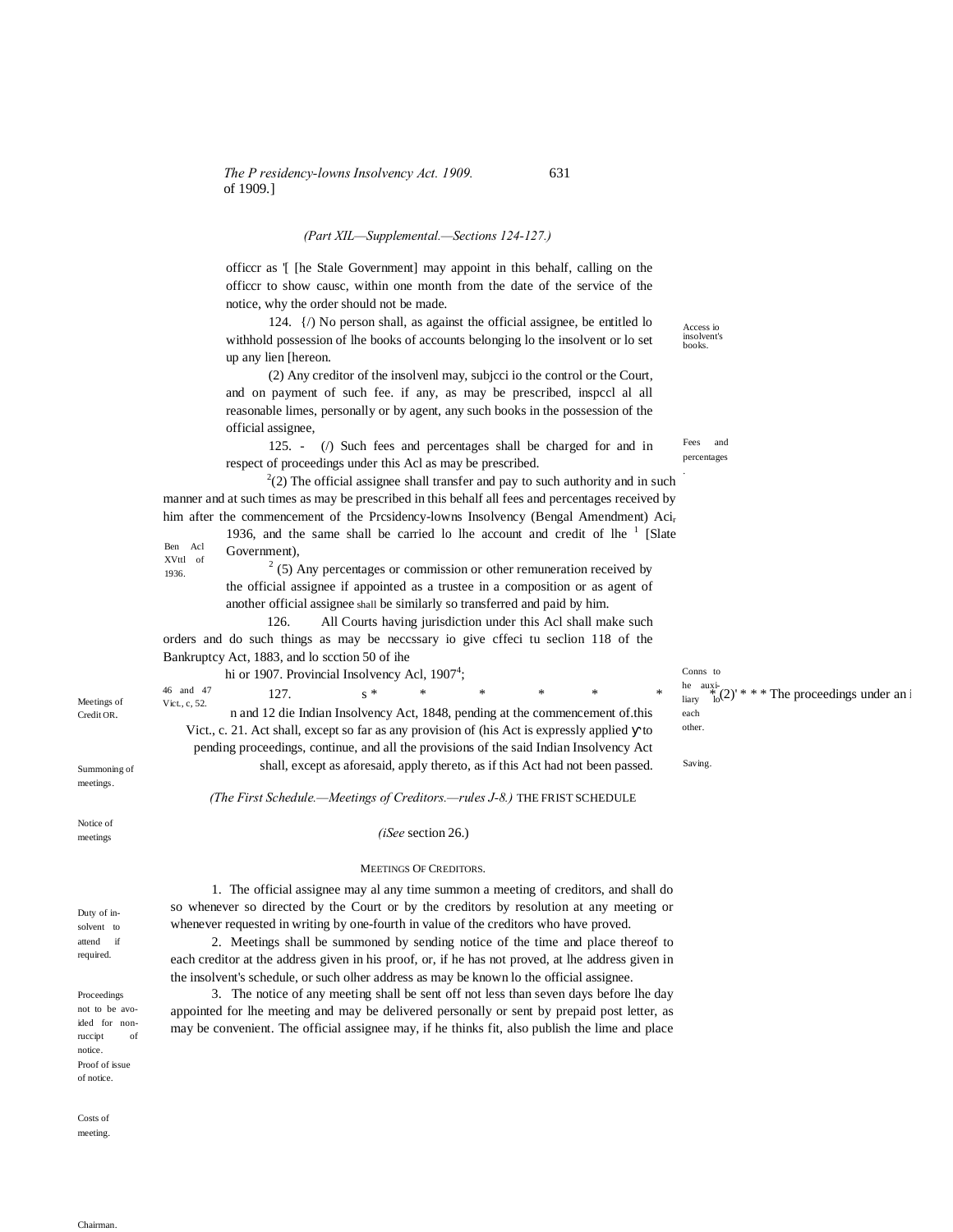632 *The Presidency-towns Insolvency Act. 1909.* [Act in]

of any meeting in local newspaper or in lhe 10 *[Official Gazette].*

4. Il shall be the duly of ihe insolvent to attend any meeting which the official assignee, may, by notice, require him to attend, and any adjournment [hereof. Such notice shall be either delivered lo him personally or sent to him al his address by post at least Ihree days before lhe date fixed for the meeting.

5. The proceedings held and resolutions passed at any meeting shall, unless lhe Court otherwise orders, be valid notwithstanding that any creditor has not received the notice sent lo him.

6. A certificate of the official assignee that lhe notice of any meeting has been duly given shall be sufficient evidence of such notice having been duly sent to the person to whom the same was addressed.

7. Where on the request of creditors lhe official assignee summons a meeting, there shall he deposited with the written request the sum of five rupees for every twenty creditors for lhe costs of summoning the meeting, including all disbursements : Provided that the official assignee may require such further sum to be deposited as in his opinion shall be sufficient to cover lhe costs and expenses of the meeting.

8. The official assignee shall be the chairman of any meeting.

<sup>&</sup>lt;sup>10</sup> Subsituted for Lhe words "local Official Gazelle" by para. 4 (/) of Ilic Adaptation of Laws Order, 1950,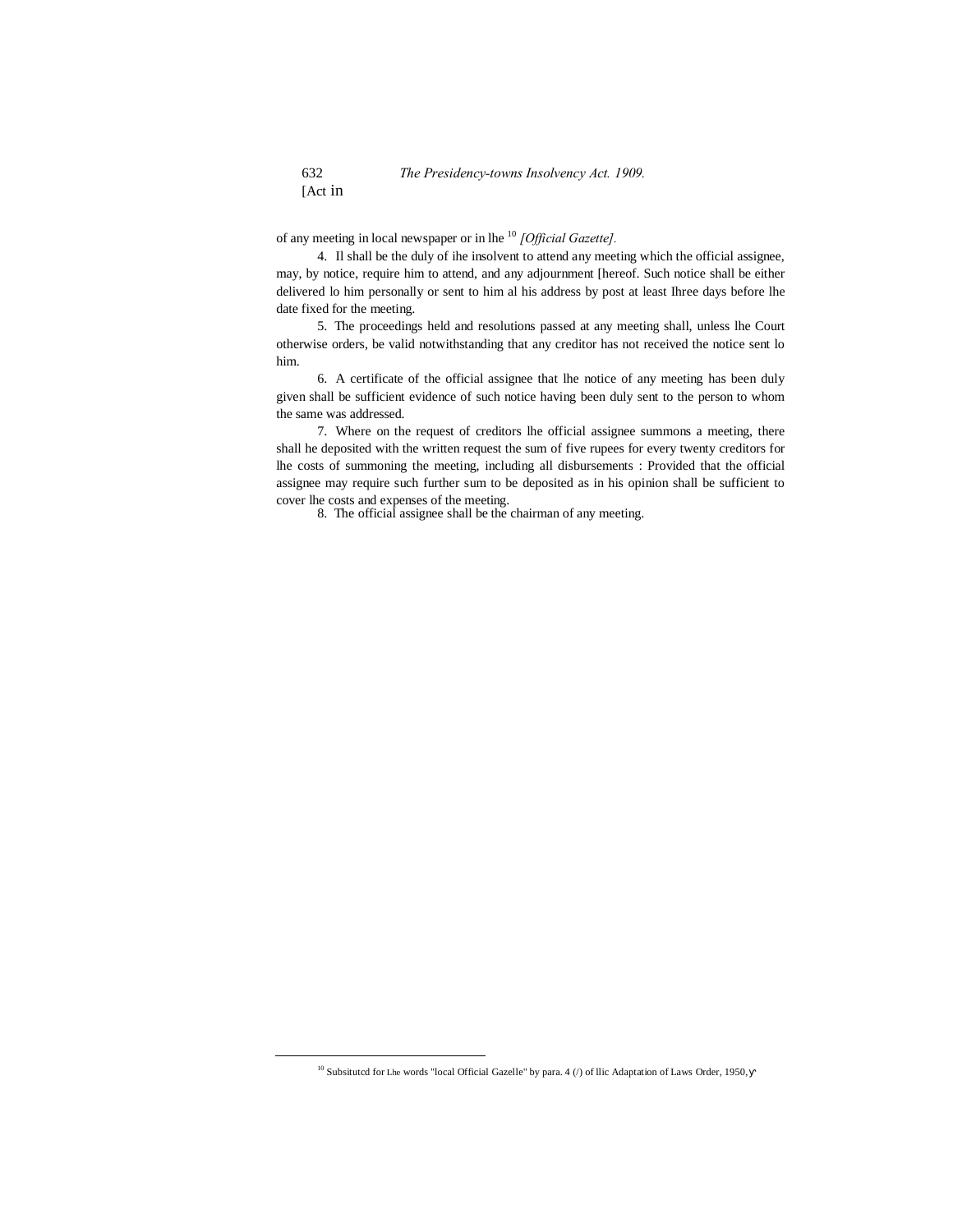#### *(The First Schedule.—Meetings of Creditors.—rules 9-17.)*

9. A creditor shall nol be entitled to voLe al a meeting unless he has duly proved a debt provable in insolvency lo be due to him from lhe insolvent, and lhe proof has been duly lodged one clear day' before the time appointed for the meeting.

10. A creditor shall not vole at any such meeting in rcspect of any unliquidated or contingent debt, or any deb I the value of which is noi ascertained.

11. For lhe purpose of voting, a secured creditor shall, unless he surrenders his security, slate in his proof lhe particulars of his security, the date when it was given, and the value at which he assesses it, and shall be entitled to vote only in respcct of (he balance, if any, due to him after deducting the value of his security. If he votes in respect of his whole debt, he shall be deemed to have surrendered his security, unless the Coun on application is satisfied thai the omission to value the security has arisen from inadvertence.

12. Where a creditor seeks lo prove in respect of a bill of exchange, promissory note, or other negotiable instrument or security on which the insolvent is liable, such bill of exchange, note, instrument or security must, subject to any special order of the Court made lo the contrary, be produced to the official assignee before the proof can be admitted for voting.

13. Il shall be competent to the official assignee, within twenly- eight days after a proof estimating the value of a security has been made use of in voting at any meeting, to require the creditor to give up the security for the benefit of the creditors generally, on payment of the value so estimated.

14. If one partner in a firm is adjudged insolvent, any creditor to whom Lhat partner is indebted jointly wilh the other partners in the firm, or any of them, may prove his debt for the purpose of voting at any meeting of creditors and shall be entitled lo vote thereat.

15. The official assignee shall have power to admit or reject a proof for the purpose of voting, but his decision shall be subject lo appeal to lhe Court. If he is in doubt whether the proof of a creditor should be admitted or rejected, he shall mark the proof as objected to, and shall allow lhe creditor to vote, subject to the vote being declared invalid in the event of the objection being sustained.

16. A creditor may vote cither in person or by proxy.

17. Every instrument of proxy shall be in the prescribed form and shall be issued by lhe official assignee.

res peel of certain debts.

No vole in

Right to vote.

Secured creditor.

Proof in respcct of negotiable instrument s.

Power to require creditor to give up security.

Proof by partner.

Power of official assignee lo admit or reject proof.

Codc-44,

ProJty.

Instrument of proxy.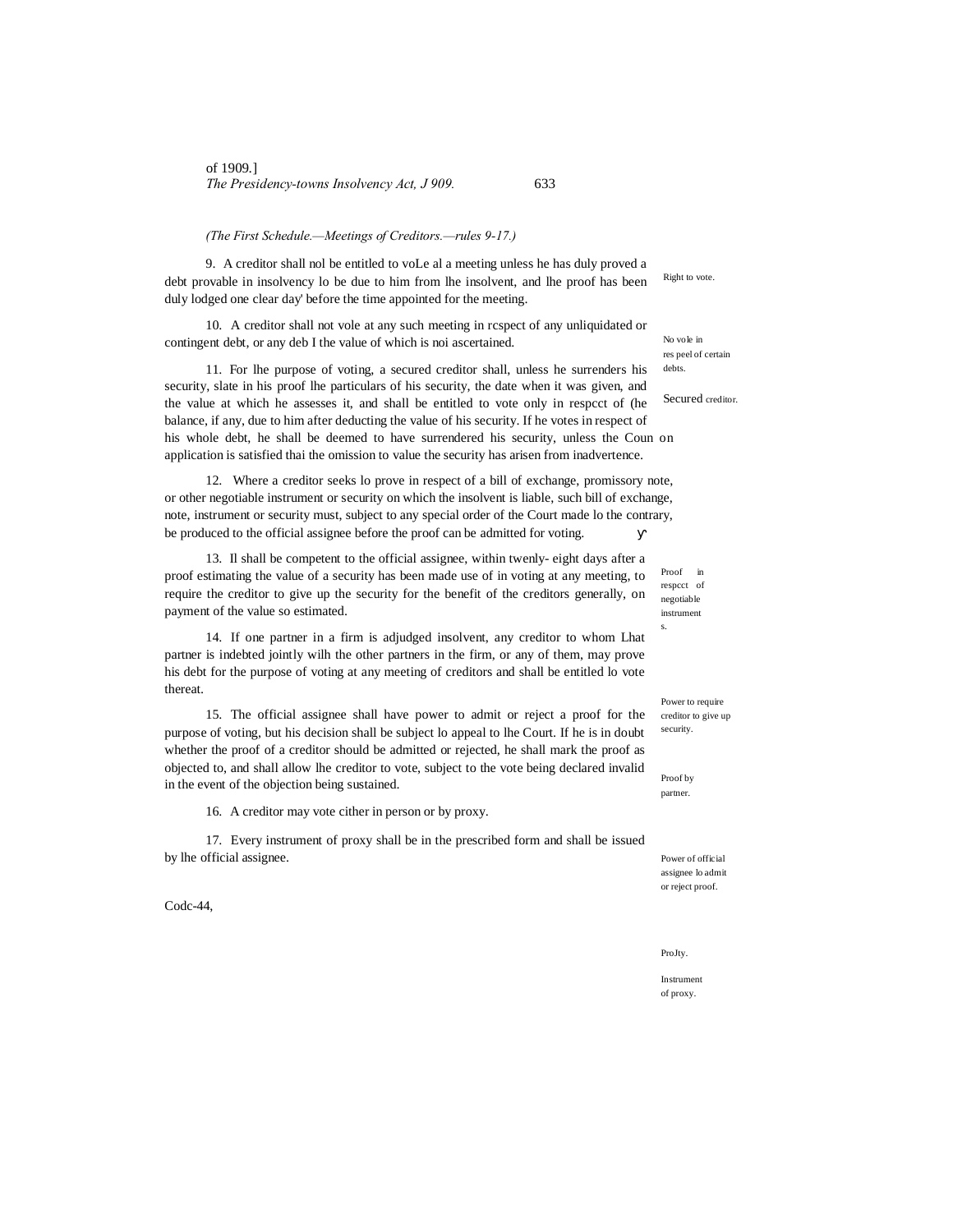# 634 *The Presidency-towns insolvency Act, 1909.* [Act HI

# *(The First Schedule.—Meetings of Creditors.—rules 18-22.— The Second Schedule,—Proof of Debts.—rules i-6.)*

18. A **creditor may** give **a general proxy lo his attorney or to his manager or clerk, or any other person in his regular employment.** In **such case lhe instrument of proxy shall slate the relation in which Lhe person to act thereunder slands to the creditor.**

19. A proxy shall not be used unless il is deposited with the official assignee one clcar day before the tim& appointed for the meeting at which it is to be used.

20. A creditor may appoint the official assignee lo acl as proxy.

21. The official assignee may adjourn the meeting from lime to time and from placc to place, and no notice of the adjournment shall be neccssary.

22. The official assignee shall draw up a minute of the proceedings al the meeting and shall sign the same.

#### THE SECOND SCHEDULE

#### *(iSee* **section** 48)

## PROOK OF DEBTS *Proofs in ordinary cases*

1. Every creditor shall lodge the proof of his debt as soon as may be afier the making of an order of adjudication.

2. A proof may be lodged by delivering or sending by posl in a registered letter to lhe official assignee an affidavit verifying the debt.

3. The affidavit may be made by the creditor himself or by some person authorized by or on behalf of the creditor. If made by a person so authorized, it shall state his authority and means of knowledge.

Time for lodging proof.

Mode of lodging proof.

4. The affidavit shall contain or refer to a statement of account showing the particulars of the debt, and shall specify (he vouchers, if any, by which the same can be substantiated. The official assignee may at any time call for the production of the vouchers.

5. The affidavit shall slate whether the creditor is or is not a secured creditor.

Auihorily in make affidavit.

6. A creditor shall bear the cost of proving his debt unless the Court otherwise specially orders.

Comenb of affi davil.

Affidavit io siaic ir creditor holds security. Cost of proving debts.

Proxy lo be deposited one day before due or marling. Official assignee as proiy. Adjournment of meeting.

Minute of proceedings.

General proxy.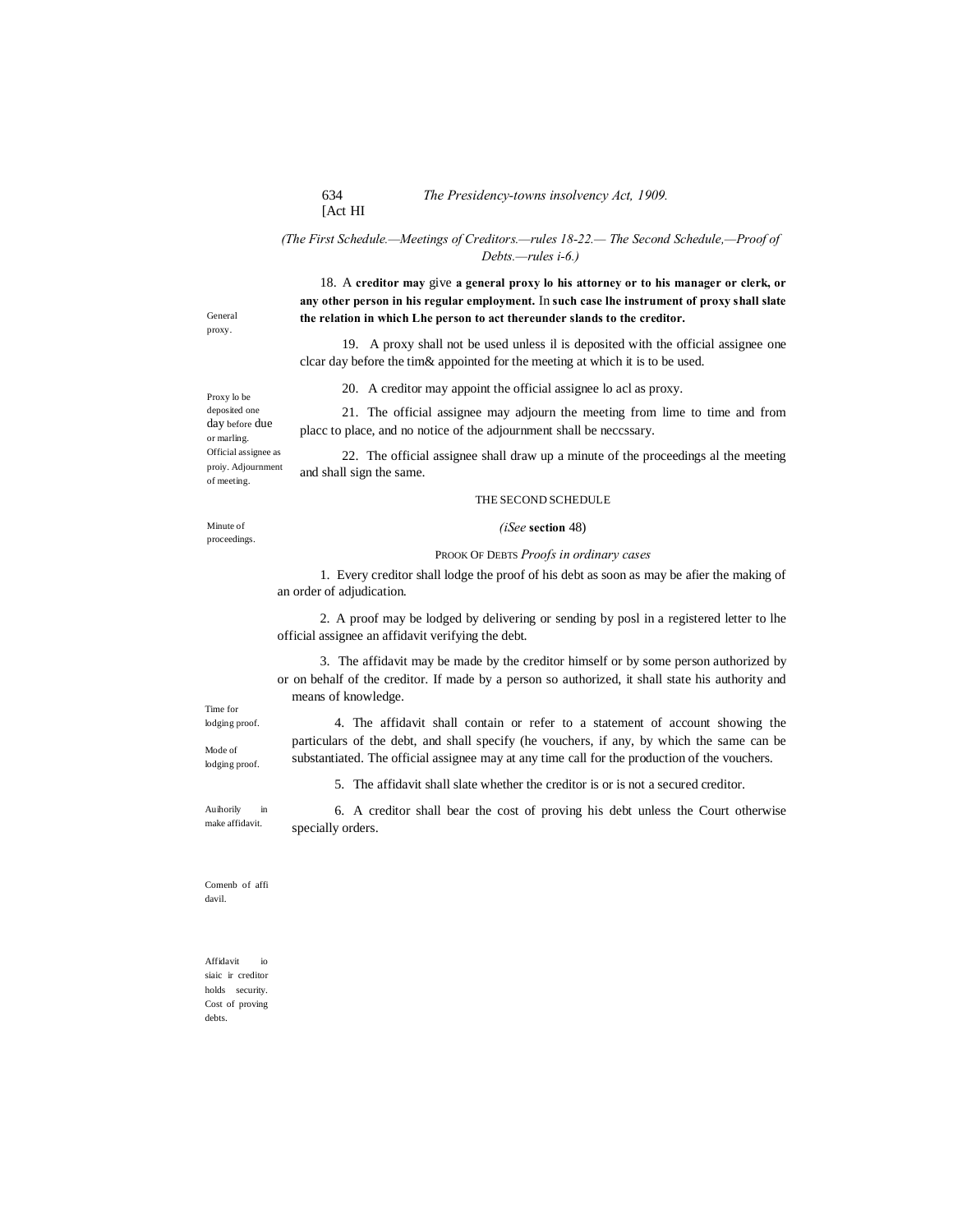*The P residency-lowns Insolvency Act. 1909.* 635 of 1909.]

#### *(The Second Schedule.—Proof of Debts.—rules 7—} 3.)*

7. Every crcdilor who has lodged a proof shall be entitled to see and examine lhe proofs of other creditors al all reasonable times.

8. A creditor in lodging his proofs shall deduct from his debt all trade discounts, but he shall not be compelled to deducL any discount, not exceeding Five *per centum* on the net amount of his claim, which he may have agreed to allow for payment in cash.

#### *Proof by secured creditors*

9. If a secured creditor realizes his security, he may prove for the balance due to him, after deducting the net amount realized.

10. If a secured creditor surrenders his security to lhe official assignee for the general benefit of the creditors, he may prove Tor his whole debt.

11. If a secured creditor does noi either realize or surrender his security, he shall, before ranking for dividend, slate in his proof the particulars of his security, the date when it was given and the value at which he assesses il, and shall be entitled lo receive a dividend only in respect of the balance due to him after deducting the value so assessed.

12. (/) Where a security is so valued the official assignee may at any lime redeem it on payment to lhe creditor of assessed value.

Valuation of (2) If the official assignee is dissatisfied wilh ihe value at which a security is assessed, he may rquire that ihe property comprised in any security so valued be offered for sale ai such times and on such terms and conditions as may be agreed on between the creditor and the official assignee, or as, in default of agreement, the Court may direct. If the sale is by public auction, the crcdilor, or the official assignee on behalf of the estate, may bid or purchase:

Provided that the creditor may at any lime, by notice in writing, require the official assignee to eleel whether he will or will nol exorcise his power of redeeming lhe security or requiring il to be realized, and if the official assignee does nol, within six months after receiving the notice, signify in writing to lhe creditor his election lo exercise the power, he shall not be entitled to exercise il; and lhe equily of redemptions or any oiher interest in lhe properly comprised in the security which is vested in the official assignee, shall vest in ihe creditor, and the amount of his debt shall be reduced by the amount at which the security has been valued.

valuation. 13. Where a creditor has so valued his security, he may al any lime amend ihe valuation and proof on showing to the satisfaction of the official assignee, or the Courl, that lhe valuation and proof were made *bona fide* on a mistaken estimate, or that lhe security has

and Maminc proof. Deduction  $\leq$ be made from pioqf.

Right to see

Proof where security realized.

**Proor** where security is surrendered.

Proof in other eases.

sceuriiy.

Amendment of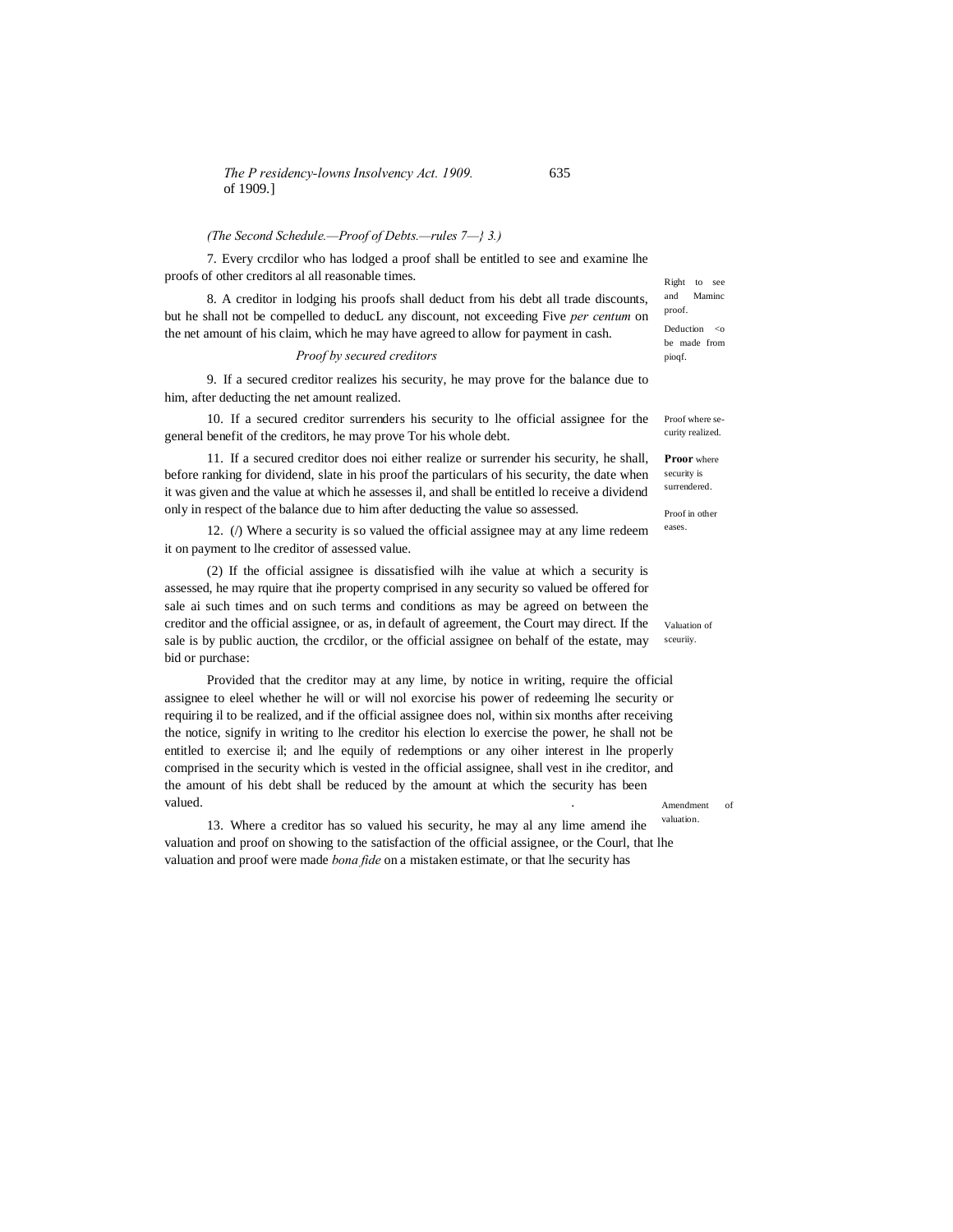636 *The Presidency-towns insolvency Act*; 7909.

### *(The Second Schedule.—Proof of Debts.—rules 14-18.)*

diminished or increased in value since its previous valuation; but every such amendment shall be made al the cost of the creditor, and upon such terms as the Court shall order, unless lhe official assignee shall allow lhe amendment without application to the Court.

Refund of excess received.

14. Where a valuation has been amended in accordance with lhe foregoing rule, the creditor shall forthwith repay any surplus dividend which he has received in excess of thai to which he would have been entitled on the amended valuation, or, as the case may be, shall be entitled to be paid out of any money for the time being available for dividend, any dividend or share of dividend which he has failed to receive by reason of the inaccuracy of the original valuation, before that money is made applicable to the payment of any future dividend, but he shall not be entitled to disturb lhe distribution of any dividend declared before lhe date of lhe amendment-

15. If a creditor after having valued his security subsequently realizes it, or if il is realized under the provisions of rule 12, lhe net amount realised shall be substituted for lhe amount of any valuation previously made by the creditor and shall be treated in all respects as an amended valuation made by the creditor.

16. If a secured creditor does not comply with lhe foregoing rules, he shall be excluded from all shares in any dividend.

17. Subject to the provisions of rule 12, a creditor shall in no case receive more than sixteen *annas* in lhe rupee and interest as provided by Ihis Act.

*Taking accounts of properly mortgaged, and of the sale thereof*

18. Upon application by any person claiming to be a mortgagee of any part of lhe insolvent's real or leasehold estate and whether such mortgage is by deed or otherwise, and whether the same is of a legal or equitable nature., or upon application by lhe official assignee wilh the consent of such person claiming to be a mortgagee as aforesaid, the Court shall proceed to inquire whether such person is such mortgagee, and for what consideration and under what circumstances; and if it is found that such person is such mortgagee, and if no sufficient objection appears to the title of such person to the sum claimed by him under such mortgage, the Court shall direct such accounts and inquiries lo be taken as may be necessary for ascertaining the principal, interest and costs due upon such mortgage, and of lhe rents and profits, or dividends, interest or other proceeds received by such person, or by any other person by his order or for his use in case he has been in possession of the property over which the mortgage extends, or any part thereof, and the Court, if satisfied that

Exclusion from sharing in

Amendment where security subsequently realized.

receipt.

dividend. Limit of

Inquiry into mortgage, etc. **[Act m**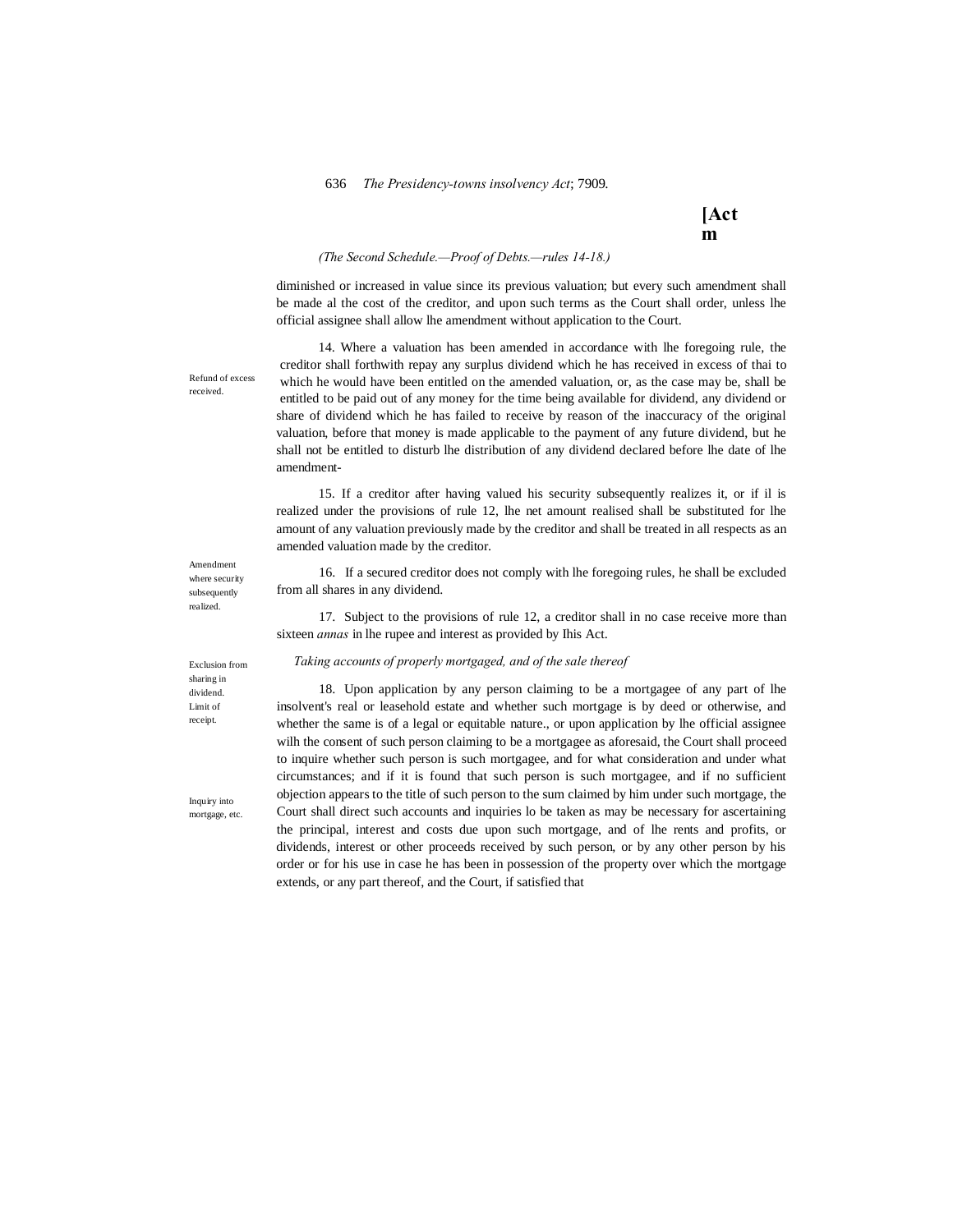*The P residency-lowns Insolvency Act. 1909.* 637 of 1909.]

# *(The Second Schedule.—Proof of Debts.—rules 19-23.)*

there ought lo be a sale, shall (Erect noticc lo be given in such newspapers as the Court thinks fit, when and where, and by whom and in what way, lhe said premises or properly, or lhe interest therein so mongaged. are to be sold, and lhal such sale be made accordingly, and .

lhal lhe official assignee  $11$  [{unless it is otherwise ordered for reasons to be recorded in writing)) shall have the conduct of such sale; but it shall not be imperative on any such mortgagee to make such application, At any such sale the mortgagee may bid and purchase.

19. All proper parties shall join in lhe conveyance to lhe pur- Conveyance, chaser, as the Court directs.

20. "Die monies to arise from such sale shall be applied, in the Proceeds of sale, first place, in payment of lhe costs, charges and expenses of and

occasioned by the application lo the Court, and of such sale and the commission (if any) of lhe official assignee, and in the next place in payment and satisfaction, so far as the same extend, of what shall be found due lo such mortgagee, for principal, interest and costs, and lhe surplus of the sale monies (if any) shall then be paid to the official assignee. But if the monies to arise from such sale are insufficient to pay and satisfy what is so found due to such mortgagee, then he shall be entitled to prove as a creditor for such deficiency, and receive dividends ihereon rateably with lhe other creditors, but so as not lo dislurb any dividend then already declared.

21. For the belter taking of such inquiries and accounts and Proceedings on making a title to [he purchaser, all parties may be examined by the inquiry.

Court upon interrogatories or otherwise as the Court thinks fit, and

-

shall produce before ihe Court upon oath all deeds, papers, books and writings in their respective custody or power relating to the estate or effects oF the insolvent as the Court directs.

# *Periodical Payments .*

Periodical payments

22. When any rent or other paymenl falls due at stated periods, and the order of adjudication is made at any time other than one of those periods, lhe person entitled lo the renl or payment may prove for a proportionate part thereof up to the dale of (he order as if the rent or paymenl due grew from day to day.

#### *Interest*

23. *V*) On any debt or sum certain whereon interest is not interest, reserved or agreed for, and which is overdue when the debtor is adjudged an insolvent, and which is provable under this Act, the creditor may prove for interest at a rate not exceeding six *per centum per annum— .*

(c) if the debt or sum is payable by virtue of a written instalment at a certain time, from lhe -time when such debt

<sup>&</sup>lt;sup>11</sup> Substituted for the words and brackets "(unless ii is olfienvise ordered)' by s, 12 of Lhe Presidency-towns Insolvency (Bengal Amendment) Act. 1936 (Ben. Act XVJIT of 1936),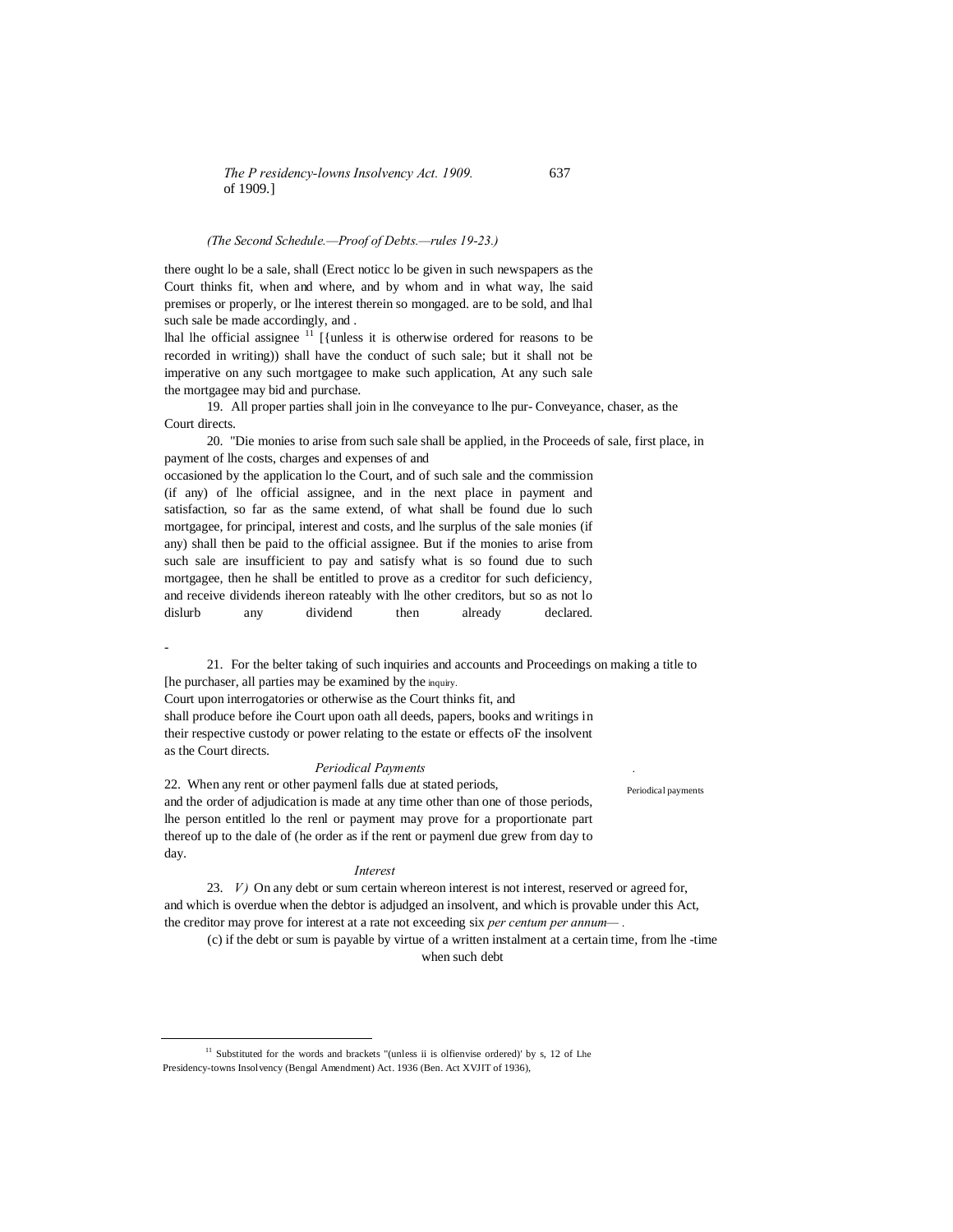638 *The Presidency-towns Insolvency Act. 1909.* [Act in]

*(The Second Schedule.—Proof of Debts.—rules 24-27.— The Third Schedule.)*

#### or sum was payable to the dale of such adjudication; or

*(b)* if the debt or sum is payable otherwise, from lhe time when a demand in writing has been made giving the debtor notice thai interest will be claimed from lhe date of the demand until lhe time of payment to the date of such adjudication.

(2) Where a debt which has been proved in insolvency includes interest or any pecuniary consideration in lieu of interest, lhe interest or consideration shall, for the purposes of dividend, be calculated at a rale not exceeding six *per centum per annum,* wilhouL prejudice to the right of a creditor to rcceive out of the debtor's csiale any higher rate of interest to which he may be entitled after all [he debts proved have been paid in full.

### *Debt payable at a future time*

24. *A* creditor may prove for a debt and payable when the debtor is adjudged an insolvent as if it were payable presently, and may receive dividends equally with the other creditors, deducting (herefrom only a rebate of imerest at the rale of six *per centum per annum.* computed from the declaration of a dividend to the time when the debt would have become payable, according (o lhe lerms on which il was contracted.

# *Admission or rejection of proofs*

Debt payable in future.

25. The official assignee shall examine every proof and lhe grounds of the debt, and in writing admit or reject it in whole or in part, or require further evidence in support of it. If he rejects a proof, he shall state in writing lo the creditor the grounds of the rejection.

26. If the official assignee thinks that a proof" has been improperly admitted the Court may, on lhe application of the official assignee, after notice io the creditor who made the proof, expunge ihe proor or reducc its amount.

27. The Court may also expunge or reduce a proof upon Ihe application of a creditor if the official assignee declines to interfere in lhe malter, or in the case of a composition or scheme upon the application of the insolvent.

*THE THIRD SCHEDULE.—[Enactments repealed,]—Rep. by s.J and Sch. H of the Repealing and Amending Act, 1914 (X of 1914.)*

'The words "lhe Royal Indian Navy" were first substituted for the words "His Majesty's Royal Indian Marine Scrvicc" by para, 3 and lhe First Schcdulu of lhe Government of India (Adaptation of Indian Laws) Order. 1937. Thereafter lhe words "the Indian Army or Navy" were substituted Tor lhe words "ihc Army or Navy or of ihe Royal Indian Navy" by para. 3 and ihc First Schedule of (he Adaptation of Laws Order, 1950,

'These sections were substituted for original s. 81 by s, 4 of the Presidency- towns Insolvency (Bsngal Amend men I) Acl, 1936 (Ben. Act XVIll of 1936).

. The seciion which was substiiuied is is fallows, namely: $\delta$ 

"81, (/) Such remuneration shall be paid to the official assignee as may be prescribed.

expunge proof improperly received.

Coun may

Admission or rejection of proof.

Power Tor Coun to expunge or reduce proof.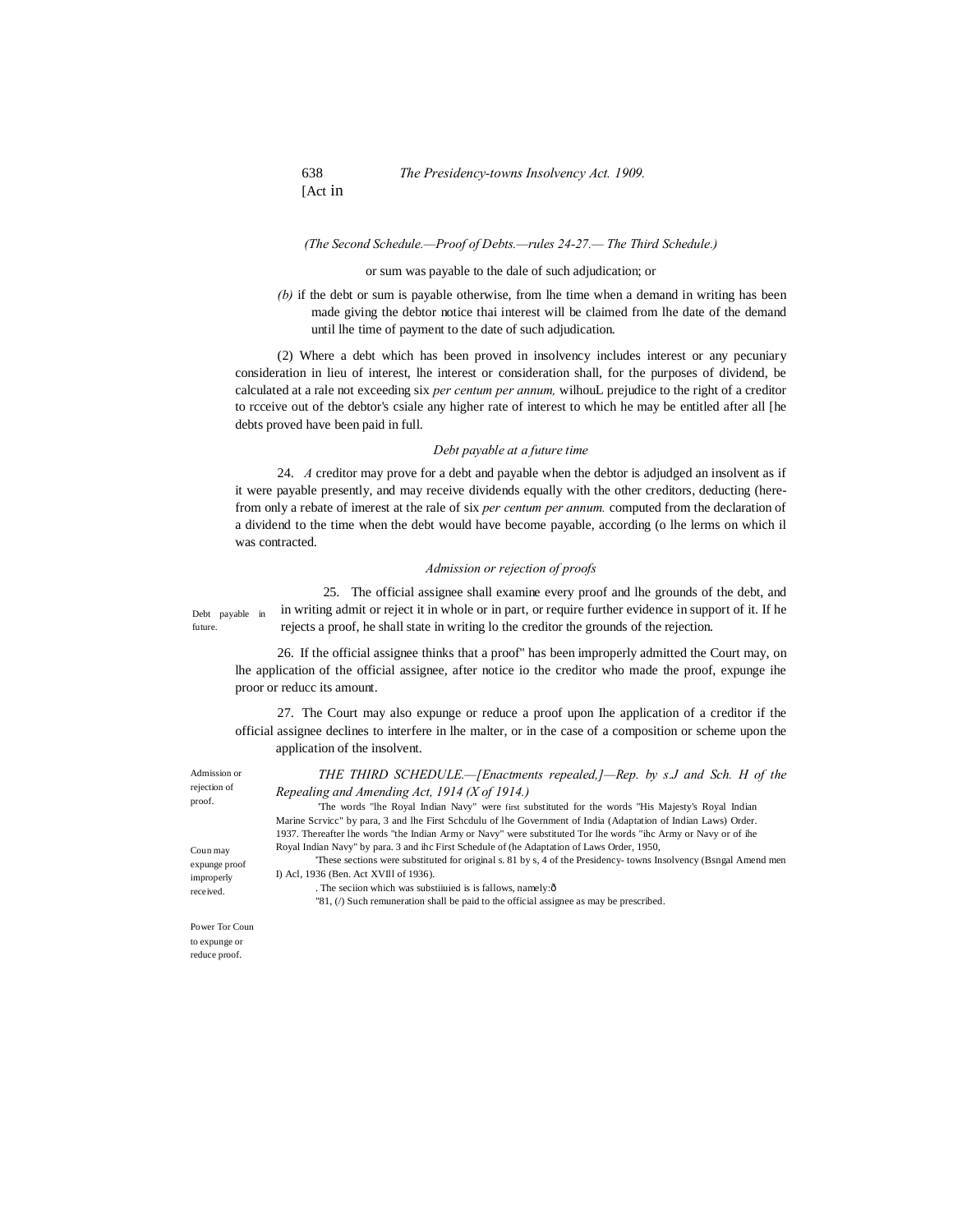# *The P residency-lowns Insolvency Act. 1909.* 639 of 1909.]

<sup>1</sup> Inserted by s ? of lhe Presidency-town Insolvency (Amendment) Acl, (920 (XI of

1920).

-Subsliiutcd by s. *9* of the Insolvency (Amendment) Acl, *1926* (IX of 1926).

<sup>3</sup> Clauses (ii), (<fl, M, *if).* 0?). (A). (0 an J Or) were omitted by s. 8 *(b)(ii),ibid.* The clauses which were a mined arc is follows, namely :ô

"(ii) the investment, whclher separately or collectively. of unclaimed dividends, b at ances and other sums appertaining to (hecslalos of insolvenl debtors, whether adjudicated insolvent under this or any former cnaccment; and ihe application of ihe proceeds of such investment

M) the remuneration of the official assignee;

(?) the ruecipts, payments and at counts of die official assignee;

( $\ell$ ) the audit of the accounts of the official assignee;

(p) the payment o f I he re mu n cratio n of the o fflcial ossi gnee, of the c os I s. ch arges and expenses of his establishment, and of the costs of (he audit of his accounts out of lhe proceeds or ilie investments in his hands;

[h) the payment of the coils incurred in the prasccution of fraudulent debtors and in legal proceedings taken by the official assignee under lhe direction or the Court out of the proceeds aforesaid:

(/') lhe payment of any civil liability incurred by an official assignee acting under the order or direction of the Court; (i) Ihcdistribulionorv/ork be; ween the official assignee and his deputy or deputies;",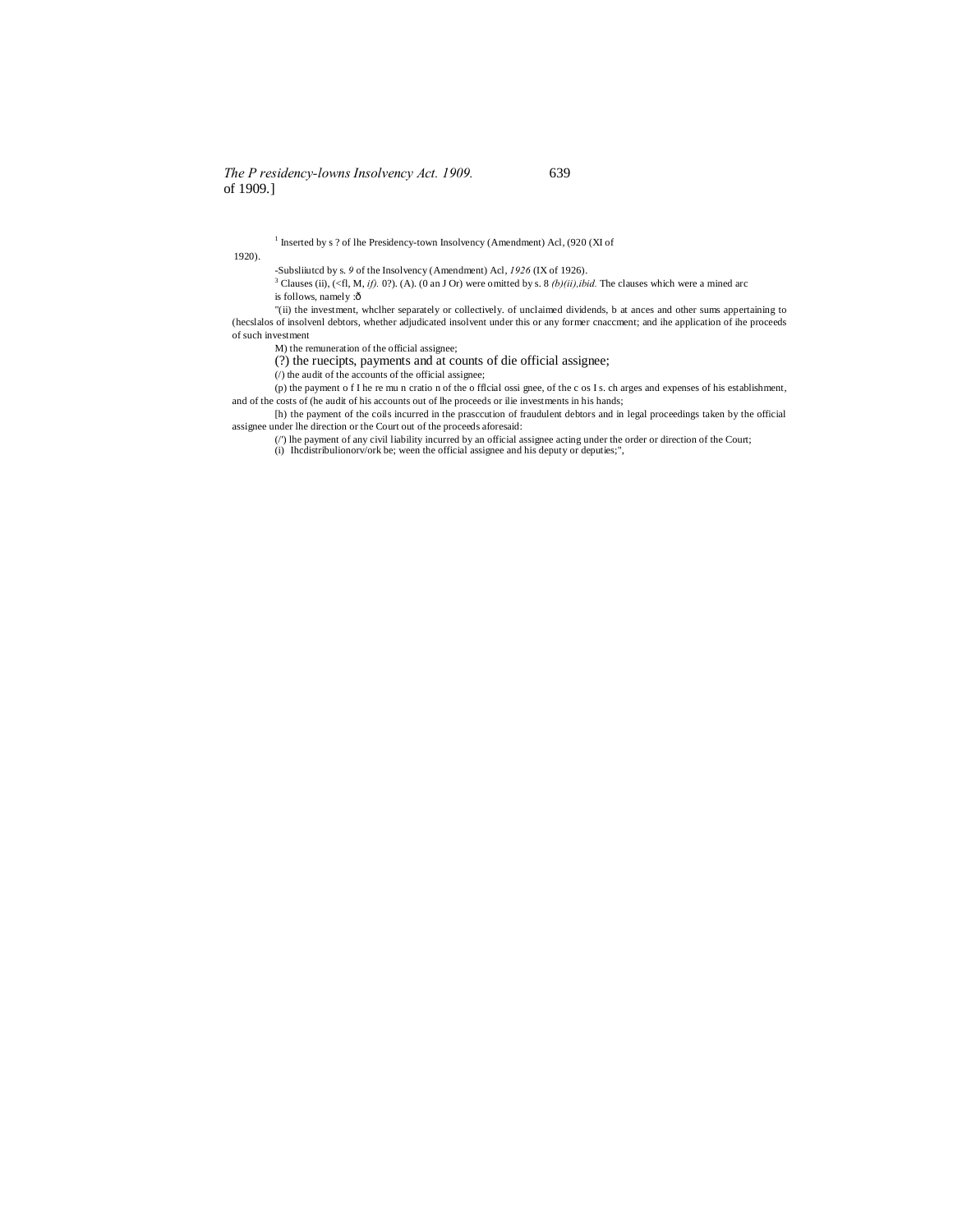# 640 *The Presidency-towns Insolvency Act. 1909.* [Act in

*See* fooi-noic 3 on page 626 , *nine.*<br><sup>1</sup> Inserted by s. 5 or lhe Presidency-1 owns Insolvency (Amendment) Acl. 1927 (XtX of 1927).<br>Clause (mm) was inscriul by s.  $2(b)$  of ihe Insolvency Laws (Amendment Am.<br>1978 (Acl 28

1936). *<sup>6</sup> See* fool-note 2 on page 613, *ante.*

*<sup>1</sup> See* loot-note *2* On page 613, *tunc.*

Substituted for the words "local official Gazette" by para4(/)ofthc Govern men i of India (Adapaiaiion or Indian Laws) Order, 1937.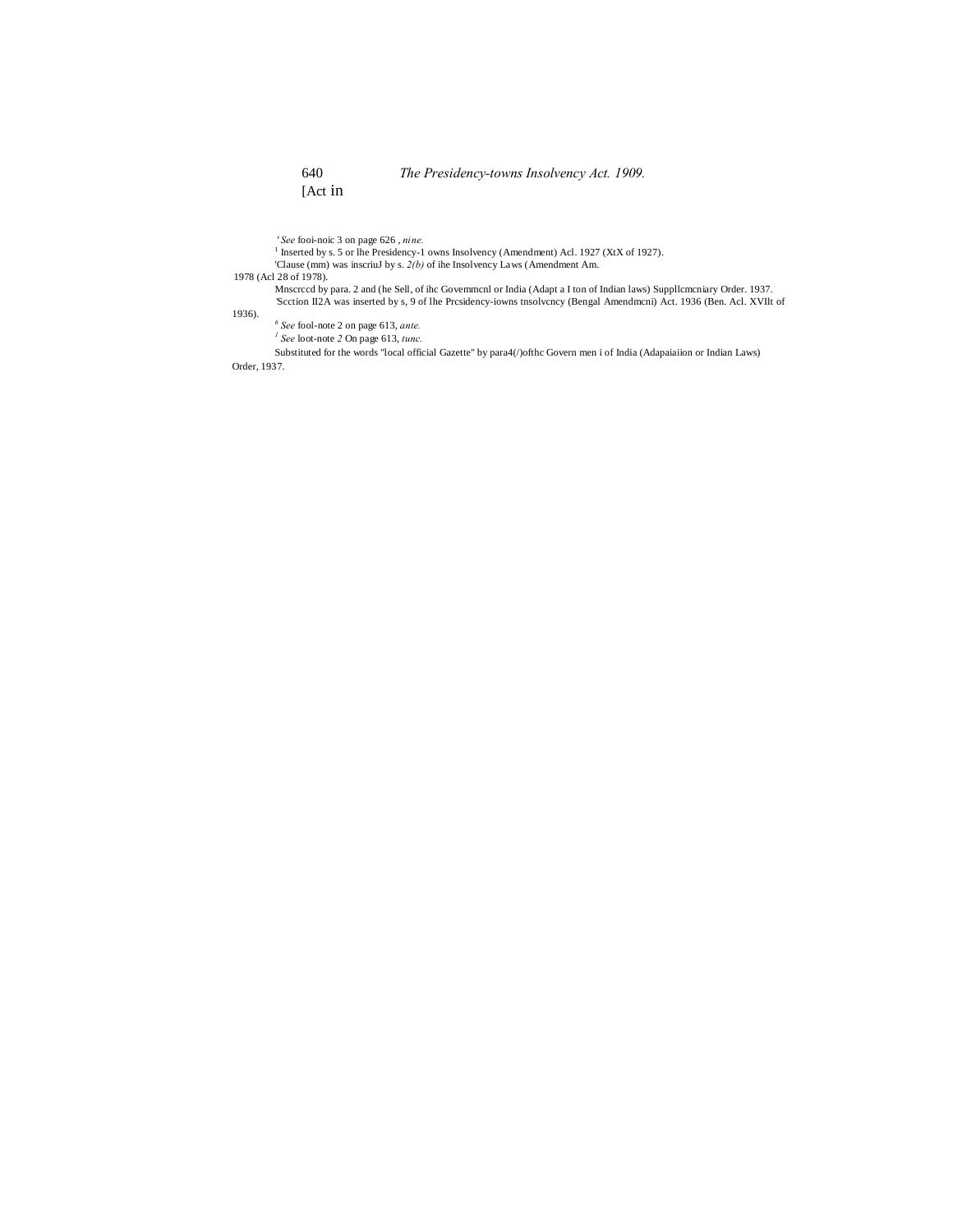## *The P residency-lowns Insolvency Act. 1909.* 641 of 1909.]

<sup>1</sup> Substituted for the word "Crown" by para. *4 (!)* of ihc Adaptation of Laws Orrici,

1950.

'The Words "the Provincial Government" were first substituted far Lhe words "the Govemmcnl of India" *by* para. 3 and the First Schedule of the Government of India (Adaptation oflndian Laws) Order, 1937. Thereafter, the word ."Slate" was substituted for the word "Provincial" by para. 4  $(\prime)$  of (he Adaptation of Laws Order, 1950.

'The words "the Provincial Govcrnmeni" were substituted for (he words "lhe Governor-General of India" by para, 3 .Tnd the Firs\* Schedule or *the* Coi crnnteni of India (Adaptation of Indian Laws) Order, 1937. Thereafter, the word "Sine" was subsliluled for the word "Provincial" by parL 4 (/) of ilie Adapiaiion of Laws Order. 1950

'Seclion 125 v.<sup>1</sup> as rc-numbcrud as sub-section (J) of lhal section and after that scction. as so renumbered, sub-section (2) and (3) were added by s, 11 or ihe Presidency- towns Insolvency (Bengal Amendment) Acl. 1936 (Ben, Acl XVItl of 1934). *<sup>&</sup>gt; Sre* fool-nolc 2 on page 613, *ante.*

'See now the Provincial Insolvency Act, 1920 <V of 1920).

 $1$  Sub-sect ion (/) and ihe words "Noiwilhs landing the repeal effected by litis Acl." in sub-sec lion (2) W LIU icpcalcd by s. 3 and Sch. II of ihe Repealing nnH Amending Act. 1914 (X of 1914).